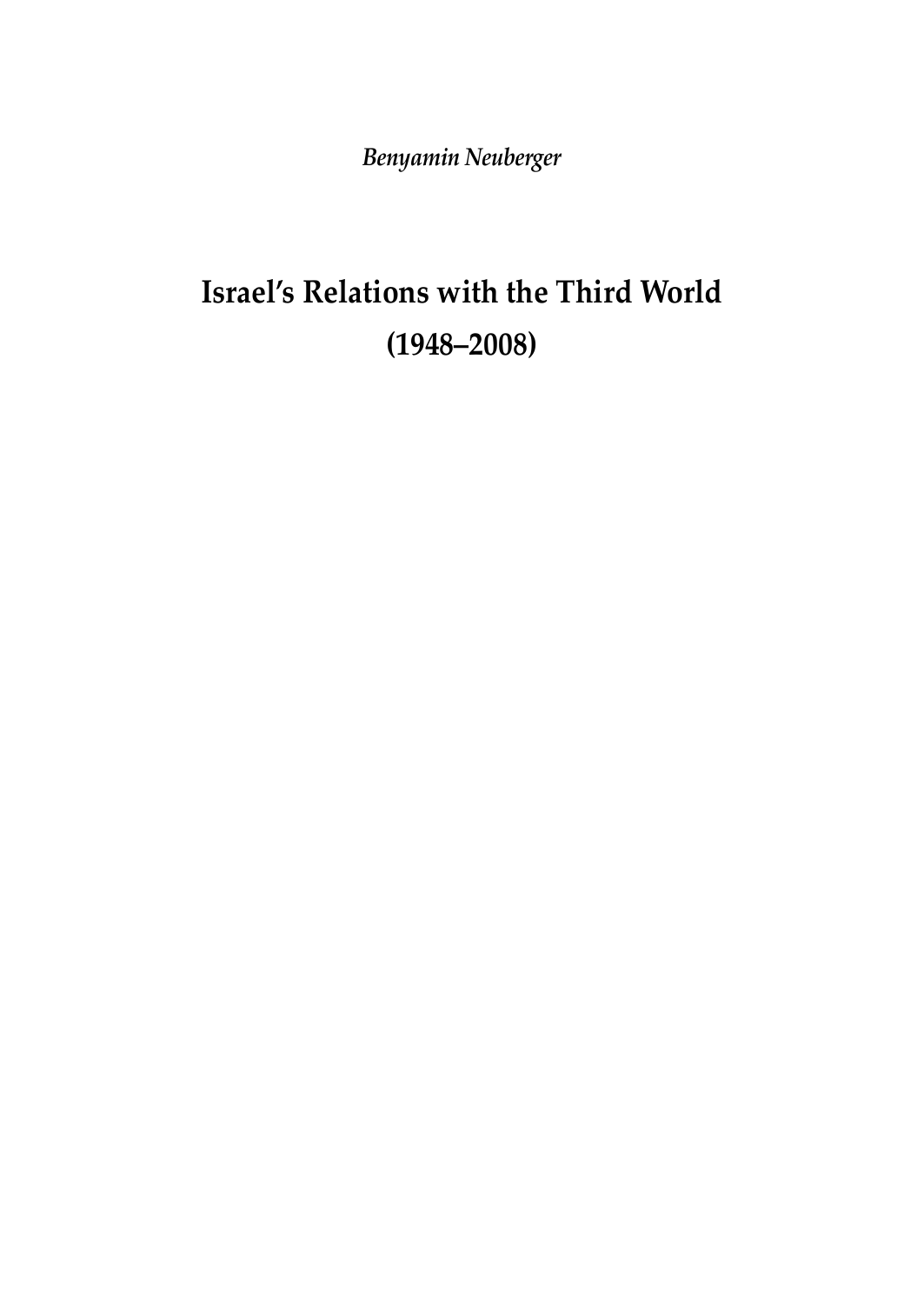

Established in 2004 by Tel Aviv University, the S. Daniel Abraham Center for International and Regional Studies promotes collaborative, interdisciplinary scholarship and teaching on issues of global importance. Combining the activities and strengths of Tel Aviv University's professors and researchers in various disciplines, the Abraham Center aims to integrate international and regional studies at the University into informed and coherent perspectives on global affairs. Its special focus is inter-ethnic and inter-religious conflicts around the world, with particular emphasis on possible lessons for the Israeli-Palestinian conflict. In the larger academic arena, the Abraham Center encourages excellence in research on international and regional issues, creating links with leading universities around the world in order to promote international exchanges in these vital areas among faculty and students. Through innovative research projects, conferences, colloquia and lectures by visiting scholars on issues of global, regional, and cross-regional importance, the Center promotes exchanges across a variety of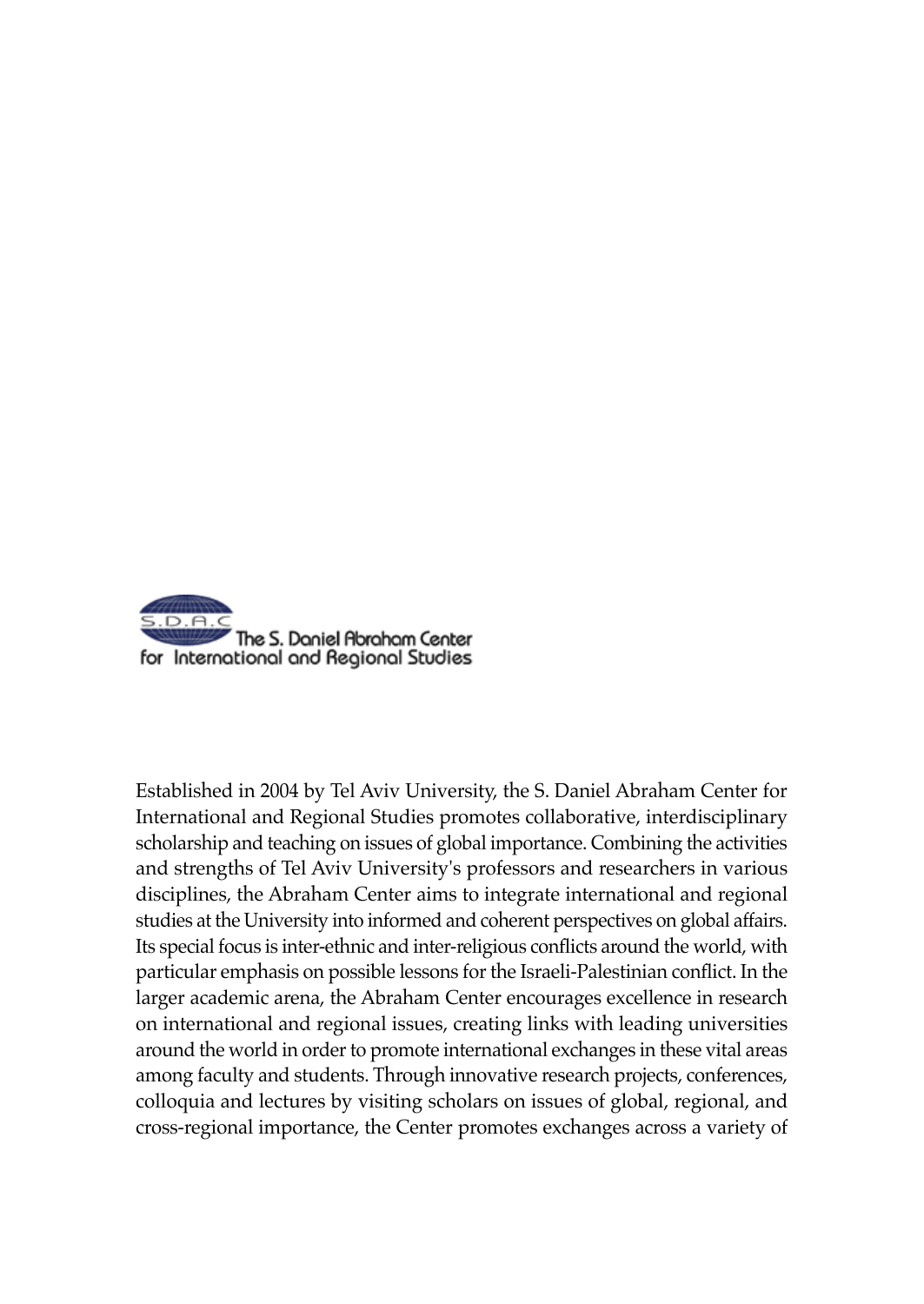disciplines among scholars who focus on international relations and comparative and regional studies. In its various activities, the Center seeks to provide students and faculty members with the opportunity to develop a better understanding of the complex cultural and historical perspectives on both the national and regional levels across the globe. These activities are enhanced by conferences, lectures, and workshops, sponsored by the Center alone or in collaboration with other Institutes and Centers within and without Tel Aviv University.

The S. Daniel Abraham Center seeks to encourage closer collaboration between the various Institutes and Centers operating at Tel Aviv University. Therefore, its academic committee is comprised of the Heads of a dozen research centers and institutes, mainly from the University's Faculties of Humanities and Social Sciences.

The Morris E. Curiel Institute for European Studies, Confucius Institute, and the Cummings Center for Russian and East European Studies operate within the framework of the Abraham Center. The Center also sponsors an African Studies program.

The Center's founding director is Prof. Raanan Rein. Rein is Professor of Spanish and Latin American History, author of numerous books and articles published in various languages and in many countries. He is a member of Argentina's Academia Nacional de la Historia and was visiting scholar at the University of Maryland, College Park, and Emory University, Atlanta GA.

Please visit our website at: www.tau.ac.il/humanities/abraham dacenter@post.tau.ac.il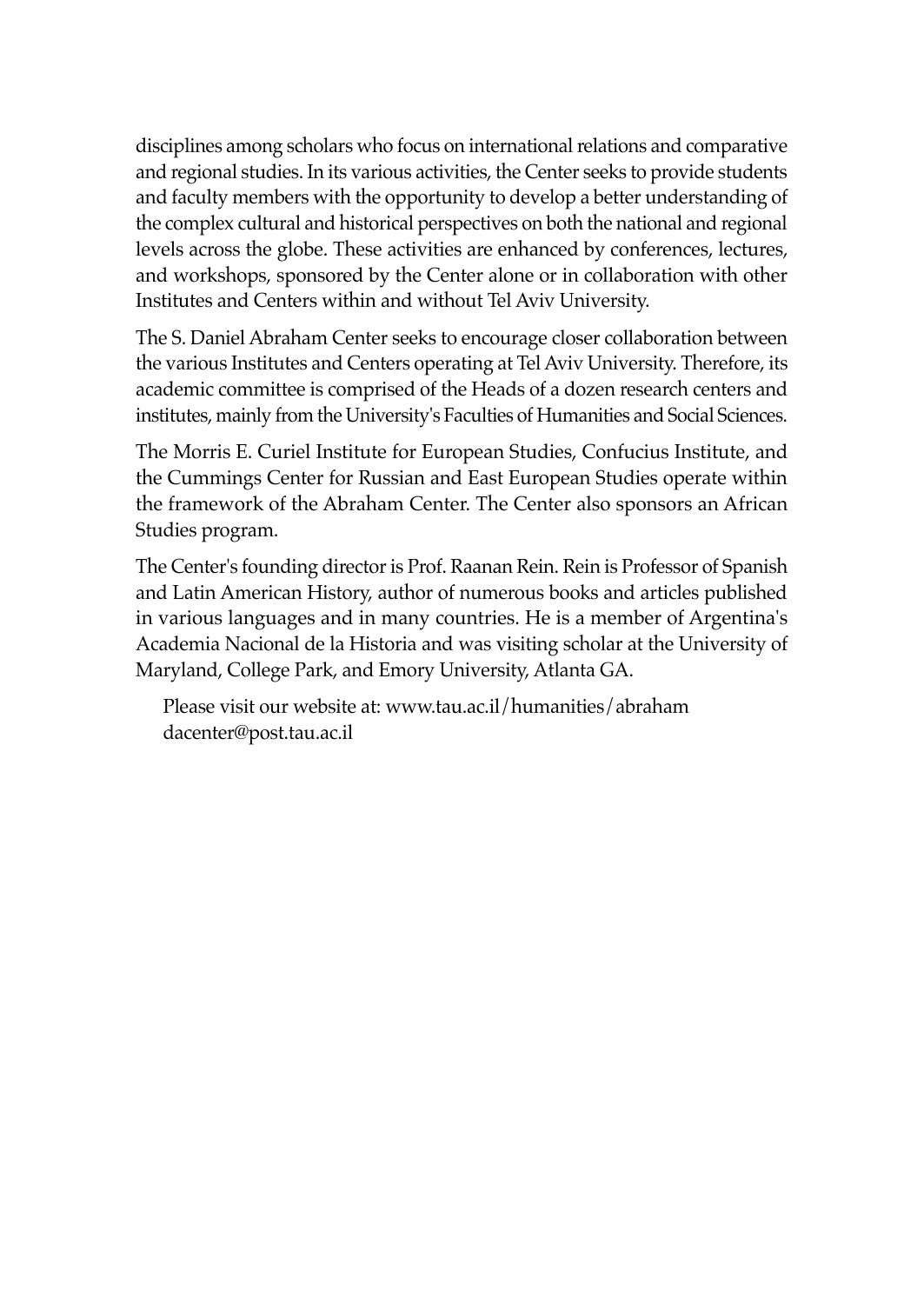The S. Daniel Abraham Center for International and Regional Studies, Tel Aviv University

Production: Talma Kinarti Graphic Design and Printing: Kedem ltd. Cover photo: Foreign Minister Mrs. Golda Meir welcoming Liberian Asst. Secretary of State Angie Brooks at her home in Jerusalem 8/5/1963. [Photographer: Cohen Fritz]

The S. Daniel Abraham Center P.O.B. 39040 Ramat Aviv Tel Aviv 69978 Tel: +972-3-6406667 Fax: +972-3-6406660 E-mail: dacenter@post.tau.ac.il www.tau.ac.il/humanities/abraham

October 2009

© All rights reserved

ISBN: 978-965-7440-02-5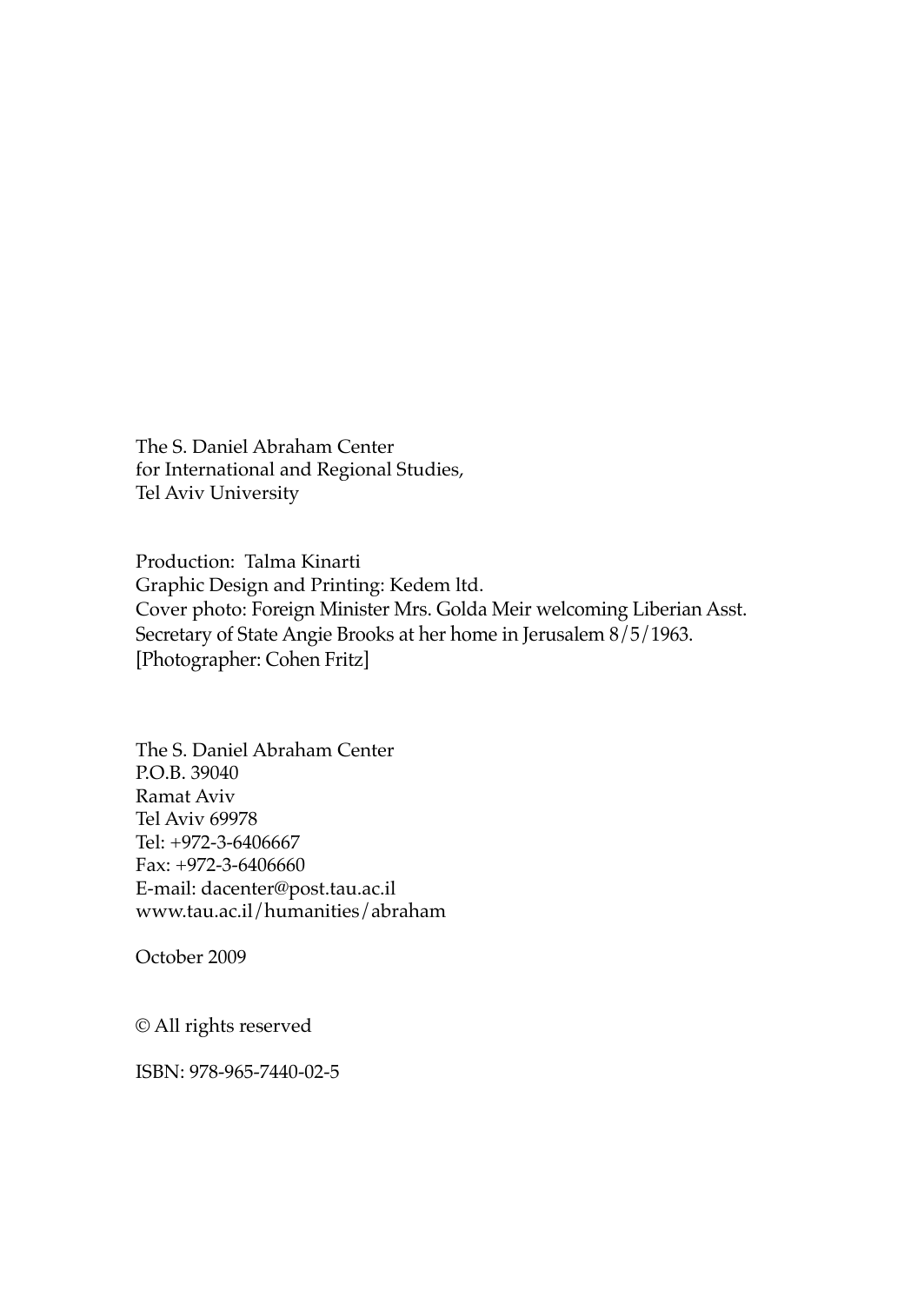אוניברסיטת תל-אביב<br>אוניברסיטת תל-אביב **TEL AUIU UNIVERSITY** 



*Benyamin Neuberger*

## **Israel's Relations with the Third World (1948–2008)**

*Research Paper No. 5*

**October 2009**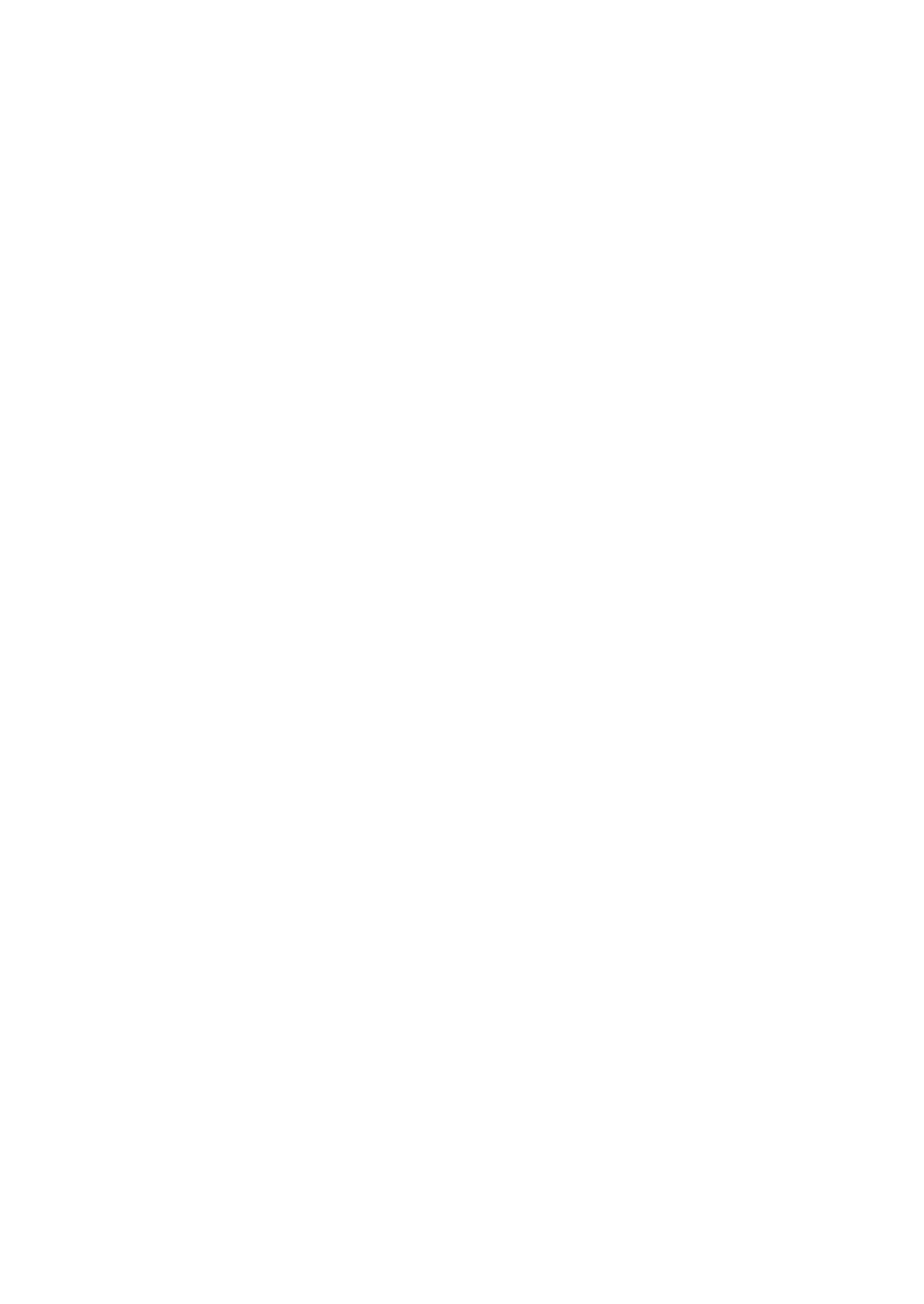#### **PREFACE**

#### **Naomi Chazan**

Israel's relations with the countries of Africa, Asia and Latin America are an exceedingly accurate barometer of the shifts in Israel's global position, priorities, policies and self-perceptions since its inception over sixty years ago. If in the first two decades of its existence it viewed itself as an integral part of the post-war world (combining aspirations for political legitimacy and economic betterment with a concern for the challenges of emerging societies elsewhere), in the second phase of the 1970s and 1980s, it consciously tied itself more closely to the West not only politically and economically, but also culturally. In the last two decades Israel's initial global outreach has been replaced by a far more selective, utilitarian approach—a product of both its economic achievements and its growing misgivings regarding major currents in the contemporary world.

These patterns are apparent, first, in the geographic scope of Israel's connections with countries in the southern part of the hemisphere. With few exceptions, at the outset Israel sought to forge links with as many countries as possible in Latin America, Asia and Africa (in that order). After most African states broke diplomatic relations with Israel, it then reached out more vigorously to Latin America and to the larger states of Asia (Japan, Korea, Thailand and informally to China and India). And when—following the collapse of the Soviet empire and the initiation of Israeli-Palestinian negotiations—Israel's diplomatic horizons expanded, its interests in Africa, Asia and Latin America have focused primarily on the more economically promising and politically powerful states to the detriment of the smaller and weaker countries in each region.

These changes have been accompanied, secondly, by a palpable change in Israel's approach to the non-Western world. As Israel has moved from an underdeveloped to a fully industrialized state about to become a full-fledged member of the OECD, its original internationalism has been replaced by a mental isolationism in an era of economic globalization. Diplomatic ties bolstered by technical assistance, although still important, no longer pave the way for greater economic interchange. To the contrary, practical concerns—primarily related to the size of markets and potential sources of raw materials—now dictate the pace of formal connections.

Third, therefore, the relative prominence of the various actors in Israel's relations with the states of Asia, Africa and Latin America has also undergone significant alteration. Where diplomats and technical experts once spearheaded Israeli connections abroad, now businessmen and security advisors are ubiquitous. Indeed, entrepreneurs and tourists far outnumber officials and state emissaries.

The result of these processes, as Benyamin Neuberger so skillfully charts in the following pages, is a more pragmatic, differentiated, focused Israel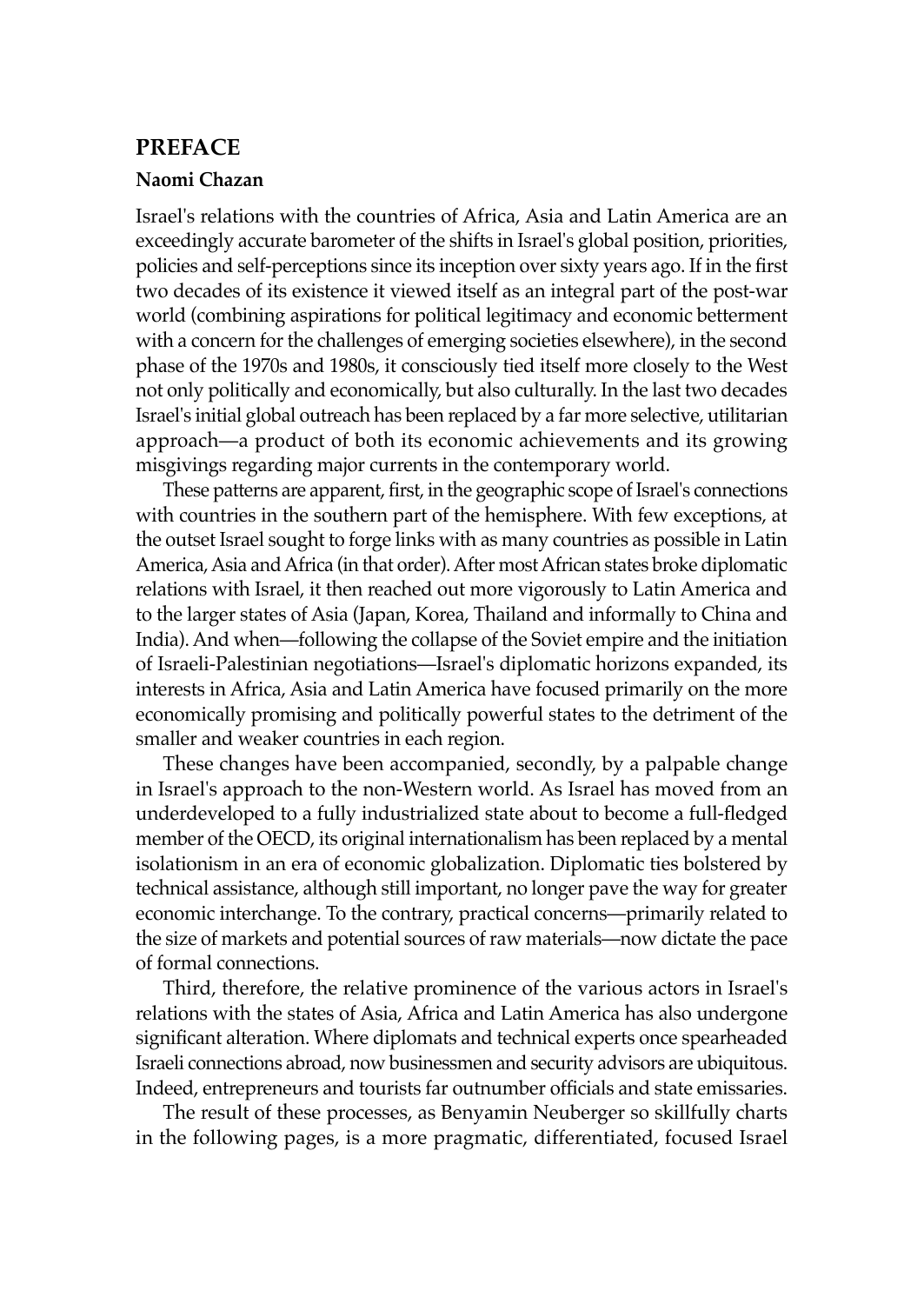increasingly preoccupied with itself and its immediate interests. The leaders of this Israel, unlike their predecessors, are also more closed to the needs of their less fortunate counterparts elsewhere. Maturation has come with a loss of sensitivity, socioeconomic growth with a concomitant disinterest in large portions of the underdeveloped world.

Nowhere are these processes more apparent than in Israel's relations with the African continent. Once the centerpiece of Israel's international efforts in the 1950s and 1960s, links with the new states of Africa were seen as a step-board not only for Israel's political survival, but also for its moral revival. But with the expansion of Israel's presence on the continent, the gap between expectations and reality grew and mutual disillusion set in. The collapse of the Israeli-African network following the rupture of diplomatic relations in the early 1970s was not followed by a complete estrangement either economically or militarily. Yet today, despite the resumption of diplomatic relations with most of the sub-Sahara and the forging of ties with over a dozen states that never had any links with Israel in the past, its interest in the continent has waned and its energies have turned elsewhere (to China, India and the economic tigers of Asia; to the growing economies of Eastern Europe; and back to Mexico, Brazil and Argentina in the Americas).

Politico-economic distance has bred neglect. Despite the fact that it now boasts full relations with forty-four states on the continent, Israel's diplomatic representation in Africa is scanty and Foreign Service personnel are wary of accepting appointments in what are considered hardship posts in its capital cities. Israel's technical assistance program barely accounts for a meager 10% of its already miniscule international aid. The Israeli presence in Africa is all too frequently determined by opportunistic businesspeople and security consultants carrying Israeli passports rather than by legitimate emissaries of the public and private sectors. And, even though there are still Israelis devoted to tackling the multiple humanitarian challenges facing Africans in the 21st century, they now operate in non-governmental frameworks with little substantive backing and next to no formal support.

Israel's relations with Africa, as with other parts of the so-called Third World, are not only decidedly utilitarian and short-sighted; they also suffer from a lack of vision. As Neuberger's essay demonstrates, there is a direct relationship between an Israeli policy open to the needs and concerns of small as well as large states in the southern hemisphere and the forging of mature links that have stood the test of time. It is not too late to revive this connection, not only for the sake of ongoing interactions with the majority of the independent states of the world, but also for Israel's own character and normative wellbeing in the future.

*Naomi Chazan is professor of political science and African studies (emerita), Hebrew University of Jerusalem and currently heads the School of Government and Society at the Academic College of Tel-Aviv-Yaffo.*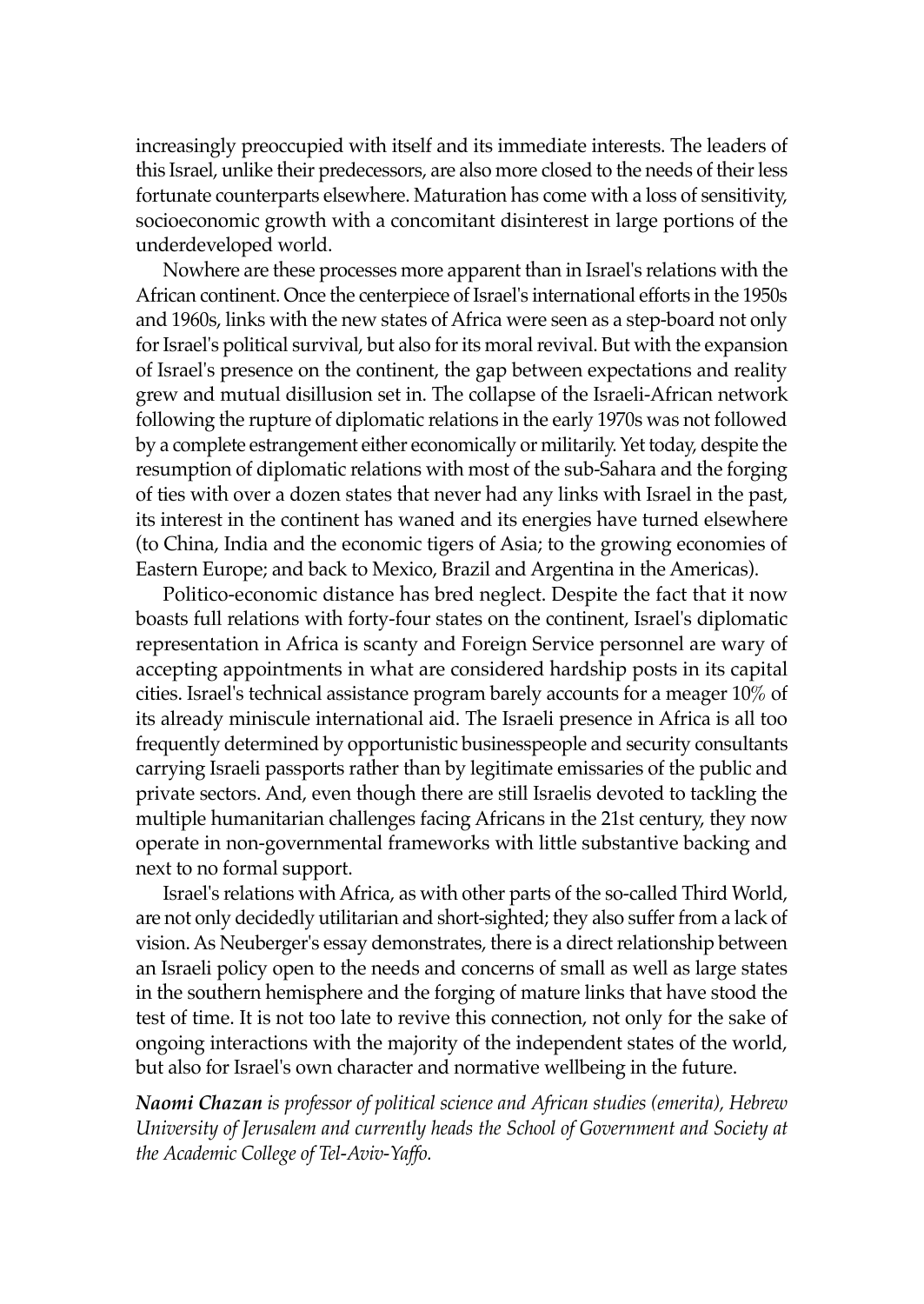## **Table of Contents**

| I Motivations and interests                                                            | 10 |
|----------------------------------------------------------------------------------------|----|
| II Ups and downs in Israel's relations with the three continents                       | 16 |
| III Israel's ties with the Third World: bilateral and multilateral,<br>open and secret | 27 |
| IV Conditions and variables                                                            | 29 |
| V Concluding remarks                                                                   | 39 |
| VI Bibliography                                                                        | 41 |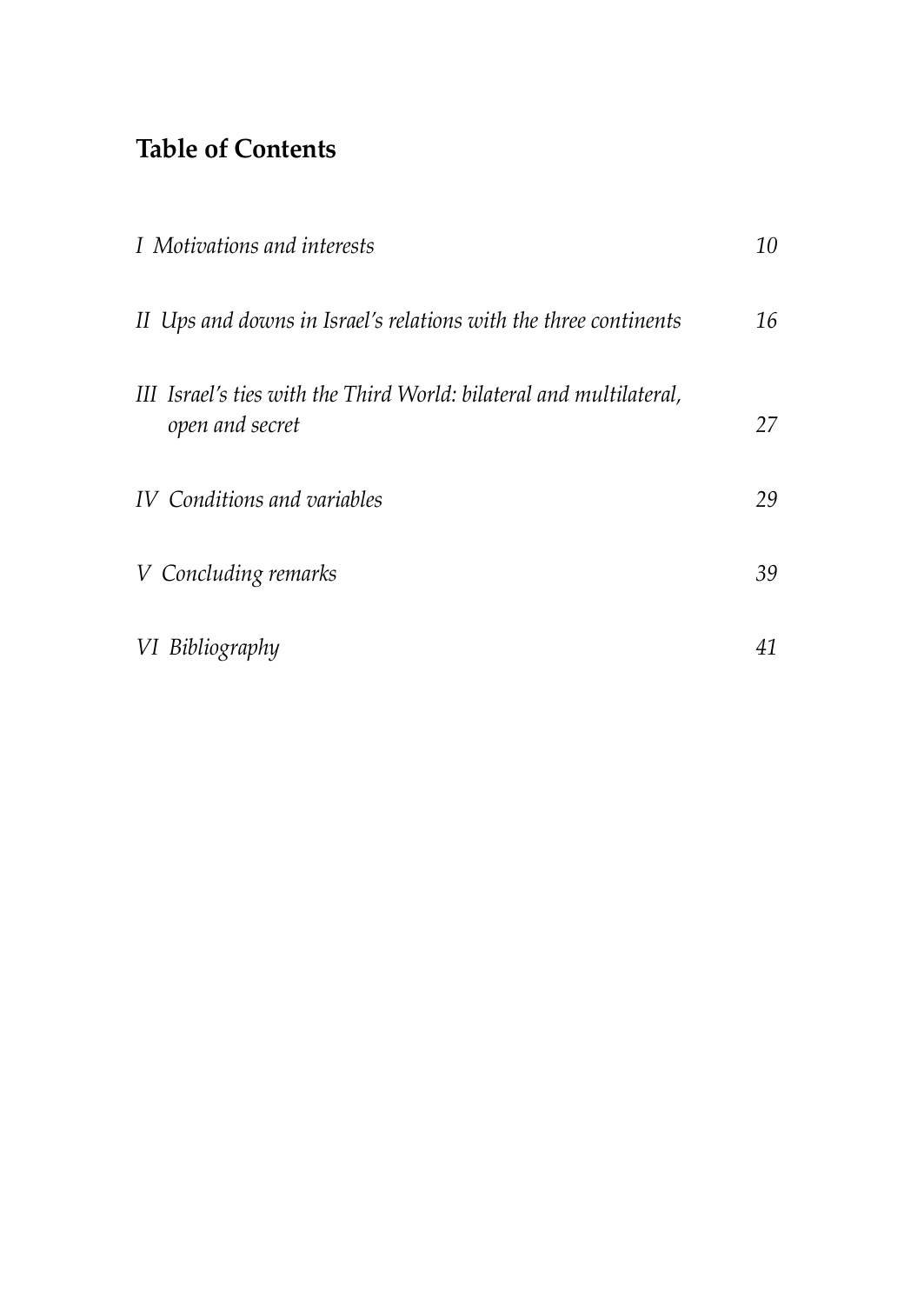### **I Motivations and interests**

Within the framework of this article on Israel's relations with third-world countries, the Third World refers to the developing southern continents, namely Latin America, Asia, and Africa. Although the Arab world is naturally a part of Asia and Africa, it is not included in this definition because its ties with Israel warrant a distinct heading ("Arab-Israeli conflict"). In addition, the West does not view industrialized Japan and burgeoning China to be members of the Third World, while in Israel the ties with these countries are perceived as part of its relations with Asia, i.e. with the non-European world.

Israel's ties with the non-European Third World is not only a matter of diplomacy, interests, strategy, economics, and politics (Lorch, 27–30), but also touch upon the country's identity. Mediterranean Israel is close to Europe, yet located in Asia. Important chapters — both glorious and tragic — in the annals of the Jewish people were written in Europe, but the nation's roots are in the East — in the Land of Israel as well as Babylon and Egypt. While Israel's culture is largely "modern," industrialized, and "Western," its religion and language are Semitic and Middle-Eastern. Roughly half of Israel's Jewish population is comprised of European expatriates and their progeny ("Ashkenazim"), but the rest of the country's citizens are of Asian and African descent. Prominent Zionist leaders, such as Moshe Hess, Theodor Herzl, Chaim Weizmann, and Ze'ev Jabotinsky envisioned the Jewish state in the making as a continuation of Europe, while David Ben-Gurion, Golda Meir, Moshe Sharett, Yigal Alon, and Abba Eban also emphasized Israel's Asian roots (see Sharett, 1958; Gilboa, 80–83). "We are a nation that dwelled in this land hundreds of years before some of the nations living in Asia [today]," said Ben-Gurion. Nevertheless, "we are viewed in their eyes as Europeans — descendents of the white race, the oppressor, the ruler" (Yegar, 64). Ben-Gurion was clearly intimating that Jews are not white Europeans, but Asians who have returned to their land. Sharett also reiterated the fact that the Jews in Israel are not like those Westerners who "have encroached upon the East, but rather citizens of the East returning to their land" (Sharett before the Knesset, 15 June 1953; Yegar, 61–62).<sup>1</sup>

Alongside the emphasis on the Jewish people's Asian roots, there was also identification with the non-white world. For example, Herzl, the founder of modern political Zionism, stated thus:

> There is an unsolved national problem, a great tragedy of human suffering that only we Jews can fully comprehend. I mean the Negro problem . . . Think of the hair-raising cruelty of the slave trade.

*<sup>1</sup> Israel's first foreign minister and second prime minister.*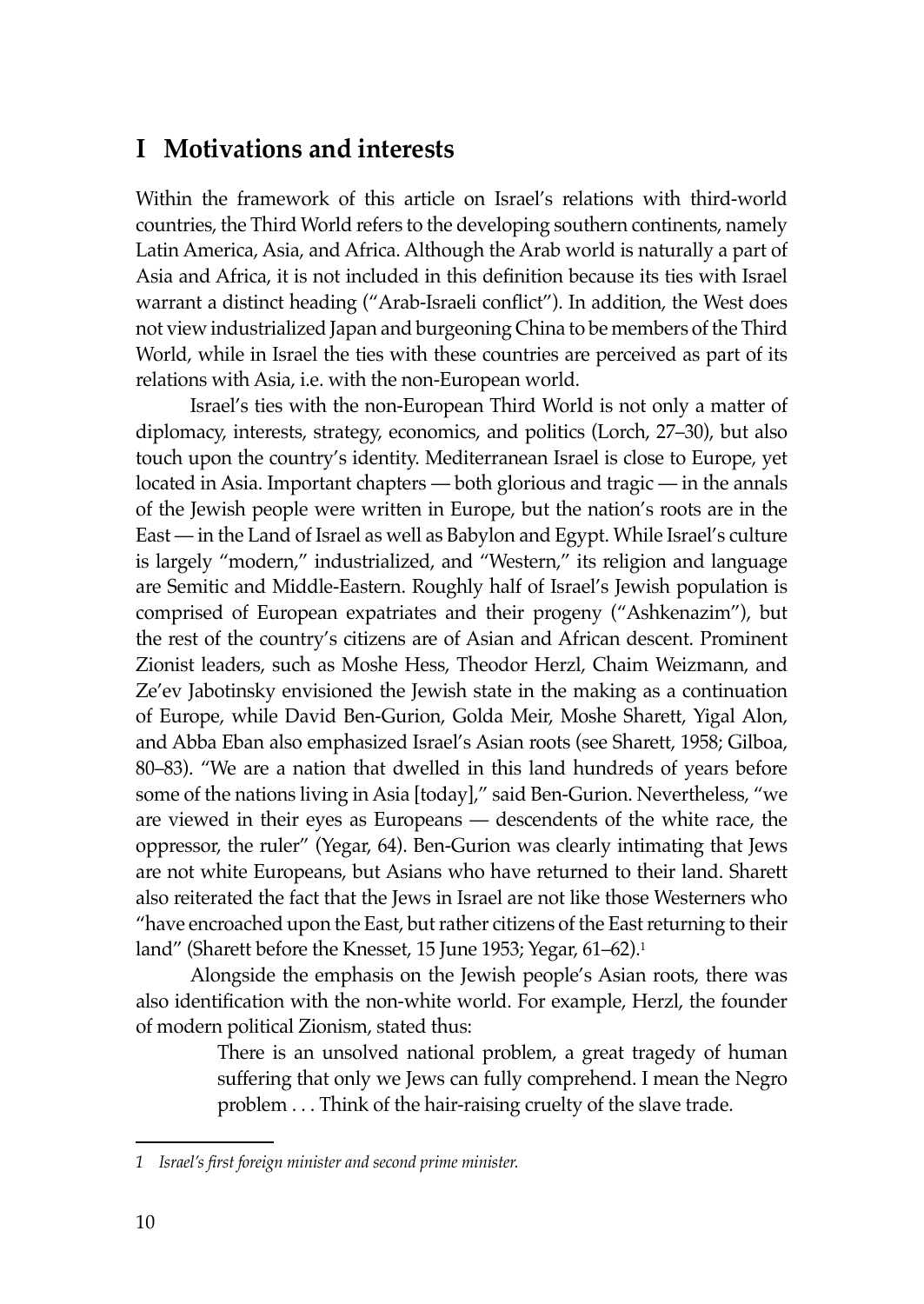Human beings caught, carried off, sold. Their descendants growing up in exile, hated and despised — because they have black skin. I'm not at all ashamed to say what I think . . . even if you laugh at me: Now that I have lived to see the return of the Jews, I wish I could help to prepare the way for the return of the Negroes.

(Herzl, *Altneuland* 129; cited in Oded, 20)

Golda Meir also deeply identified with Africa:<sup>2</sup>

I am prouder of Israel's International Cooperation Programme and of the technical aid we gave to the people of Africa than I am of any other single project we have ever undertaken.

Moreover, she explained that

We did what we did in Africa not because it was just a policy of enlightened self-interest — a matter of quid pro quo — but because it was a continuation of our most valued traditions . . .

(Golda Meir, *My Life* 265; cited in Oded, 19)

In fact, Julius Nyerere, the first president of Tanzania, dubbed Golda Meir the "mother of Africa" (Pundak, 175).

It is hardly coincidental that the golden era of Israel's relations with the Third World took place during a period in which the country was stewarded by the pioneer leaders of socialist Zionism, as these individuals deeply identified with the awakening of the nations of Asia and Africa. In consequence, they aspired to forge an alliance between the victims of white racism and the victims of anti-Semitism and felt that the Jewish people shared a common destiny with the national liberation movements fighting against colonialism and imperialism. This legacy was passed on to a generation of idealistic Israeli diplomats who were active from the 1950s to the 1970s and identified with Asia (Yaacov Shimoni, Daniel Levin, and David Hacohen) and Africa (Shlomo Hillel, Ehud Avriel, Hanan Yavor, and Hanan Aynor) (see Merhav in Ofaz, 177–180). That said, this worldview was not championed by either the Zionist and Israeli right wing, which put an emphasis on Israel's "Europeanism," or the Labor Party's pragmatic technocrats that succeeded the movement's founding fathers in the aftermath of the Yom Kippur War (October 1973).

Although Israel valued its relations with the Third World, it never headlined Israel's national and international agenda. The primary objective of Israeli foreign policy has always been to bolster the country's security and

*<sup>2</sup> The Israeli foreign minister between 1956 and 1965 and prime minister from 1969 to 1974.*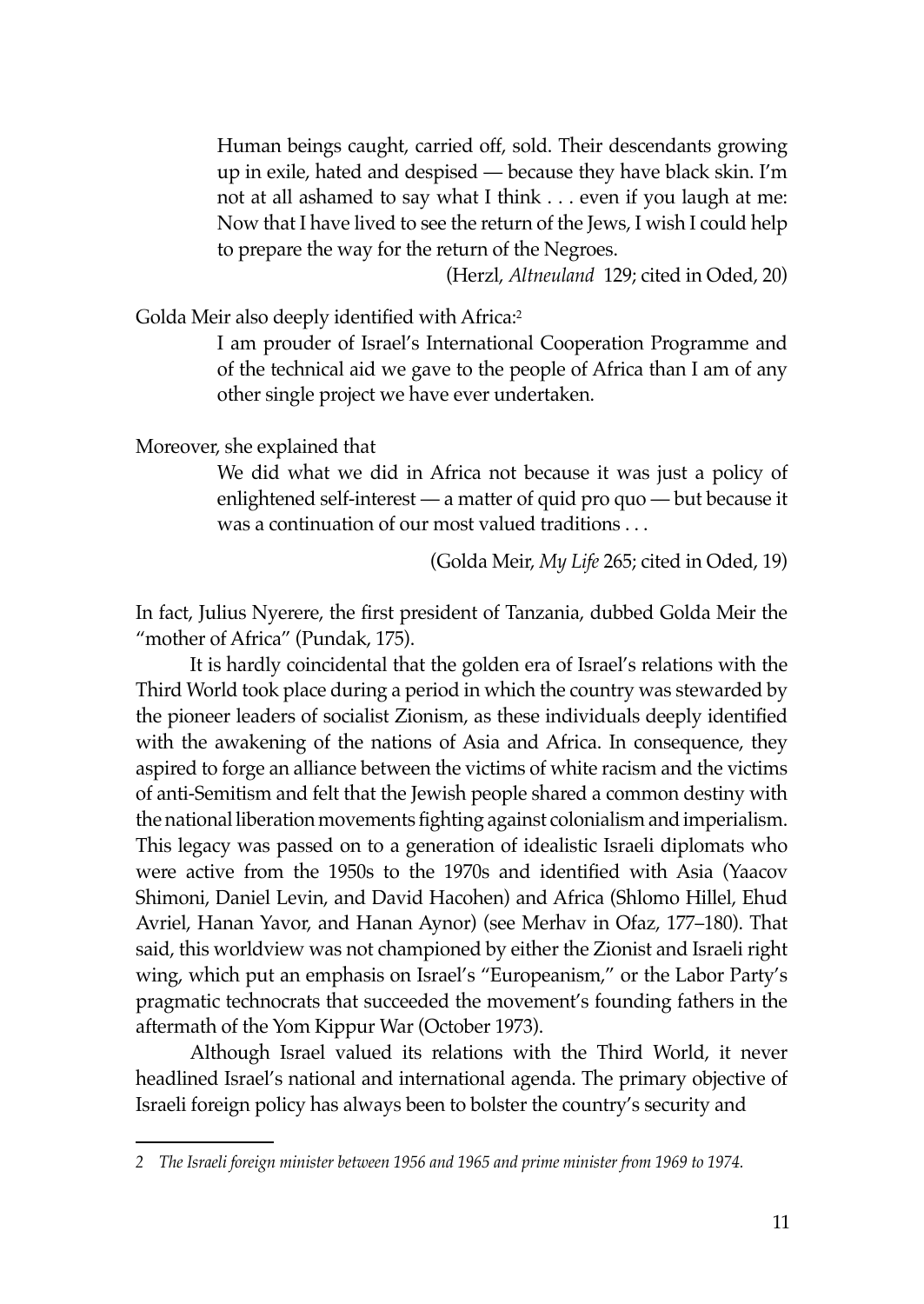guarantee its existence. Therefore, over the course of Israel's existence, the most crucial states have always been those that can supply it arms (the Soviet Union and Czechoslovakia during the War of Independence, France and Britain in the 1950s, West Germany in the early 1960s, and the United States since 1960) and deter hostile powers (the United States since the 1960s) on the one hand, and those liable to join an anti-Israeli military coalition (the Soviet Union) or supply sophisticated weapons to the Arab states (the Soviet Union, the United States, France, and Britain) on the other. Israel also ascribed great importance to those states that had the wherewithal to thwart dangerous groupings against it in the UN General Assembly or Security Council, either by cobbling together a blocking coalition or vetoing radical anti-Israeli decisions (such as ousting Israel from the UN, economic sanctions, military embargoes, or military interventions).

There are countless examples attesting to the fact that Israel's third-world policy takes a back seat to its relations with the Great Powers: during the 1960s, the countries of Africa sought to garner international support in condemnation of France's atomic experiments in the Sahara Desert, but Israel decided to back the French. Golda Meir, the Israeli foreign minister at the time, explained that "Israel will always vote with Africa, but it cannot vote against France, its principal ally [in the early 1960s, B.N.]" (Pundak, 237). In the early 1950s, Israel passed up on an opportunity to establish ties with China lest it risk its relations with the United States (which was antagonistic towards the communist regime in Beijing). Similarly, Israel was forced to cancel a major weapons deal with China in 2000 (the sale of the Falcon surveillance system) due to Washington's objections. Africa's low ranking on Israel's foreign policy agenda since the turn of the century is evidenced by the following figures: though Israel maintains diplomatic relations with forty-two African countries, it has only eleven resident ambassadors on the continent and an additional 31 non-resident ambassadors today, while in comparison there were over thirty Israeli embassies in Africa during the 1960s (Oded, 233–234).

Another important Israeli foreign-policy objective is to secure economic assistance and maintain extensive commercial relations with developed markets, for the purpose of ensuring its economy's growth and reducing the large deficit in its balance of payments. Here too, the United States and the European Union, rather than the Third World, are of utmost importance. Yet, Israel's economic relations with China and India have taken on an ever greater significance since the beginning of the new millennium. Indeed, Israel is now China's second largest arms supplier (Shai, 13). Nor is Israel's trade with Latin America to be scoffed at, having surpassed the \$1 billion dollar mark per annum at the turn of the century (Inbar, 185).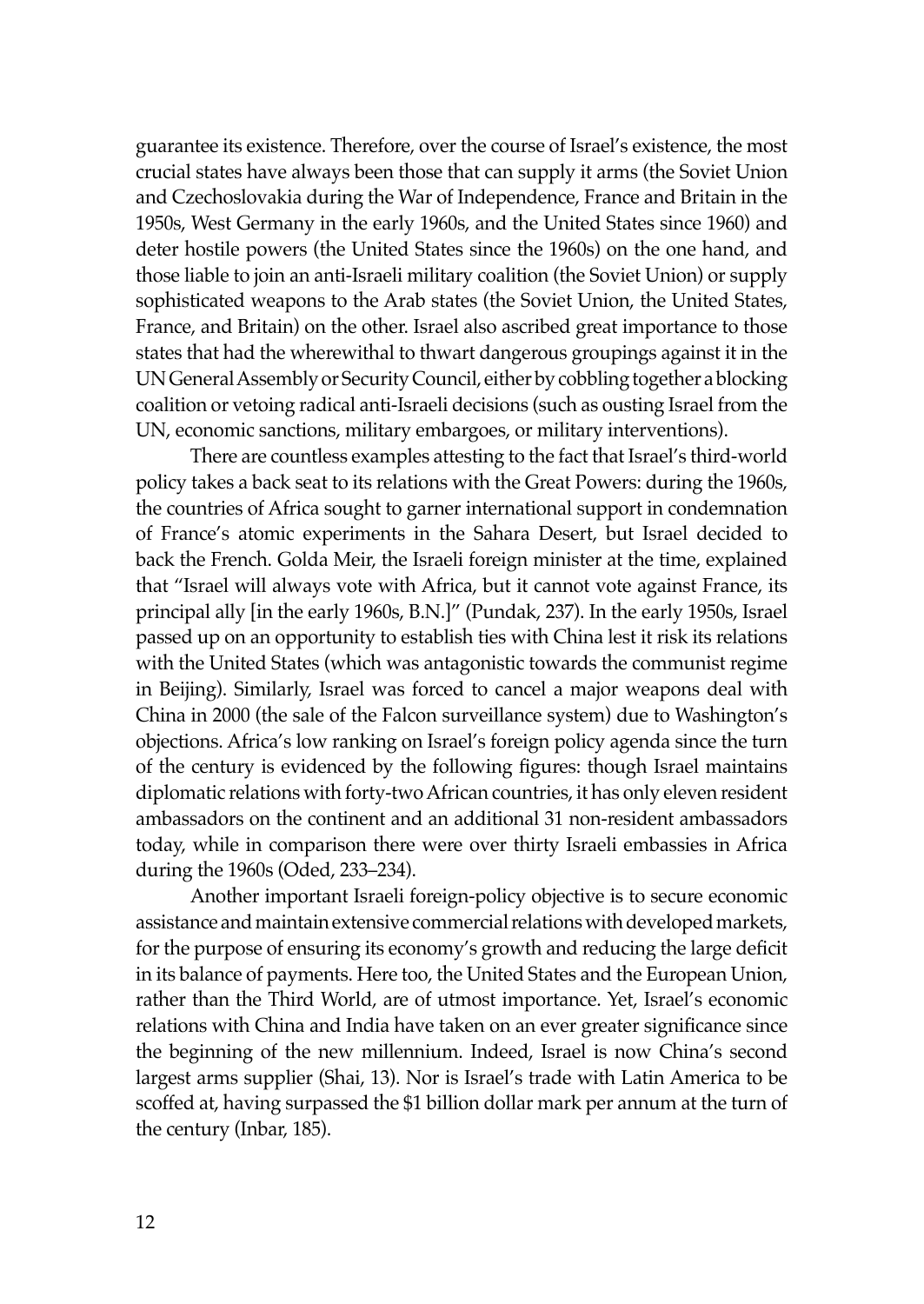A third Israeli priority is to cultivate its ties with the large Jewish communities in the Diaspora, in order to encourage aliyah (Jewish immigration) to Israel and attract donations, investments, know-how, and political support. From this standpoint as well, the United States, the Soviet Union/Russia, France, and Britain have been more important to Israel than, say, China, India, Japan, Nigeria, the Democratic Republic of Congo/Zaire, and Brazil. We may thus conclude that, with all due respect to the Third World, the United States, the Soviet Union/Russia, Western Europe, and even Eastern Europe ("the gateway to the Soviet Union" until 1989) have always been the prime focus of Israel's foreign policy.

At the outset, Israel's relations with Africa were endowed with an ethicalhumanistic dimension that stemmed from Jewish commiseration with the plight of black Africans. Ben-Gurion and Golda Meir frequently spoke about Israel's "moral obligation to" and "historical mission in" Africa. The former also displayed much interest in "the Asian awakening" and Asian cultures, Buddhism and Hinduism in particular. Yigal Alon, for instance, was profoundly influenced by Gandhi and Nehru's autobiographical works, *My Experiments with Truth* and *Towards Freedom*, respectively (see Yegar, 63–67; Oded, 110).3

Besides the idealistic-cum-emotional bond — whose relevance should not be understated, at least in the 1950s and 1960s — Israel's desire for close relations with the Third World stemmed from a diverse array of motives and interests. First and foremost, Israel's efforts to be involved in the Third World cannot be fathomed without understanding the centrality of the Israeli-Arab conflict to the country's international relations. This conflict was hardly a "normal" border dispute, or a violent struggle aimed at gaining a strategic advantage or safeguarding an economic interest. It was an all-out war — a campaign waged by the Arab world against Israel's very existence by means of terrorism, an economic boycott, and a concerted effort to politically delegitimize the "Zionist entity." One of Israel's responses to these attempts at delegitimization was to forge a sprawling network of international relations.

The Third World encompasses most countries in the world, including no less than fifty-four countries on the African continent — six Arab and forty-eight African — as of 2008. Therefore, the legitimacy of a country lacking relations with the Third World is fundamentally flawed. During the decolonization era, a country that was ostracized by the Third World was of low standing, even if it had ties with the "first" (North America and Western Europe) and "second"

*<sup>3</sup> Alon was commander of the Palmach elite unit during the War of Independence, and a senior member of the ruling Labor movement until the late 1970s.*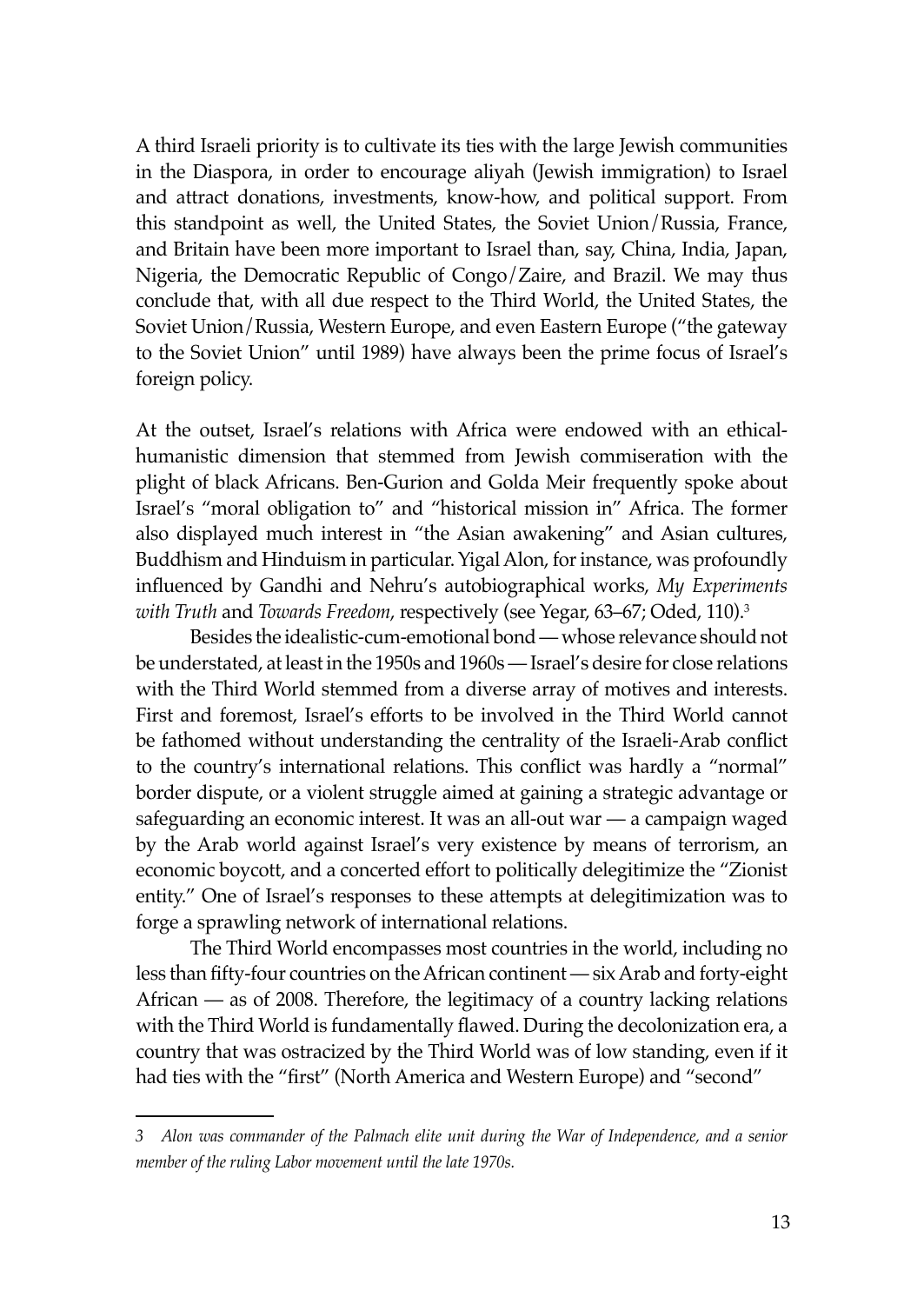(the communist bloc) worlds. The 1955 Afro-Asian Bandung Conference in Indonesia, which did not tender an invitation to Israel, constituted a warning sign and spurred the Israeli government to cultivate its ties with the nations of Asia and Africa.

Israel would not have been able to defend itself at the UN and muster so much as a blocking minority in decisive votes if it had failed to gain support from the Third World. For example, following the Six Days' War in June 1967, a motion was introduced calling on Israel to immediately withdraw from the occupied territories, notwithstanding the absence of a peace agreement with its neighboring states. However, Jerusalem managed to assemble an obstructing third in the UN Assembly with the help of several African states. In the 1970s and 1980s, a majority in the General Assembly, which was comprised nearly entirely of third-world countries, foiled every attempt to expel Israel from the organization. Had any of these measures succeeded, the edifice of Israeli legitimacy would have collapsed. While most of the third-world states consistently voted against Israel at the UN after 1967 and the country's situation was far from comfortable, its predicament would have been immeasurably worse if not for its ties in the Third World. In fact, Israel's standing might have fallen to the depths of Apartheid South Africa, which was expelled from the UN and most international institutions.

During Israel's formative years (the 1950s and early 1960s), some Israeli policy makers even viewed the Asian and African states as a bridge to peace with the Arab world. It was widely, perhaps naively, assumed that "the road to Cairo passes through Bamako" (the capital of Mali). In 1963, Shimon Peres spoke about "our efforts to make peace . . . which also include surrounding the circle of hatred with a circle of newfound friendship with new countries" (Oded, 17). Some Israeli leaders hoped that the Africans and Asians would have a moderating influence on their Arab partners in the third-world bloc. Some among them Ben-Gurion, Sharett, Eshkol, and Golda Meir — even reasoned that the Africans and Asians would be more acceptable to the Arabs as honest brokers for their countries, too, had been liberated from the yoke of colonialism. However, this idealistic belief was evidently mistaken.

Besides its "grand strategy" in the Third World, there were also practical and regional considerations — such as political, economic, and strategic interests — which made it necessary for Israel to develop close ties with various third-world countries. Since the days of Kautilya,<sup>4</sup> it is widely accepted that a state surrounded by enemies must align itself with a second circle of countries surrounding the first (see Weinbaum, 1070–87; Gruen, 33–43). Accordingly,

*<sup>4</sup> Chanakya (generally known as Kautilya), Indian philosopher and statesman (ca. 350*–*283 BC)*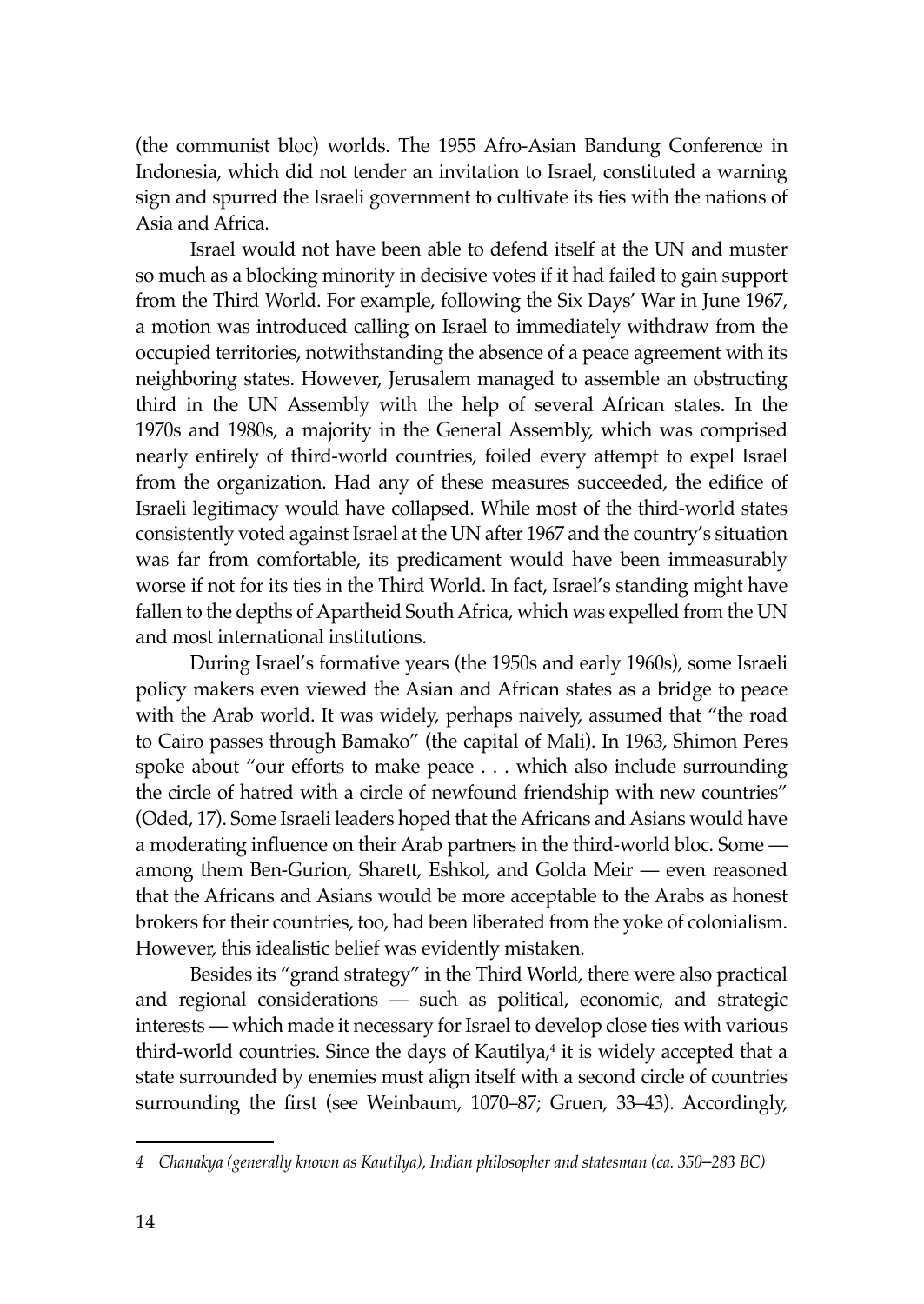the underlying objective of Israel's Near Eastern policy was "to prevent a consolidation of hostile forces in the region" (Toledo, 212), which comprised not only the Arab Middle East and North Africa, but also other states in the continents of Africa and Asia. Consequently, Turkey, Iran, and Ethiopia — states that bordered Israel's hostile circumference — were strategically important to Jerusalem. From Iran, Turkey, Ethiopia, and Uganda, Israel was capable of supporting uprisings, such as the Kurdish and African insurrections in Iraq and Sudan, which sapped the military strength of the Arab world. Ties with Ethiopia (and Eritrea since 1993) have been instrumental in protecting Israel's access to shipping lanes in the Red Sea and through the straits of Bab-el-Mandeb. Since Muslim Pakistan became a nuclear power, Israel has attached great importance to the strategic relations with India (Inbar, 97). Moreover, working relations with large oil exporters (Mexico, Iran, and Nigeria) have been crucial to a country that is dependent on energy imports, frequently finds itself under threat of war, and is embroiled in conflicts with the large Arab oil producers.

In order to prevent the Arab-Israeli conflict from spilling over into the Muslim world at large, Israel has endeavored to cultivate ties with Muslim states in Asia and Africa. This undertaking yielded dividends in countries on the outer borders of the Middle East (Iran until 1978 and Turkey) and in Black Africa (Burkina Faso, Mali, Niger, Chad, Senegal, and Nigeria), but failed in southeastern Asia (Afghanistan, Pakistan, Indonesia, Malaysia, and Bangladesh). In 1992, Israel managed to establish diplomatic ties with all the Asian Muslim republics that had gained independence in the aftermath of the Soviet Union's collapse (Kazakhstan, Uzbekistan, Tajikistan, Kirghizia, and Azerbaijan). That same year, Israel reestablished diplomatic ties with Nigeria, the largest and most important African country with a Muslim majority. Thereafter, in the early 1990s, relations were restored with other Muslim states. In this context, the institution of diplomatic ties with Mauritania, a member of the Arab League, was a major diplomatic coup for Israel. The rise of fundamentalist Islam in the 1980s and 1990s again turned the spotlight on the Muslim states, and on the need to block the formation of an anti-Israeli Islamic bloc.

As a rule, Israel's relations with the Third World seem to have stemmed largely from what are basically political motives; in fact, strategic-military interests were germane to only a limited number of states, while economic considerations have remained only of secondary importance. Furthermore, the cultural aspect of ties with the Third World, and the importance of the Jewish communities, which play such an essential part in Israel's relations with North America and Europe, are marginal with respect to Africa and Asia. In this respect, Catholic-Christian Latin America, with its relatively large concentrations of Jews, is more similar to Europe (Shapira, 564–606).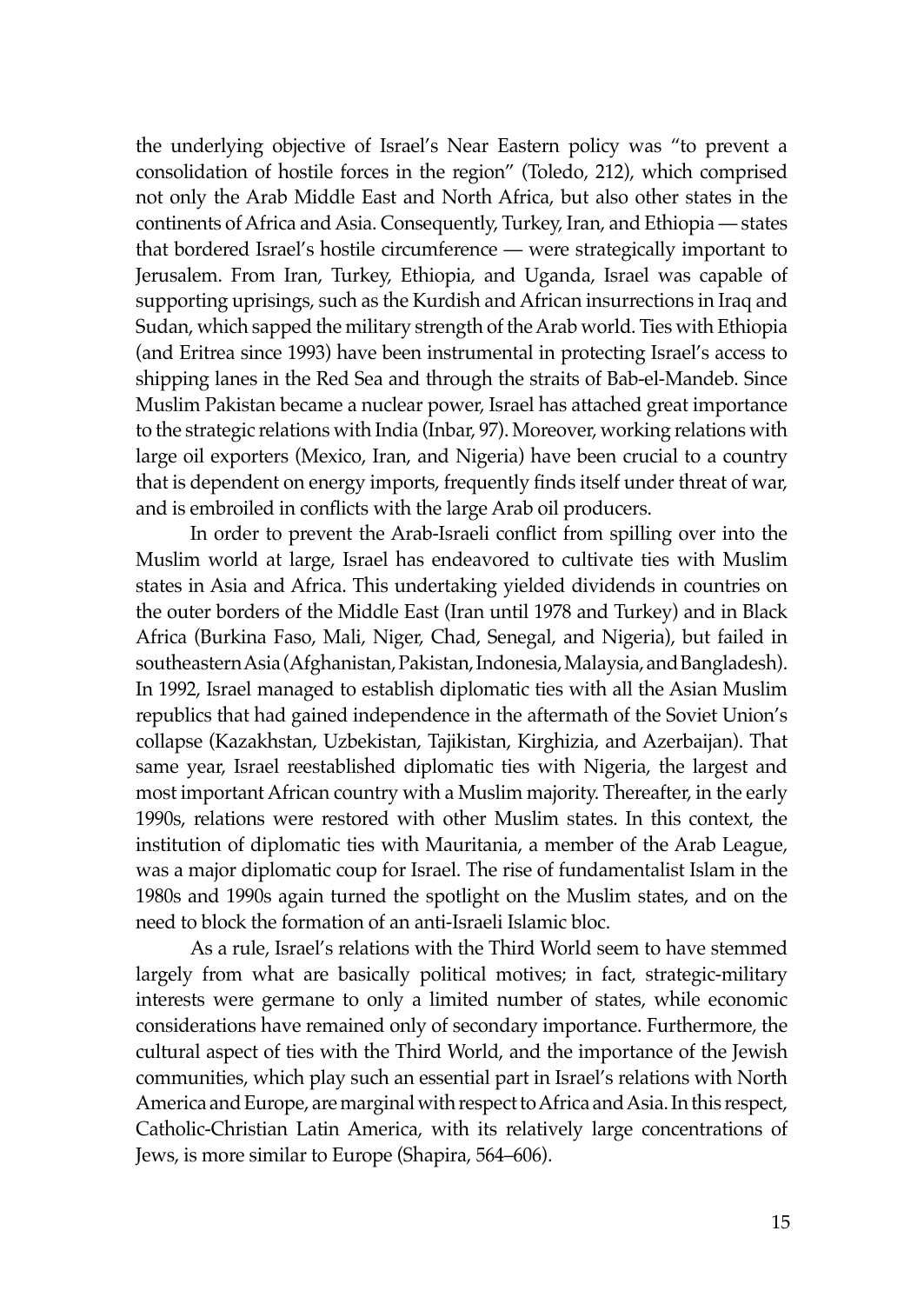## **II Ups and downs in Israel's relations with the three continents**

One can distinguish between different periods of Israel's third-world relations, based on the depth of the ties and the continent that was given the highest priority. On the eve of the foundation of the state, the Jewish Agency, which at that time conducted the foreign policy of the Jewish community in Palestine (the Yishuv), placed a premium on relations with Latin America. At the time, more than a quarter of UN members were Latin American, so that their ballots were critical to the Zionist movement's success, both in passing the Partition Plan in November 1947 and in gaining Israel's acceptance into the UN two years later (Glick, 1968). To wit: the three Latin American countries (Guatemala, Peru, and Uruguay) whose representatives served on the United Nations Special Committee on Palestine (UNSCOP) indeed supported the Partition Plan. When the decision was subsequently brought before the plenum of the UN Assembly, thirty-three countries voted in favor, including thirteen from Latin America (only Cuba abstained) (see Lorch, in Yegar, Govrin and Oded, 2002, 723–753). Kaufman notes that Israel enjoyed wall-to-wall support in Latin America from the right wing to the communist left — and that committees were set up on behalf of Hebrew Palestine throughout the continent (Kaufman in Ofaz, 181–185).

Before Israel's establishment, there were only two independent states in Black Africa (Liberia and Ethiopia), both of which were relatively friendly to the Zionist cause. The situation in Asia was more challenging. Its persistent efforts notwithstanding, the Zionist movement failed to secure the backing of India (Yegar, 21–38). Mahatma Gandhi reasoned that Palestine "belongs to the Arabs just as England belongs to the English and France to the French" (Kumarswamy 2002, 193), and Pandit Nehru, Gandhi's right-hand man and the first prime minister of India, also considered Palestine an "Arab land" and the Zionists to be allies of British imperialism. Against this backdrop, it is little wonder that India voted against partition both in UNSCOP and in the UN General Assembly. The Philippines were the only Asian country to support partition, while the other states opposed the measure (India, Afghanistan, Iran, and Pakistan), abstained (China), or were absent (Thailand). $5$ 

Between 1949 and 1956, the center of gravity of Israel's third-world policy shifted to Asia. During this period, ties were formed with states on the periphery of the Middle East (Turkey and Iran). Warm relations developed between Israel and Burma in the 1950s, as Jerusalem extended its support to Burma in many

*<sup>5</sup> Japan was not a member of the UN at the time.*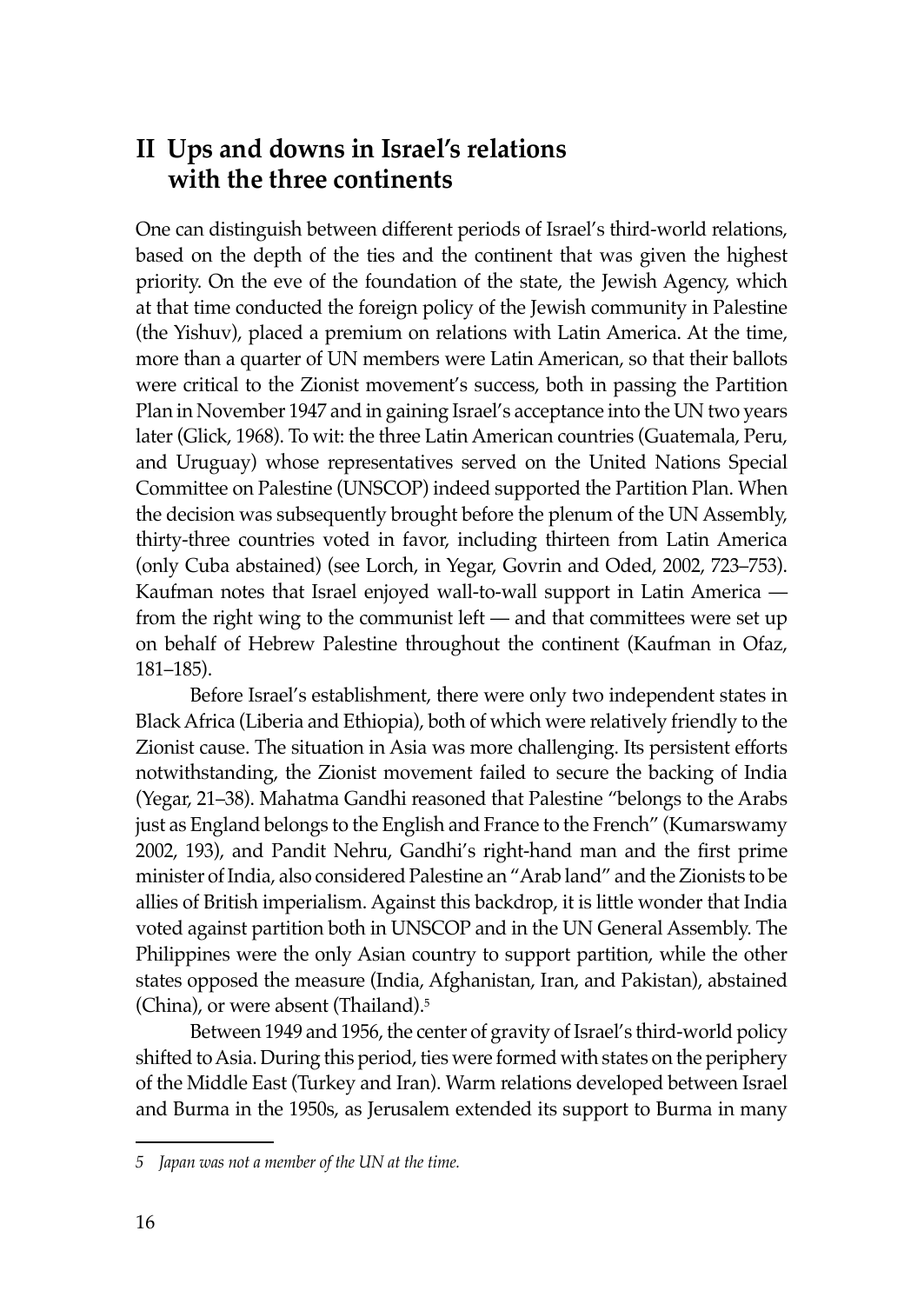fields. Milestones in these relations were the visit of the Burmese prime minister, U Nu, to Israel in 1956 and Ben-Gurion's reciprocal visit to Burma in 1961. On the occasion of his visit, Ben-Gurion declared, "Our ties with the continent of Asia — economic, political, and cultural — will determine our fate and international status more than any other factor" (Yegar, 135; for more on Israel's relations with Burma, also see Hacohen, 1963). Concomitantly, Israel sought to normalize its relations with India, which had recognized the Jewish state in 1950. Although an Israeli consulate was opened in Bombay in 1953 and meetings were held between Israeli leaders and Nehru, these events did not lead to full diplomatic ties or close cooperation with India in other areas (see Padmanbaham, 11–14). Instead, the relations between Jerusalem and Delhi remained tense and acrimonious. For example, Nehru viewed the Sinai Campaign — Israel's invasion of the Sinai Peninsula in 1956 — as cutting proof that Israel was an ally of imperialism.<sup>6</sup> During the early 1950s steady contacts were also established with Communist China. Though Jerusalem had recognized the People's Republic of China in 1950 (Shai, 6–14), the secret contacts did not result in the institution of diplomatic ties, primarily due to Israel's apprehension about the possible response of the United States, which had imposed a diplomatic boycott on Maoist China in the 1950s and 1960s (Medzini, 5–22; Brecher, 212–217). Lastly, Israel opened diplomatic legations in Burma, Thailand, Nepal, the Philippines, and Japan, but the feelers it put out towards Pakistan and Indonesia were summarily rejected (for more on Israel-Asia relations, see Shimoni, 26–32; Kochan 1970; Yegar, 5–28).

In general, it can be said that Israel's efforts in Asia during the 1950s reaped mixed results, as it failed to establish meaningful ties with the continent's three most important countries: from the preliminary stage in the early 1950s, relations with China deteriorated into a state of open animosity after 1956; ties with India, which were partial and strained from the outset, slipped even further after 1956; and Japan did not display any signs of amity, while fervently upholding the Arab boycott. Israel's third-world relations reached a nadir at the above-mentioned Bandung Conference, to which all the countries of Asia and Africa were invited, save for Israel and South Africa. The attendees issued a joint declaration expressing their "support for the Arab rights in Palestine," and called for the implementation of the UN resolutions (the intent was apparently to the borders set forth in the Partition Plan and to the "right of return" of Palestinian refugees") (Yegar, 84).

*<sup>6</sup> Israel's campaign was accompanied by British and French attacks in and around the Suez Canal.*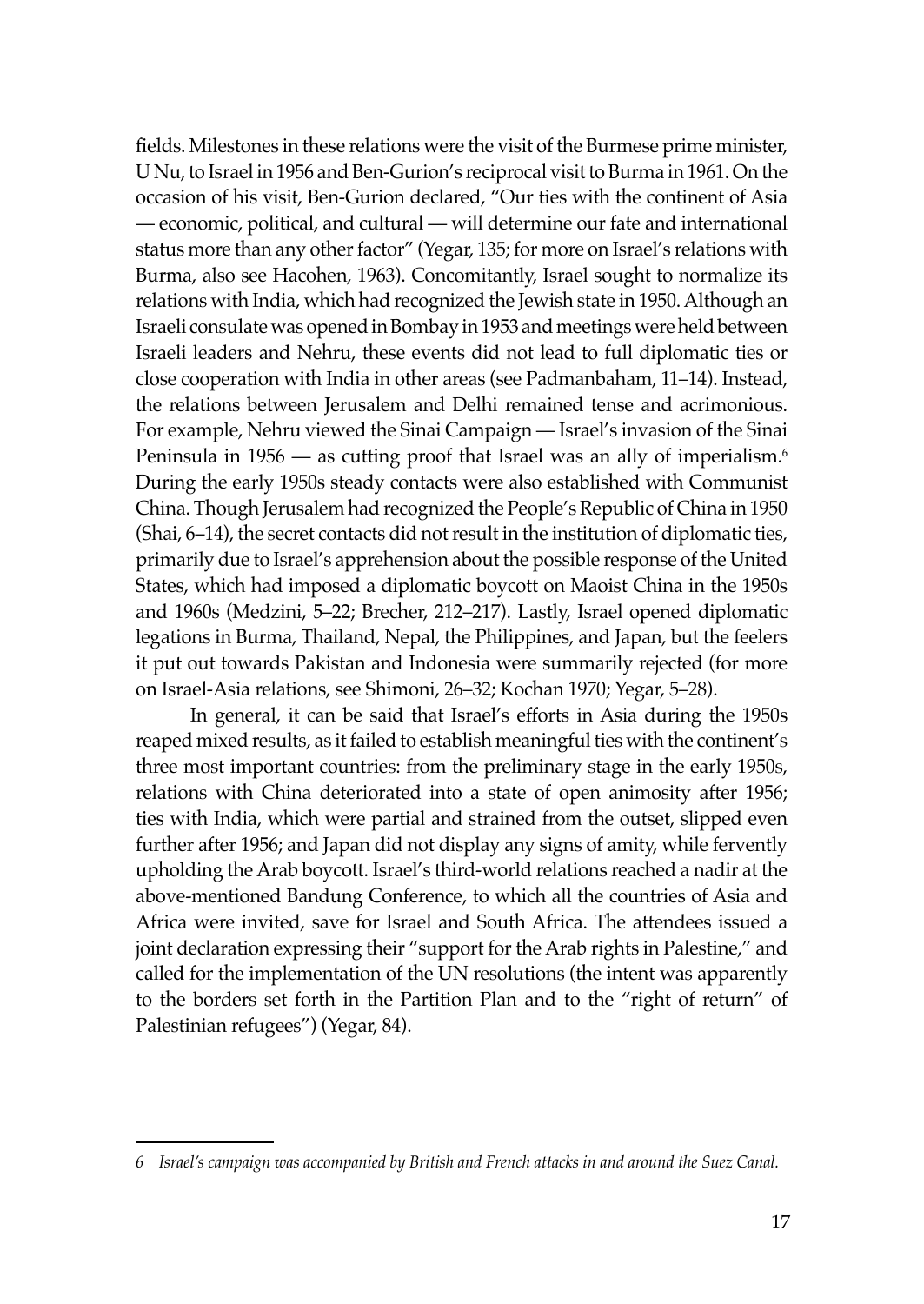From 1957 to 1973, Africa was the preferred continent of Israel's third-world policy. Its relations with Ghana, the first sub-Saharan African colony on the continent to gain independence (in 1957), constituted a landmark in Israel's ties with Africa. Under Kwame Nkrumah — the charismatic ruler who harbored pan-African aspirations — independent Ghana developed close ties with Israel in myriad fields: military training (including preparatory programs for highschool students), maritime shipping and aviation, agriculture and irrigation, and housing and settlement. Israel's close ties with Nkrumah paved the way to ties with other African leaders — Tanganyika's Nyerere, Kenyatta and Mboya from Kenya, Malawi's Banda, and Lumumba of the Congo. Israel also managed to establish relations with Ethiopia's Emperor Haile Selassie and the leaders of francophone Africa, foremost among them Senghor of Senegal and the Ivory Coast's Houphouët-Boigny. In the early 1960s, at the peak of its relations with Africa, Israel could point to a number of significant achievements. To begin with, all the independent states of sub-Saharan Africa (with the exception of Mauritania and Somalia, both of which joined the Arab League) established diplomatic ties with Israel, thereby rejecting the fundamental Arab position with respect to the Arab-Israeli conflict. During this period, Israel had diplomatic ties with thirty-three countries in Africa, all of which hosted an Israeli embassy. Israel thus had more embassies in Africa than any other country but the United States. Most impressively, Israel managed to maintain relations with the countries of the Muslim Sahel Belt. A group of African states even formed the vanguard of Israel's diplomatic struggle in the UN in the early 1960s to enter into direct negotiations with the Arab states (for more on Israel's "honeymoon" with Africa, see Lorch, 1962, 1–18; Decalo 1970; and Avriel, 69–74).

Africa's importance in Israeli foreign relations was also manifested in Jerusalem's qualified attitude towards "white" South Africa. For years, there had been an ongoing dispute in the Israeli Foreign Ministry between the adherents of realpolitik, who called for maintaining relations with South Africa, even if they were liable to endanger the ties with the sub-Saharan African states, and the "Africanists" who objected to cordial relations with the apartheid regime. During the 1960s, the "Africanists" gained the upper hand: throughout this period there was neither an Israeli embassy in Pretoria nor a South African embassy in Tel-Aviv, and Israel regularly voted against South Africa's racist policy in the UN (Oded in Ofaz, 204).

Despite its warm ties on the continent, the Yom Kippur War engendered a complete reversal in Israel-Africa relations. Although there were signs of erosion even before the war — between March 1972 and September 1973, seven African nations broke off their relations with Jerusalem — the real upheaval became evident during the war and in its immediate aftermath. From October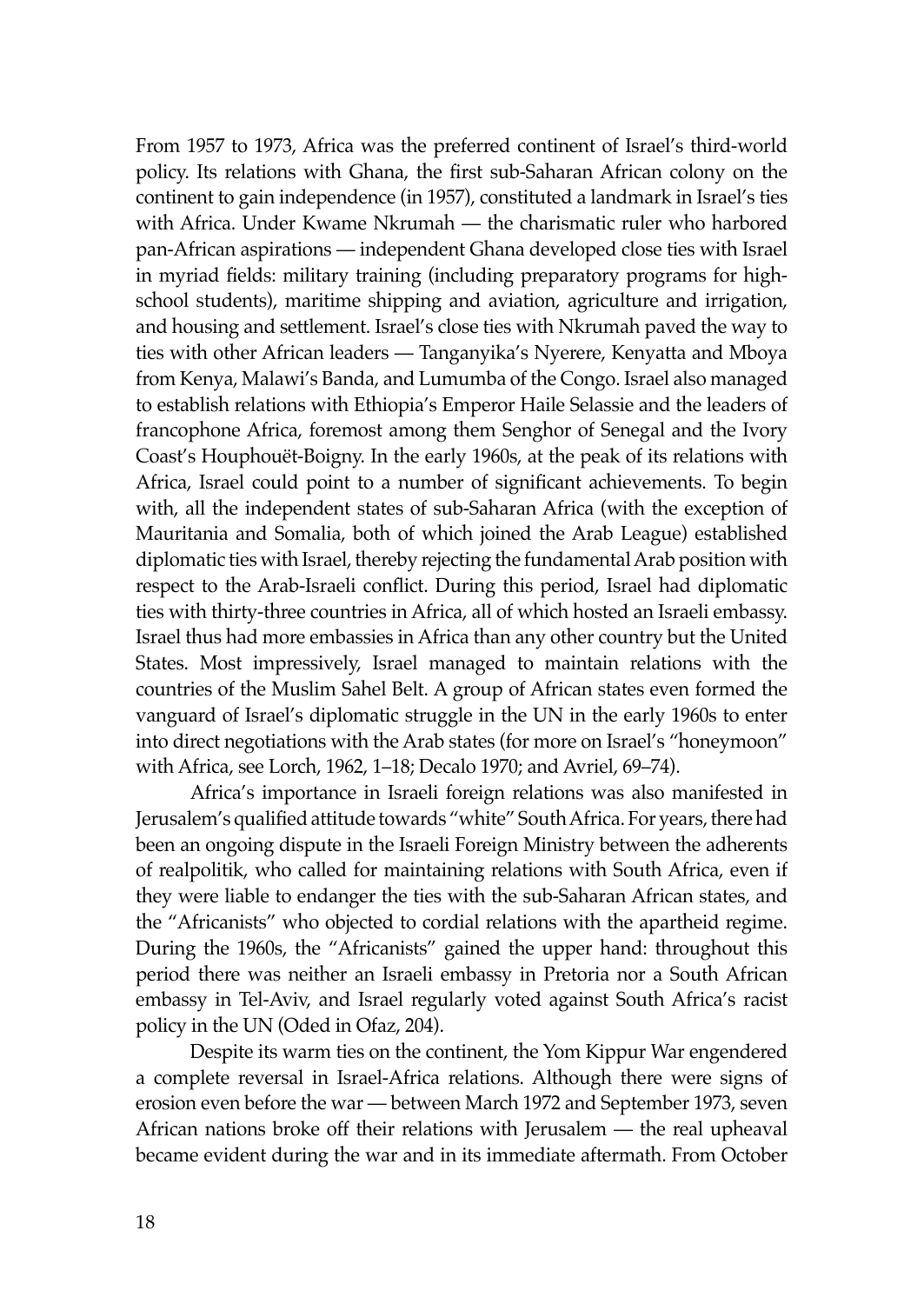to November 1973, no less than twenty-one countries broke off ties with Israel as a sign of solidarity with Egypt, the "African sister" and in protest of the Israeli army's crossing of the Suez Canal and penetration into the African continent. By the end of 1973, only relations with Swaziland, Malawi, Lesotho, and Mauritius were still intact (the latter was to join the rest of the continent in 1976).

|     | <b>State</b>                   | <b>Date</b> | <b>Reasons for the Severance</b>                                         |                                    |                      |                    |
|-----|--------------------------------|-------------|--------------------------------------------------------------------------|------------------------------------|----------------------|--------------------|
|     |                                |             | Identification<br>with "African"<br>Egypt during<br>and after the<br>war | Libyan-Saudi A radical or<br>bribe | pro-Soviet<br>regime | Muslim<br>pressure |
| 1.  | Guinea                         | $6.6.67*$   | $^{+}$                                                                   |                                    | $^{+}$               |                    |
| 2.  | Uganda                         | 30.3.72     |                                                                          | $+$                                |                      | $^{+}$             |
| 3.  | Chad                           | 28.11.72    |                                                                          | $+$                                |                      | $^{+}$             |
| 4.  | Congo                          | 31.12.72    |                                                                          | $+$                                |                      |                    |
| 5.  | Niger                          | 5.1.73      |                                                                          | $+$                                |                      |                    |
| 6.  | Mali                           | 5.1.73      |                                                                          | $^{+}$                             |                      |                    |
| 7.  | Burundi                        | 16.5.73     |                                                                          | $+$                                |                      |                    |
| 8.  | Togo                           | 21.9.73     |                                                                          | $+$                                |                      |                    |
| 9.  | Zaire (Congo) 4.10.73          |             | $+$                                                                      |                                    |                      |                    |
| 10. | Rwanda                         | 8.10.73     | $+$                                                                      |                                    |                      |                    |
| 11. | Benin                          | 9.10.72     | $+$                                                                      |                                    | $^{+}$               |                    |
| 12. | Burkina Faso                   | 10.10.73    | $+$                                                                      |                                    | $+$                  |                    |
| 13. | Cameroon                       | 13.10.73    | $+$                                                                      |                                    |                      |                    |
| 14. | Equatorial<br>Guinea           | 14.10.73    | $^{+}$                                                                   |                                    |                      |                    |
| 15. | Tanzania                       | 19.10.73    | $+$                                                                      |                                    |                      |                    |
| 16. | Madagascar                     | 20.10.73    | $+$                                                                      |                                    | $+$                  |                    |
| 17. | Central<br>African<br>Republic | 21.10.73    | $+$                                                                      |                                    |                      |                    |
| 18. | Ethiopia                       | 23.10.73    | $+$                                                                      | $^{+}$                             |                      | $^{+}$             |
| 19. | Nigeria                        | 25.10.73    | $^{+}$                                                                   |                                    |                      | $\hspace{0.1mm} +$ |
| 20. | Gambia                         | 26.10.73    | $^{+}$                                                                   | $^{+}$                             |                      | $^{+}$             |

#### **Reasons for the African states' severance of ties with Israel**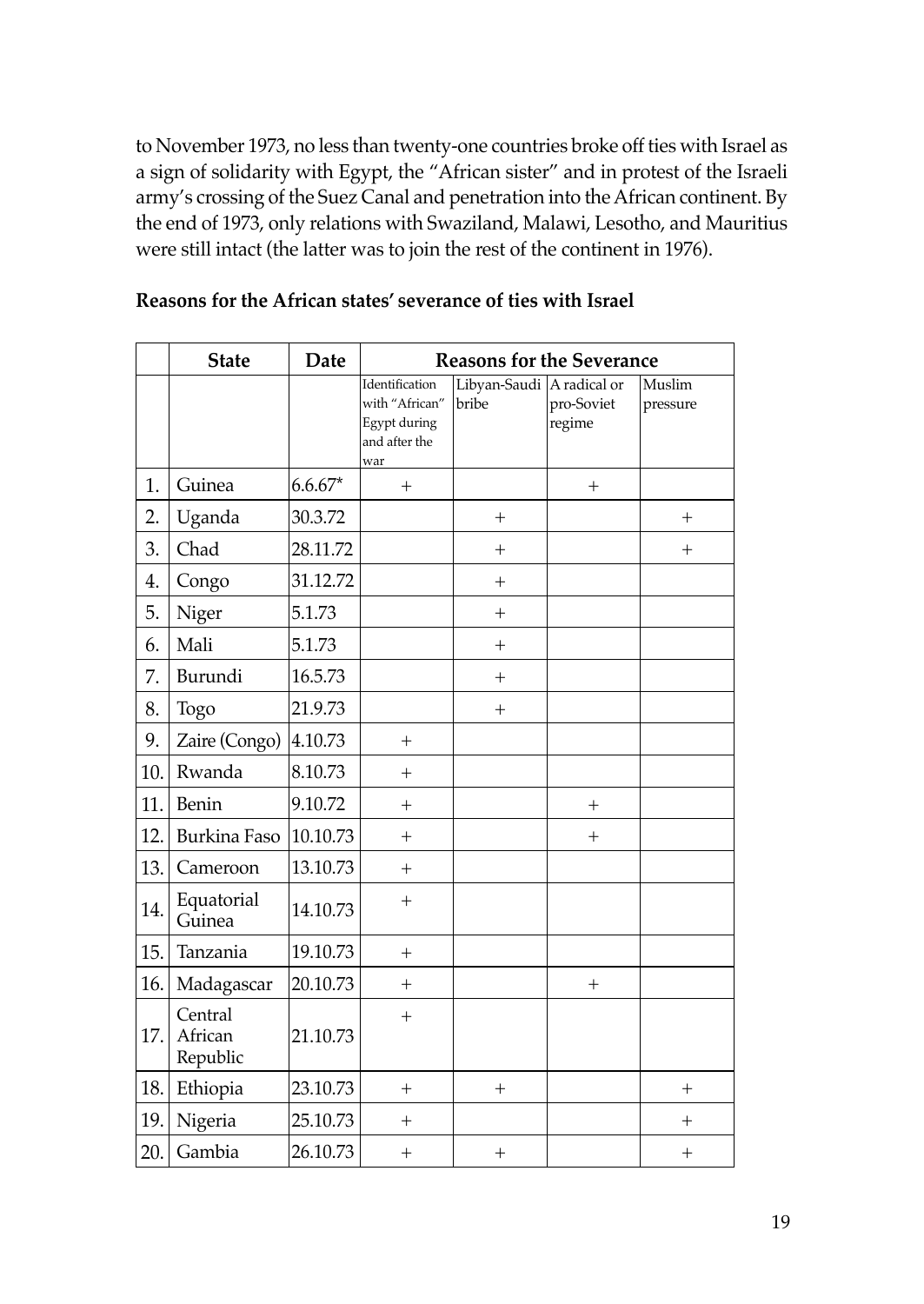| 21. | Zambia             | 26.10.73  | $\,+\,$ | $^{+}$ | $\mathrm{+}$ |  |
|-----|--------------------|-----------|---------|--------|--------------|--|
| 22. | Sierra Leone       | 27.10.73  | $+$     | $+$    |              |  |
| 23. | Ghana              | 28.10.73  | $^{+}$  | $^{+}$ |              |  |
| 24. | Senegal            | 28.10.73  | $\,+\,$ | $^{+}$ |              |  |
| 25. | Gabon              | 29.10.73  | $^{+}$  | $^{+}$ |              |  |
| 26. | Kenya              | 1.11.73   | $+$     |        |              |  |
| 27. | Liberia            | 2.11.73   | $\,+\,$ |        |              |  |
| 28. | <b>Ivory Coast</b> | 8.11.73   | $^{+}$  |        |              |  |
| 29. | <b>Botswana</b>    | 12.11.73  | $^{+}$  |        |              |  |
| 30. | Mauritius          | 15.6.76** |         |        |              |  |

*\* during the Six Days' War. \*\* after Operation Entebbe (The data herein are primarily based on Oded, 628)*

The wholesale severance of ties with the African states triggered a complete about-face in Israeli-South African relations, as this time round it was the standard bearers of realpolitik who gained the upper hand at the Israeli Foreign Ministry. In 1974, Israel and South Africa opened embassies in Pretoria and Tel-Aviv; the South-African prime minister was invited to Israel, and the two countries upgraded both their security and economic relations. Notwithstanding the official estrangement, many African states continued to maintain trade and economic relations with Israel. In fact, while commercial activities with countries like Nigeria, Angola, Cameroon, and Zaire ballooned, Israel also continued to maintain "interest bureaus" in Ghana, the Ivory Coast, and Kenya (Chazan 2006; Oded in Ofaz; Liba).

Following the collapse of relations with Africa in 1973 and the recurring failure to court the Asian giants India and China, since the 1950s, Israel's attention once again became diverted towards Latin America in the 1970s (Kaufman 1979). Given the abysmal state of its Asian and African ties, had a corresponding rift taken shape in Israeli-Latin American relations, Israel would essentially have been ostracized by the entire Third World, and its international legitimacy torn to shreds.

During the 1970s, most of the governments in Latin America were military regimes. Israel collaborated with many of these governments on security matters, so that relations were increasingly predicated on Israeli weapons exports. The arms sales to Argentina's military dictatorship (e.g. jets and torpedo boats) aroused sharp criticism, for this was a regime that killed thousands of its own citizens, including many Jews (Barromi, in Yegar, Govrin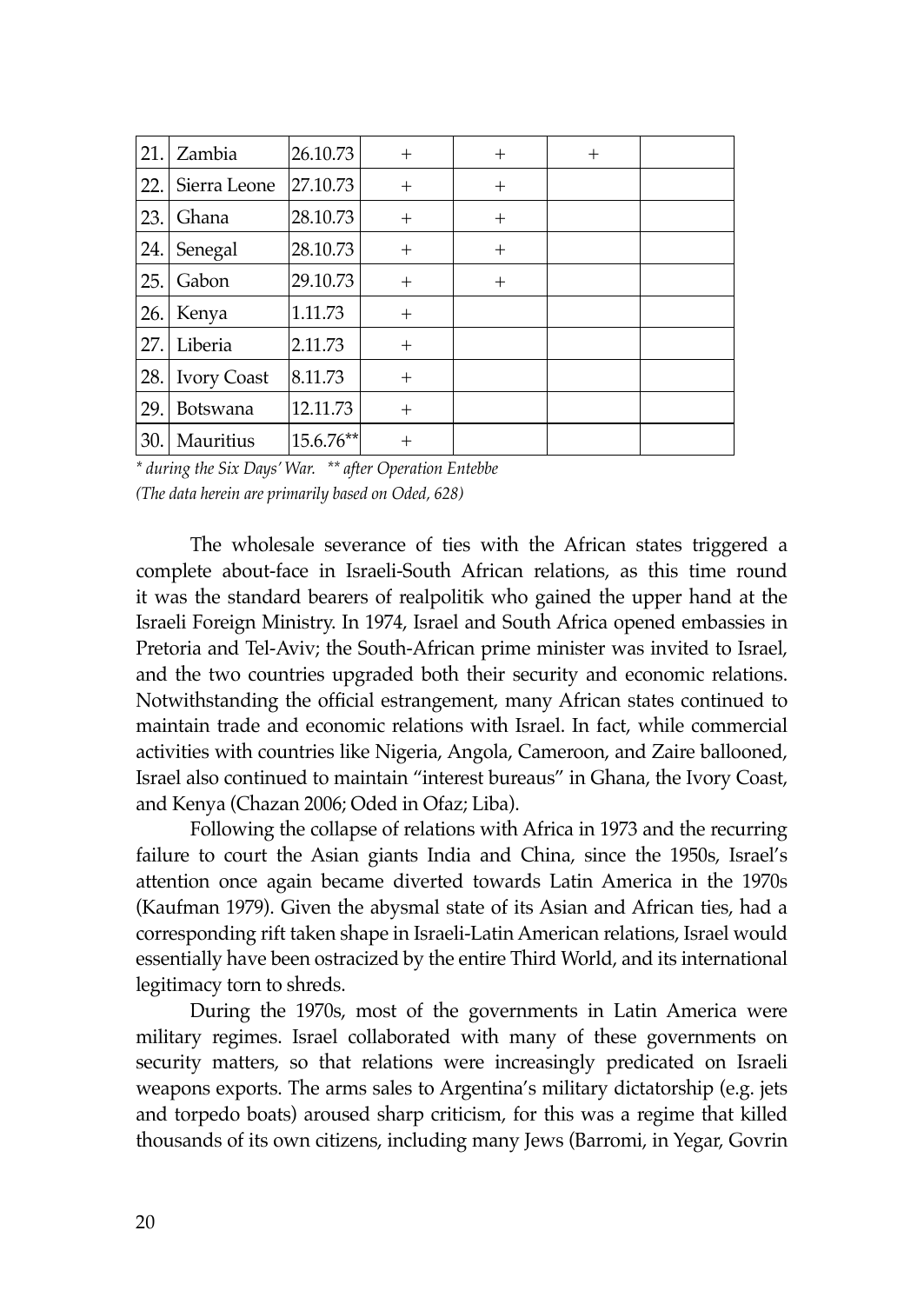and Oded, 770–779). Israel even continued to supply the regime with arms during the war that broke out between Argentina and Britain when the former invaded the Falkland Islands in 1982. At the same time, the ties between Israel and Latin America that revolved around international aid and cultural relations steadily tapered off. Despite the efforts that it invested in Latin America, Israel was on the receiving end of a couple of political bombshells. Much to Israel's astonishment, Mexico and Brazil voted in favor of the UN General Assembly 1975 resolution equating Zionism with racism. And, following the Knesset's decision to annex East Jerusalem in 1981, the Latin-American embassies left Jerusalem and moved to Tel-Aviv.

The UN resolution equating Zionism with racism served as a preview of what Israel could expect should its standing in the Third World slip any further. In any event, Israel stemmed the tide in the 1980s: Jerusalem preserved its relations with most of Latin America (except for Marxist Cuba, Guyana, and Nicaragua) and began to mend its relations with Africa, restoring ties with Zaire, Liberia, Central African Republic, Togo, Cameroon, the Ivory Coast, Kenya, and Ethiopia.

The renewal of ties with some of the African states mainly stemmed from the aggressive policy that was being pursued by Libya, whose regime made no effort to conceal its territorial and political intentions in the Sahel region and West Africa. This was accompanied by the disappointment with Libya's unfulfilled promises of aid and the Christian states' concern over Islamic fundamentalism in the wake of the Iranian Revolution (1979). Israel's peace agreement with Egypt (1979) also contributed to the rapprochement, as there was no longer any need to display solidarity with the "Egyptian sister." Arye Oded and Naomi Chazan attribute the partial restoration of ties to two members of the Israeli Foreign Ministry — the director general, David Kimche, and the director of the African Division, Avi Primor — both of whom valued the relations with Africa and feverishly toiled to get them back on track (Oded in Ofaz, 203–207; Chazan 2006, 1–15).

The 1980s bore witness to an improvement in Israel's standing in Asia as well. One of the manifestations of this shift was the fastening of economic ties with Japan, in spite of the Arab boycott (Shichor, 496–527; Shiloni, 17–24). At the same time, Israel developed expansive security ties with China — exporting weapons, constructing missile boats, and refurbishing tanks on behalf of the Chinese military. China nevertheless continued to act as a major arms supplier of the Arab states throughout the 1980s. The informal relations with China were also bolstered, especially following the opening of the Israeli consulate in Hong Kong in 1983.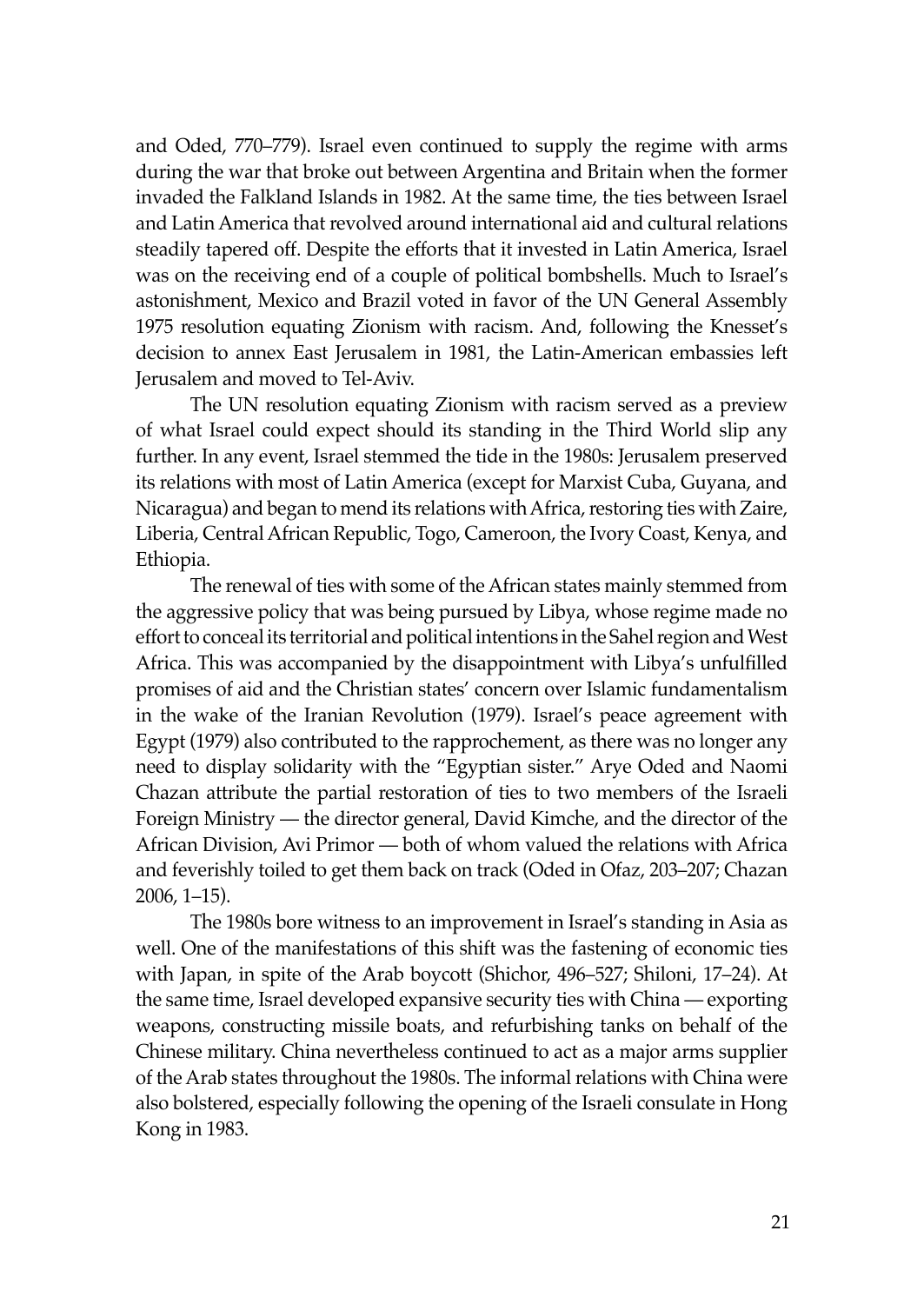| Country            | Year <sup>*</sup> $\vert$ Cause                           |
|--------------------|-----------------------------------------------------------|
| Ceylon (Sri Lanka) | 1970   election victory of the anti-Israeli Freedom Party |
| Cambodia           | 1975   communist takeover                                 |
| South Vietnam      | 1975   unification with Communist North Vietnam           |
| Laos               | 1976   communist takeover                                 |

**Diplomatic relations with Asian states in the 1960s — subsequently severed in the 1970s7**

*\* year when relations were broken off* 

The Asian states with which Israel maintained diplomatic relations throughout the 1980s were Japan, South Korea, the Philippines, Thailand, Singapore, Burma, and Nepal.8

During the 1990s, there was a dramatic improvement in Israel's relations with Asia and Africa: Israel finally established full diplomatic ties with China and India, inaugurated diplomatic relations with Mongolia and a unified Vietnam, and restored ties with Cambodia, Laos, South Korea, and Sri Lanka. Moreover, ties were instituted with fourteen states in the Pacific Ocean, among them Papua and the Fiji Islands.<sup>9</sup> The only Asian countries that Israel still has no full relations with at the beginning of the twenty-first century are the Arab states (excluding Jordan), non-Arab Muslim states (Pakistan, Bangladesh, Indonesia, Malaysia, Brunei, the Maldive Islands, and Iran), and communist North Korea (Yegar, 395).

The primary reason for the turnaround in Israel-Asia relations was the collapse of the Soviet Bloc, which had exerted pressure against Israel throughout the Third World. The bipolar world wherein third-world countries could play the West and the communist East off against each other has been relegated to the history books. In consequence, the Third World's position as a unified bloc of states has weakened since the 1990s, and some observers even predict the end of the Third World. Accordingly, Moshe Yegar avers that the collapse of Soviet and East European communism has engendered a "new situation" in which the international community "no longer needs to fervently adhere to the rituals of the Third World, among them the ostracizing of Israel and its condemnation" (Yegar, 2004, 392).

*<sup>7</sup> Israel maintained partial relations with Iran until the Islamic revolution in 1979.*

*<sup>8</sup> Israel maintained consular relations with India (namely an Israeli consulate in Bombay)*

*<sup>9</sup> Israel has maintained its relations with Australia and New Zealand since the 1950s. Due to their*  affluence and the fact that the majority of their populations are of European descent, these countries are *not included in the article's designation of the Third World.*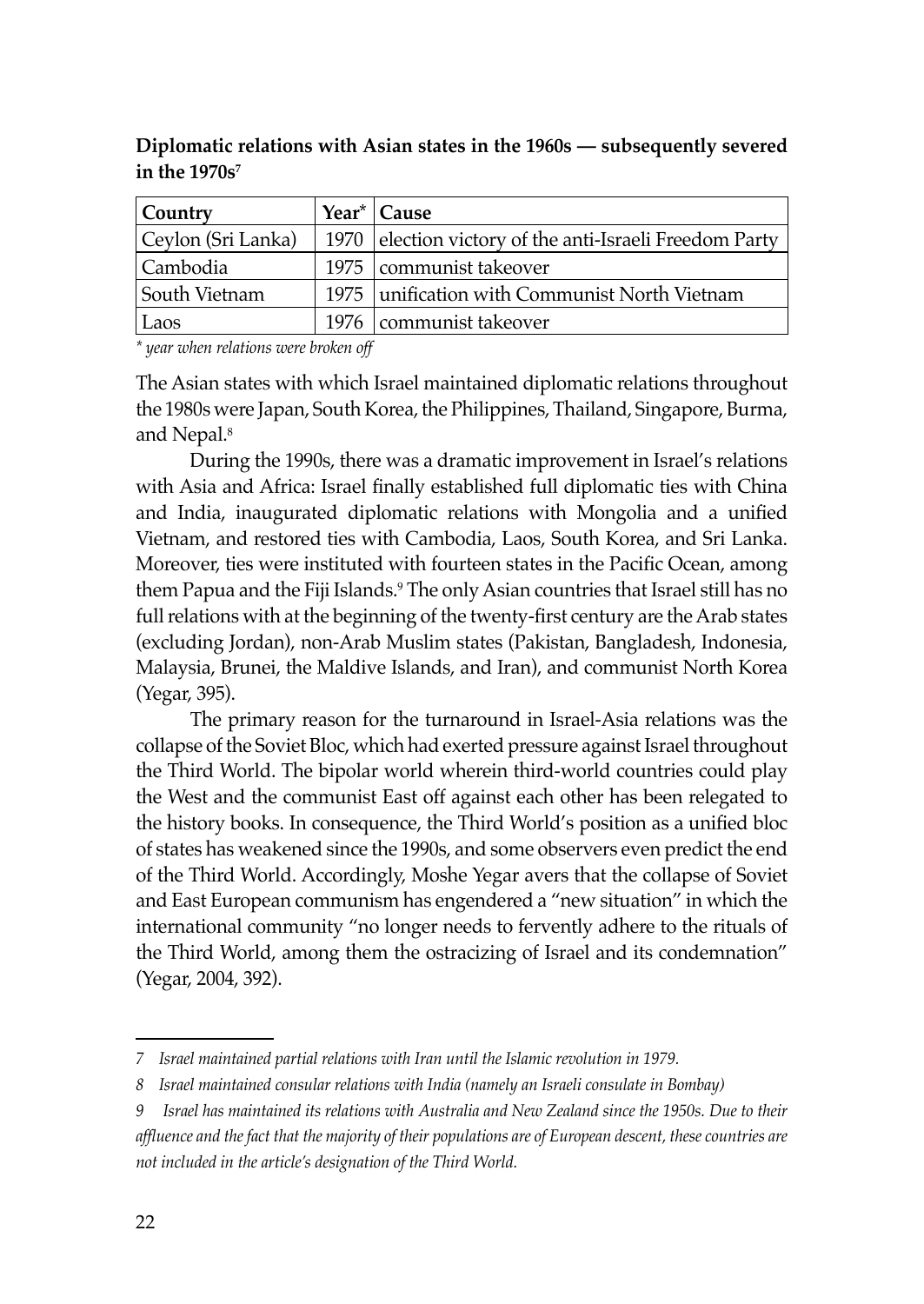In Shelef's estimation, just as the "domino theory" was responsible for the tailspin in African-Israeli relations after the Yom Kippur War, so did China's decision to institute full relations with Israel goad the Indian government into following in Beijing's footsteps. In fact, the two giants made it easy for Vietnam, Cambodia, Laos, and Mongolia to get on the bandwagon too (Shelef, 192–196).

The institution of relations with India was indeed a breakthrough for Israel's standing in Asia. Along with the collapse of the Soviet Union, the negotiations between Israel and the PLO in Madrid (1991) and the ensuing Oslo Accords (1993) removed India's fears of a hostile reaction on the part of the Arab states and the large Muslim minority within its borders. The loss of Moscow's support and the subsequent dismemberment of the Soviet Union ratcheted up the importance of India's relations with the US (as well as its Jewish community), and undoubtedly influenced Delhi's decision to put an end to a period of over forty years during which relations with Israel were not normalized and remained limited. With the establishment of normalized relations, comprehensive ties rapidly evolved in the field of security, agriculture, medicine, culture, science, and aviation (Yegar, 163–178).

Another major landmark in the transformation of Israel's standing in Asia was the establishment of relations with Communist China in 1992. These ties developed slowly but surely following the death of Mao Zedong in 1976. Three years after the chairman's passing, China established its first contacts with IMI (Israel Military Industries). Other significant steps along the way to full relations were the opening of an Israeli consulate in Hong Kong (1983), arms sales to China in the 1980s, and the launching of an Israeli "academic liaison office." As in the Indian case, the tightening of relations between Washington and Beijing should not be underestimated, for this enabled the United States and American Jewry to exert its influence on China. Upon instituting diplomatic relations with Communist China, Israel committed itself to refraining from any official ties with the Nationalist Republic of China (Taiwan) and the Dalai Lama's Tibetan government in exile. Moreover, Israel and China formed numerous joint ventures in the fields of security, commerce, agriculture, science, and medicine. The visits of President Herzog (in 1992) and Prime Minister Netanyahu (1998) to China and senior-level Chinese visits to Israel signified the burgeoning relationship between the two nations (see Yegar and Shichor).

Relations with the third Asian power, Japan, also markedly improved especially in all that concerns bilateral trade — during the course of the 1990s, in the wake of the collapse of the Arab economic boycott. The ties, which had been lukewarm in the past, became increasingly open and cordial.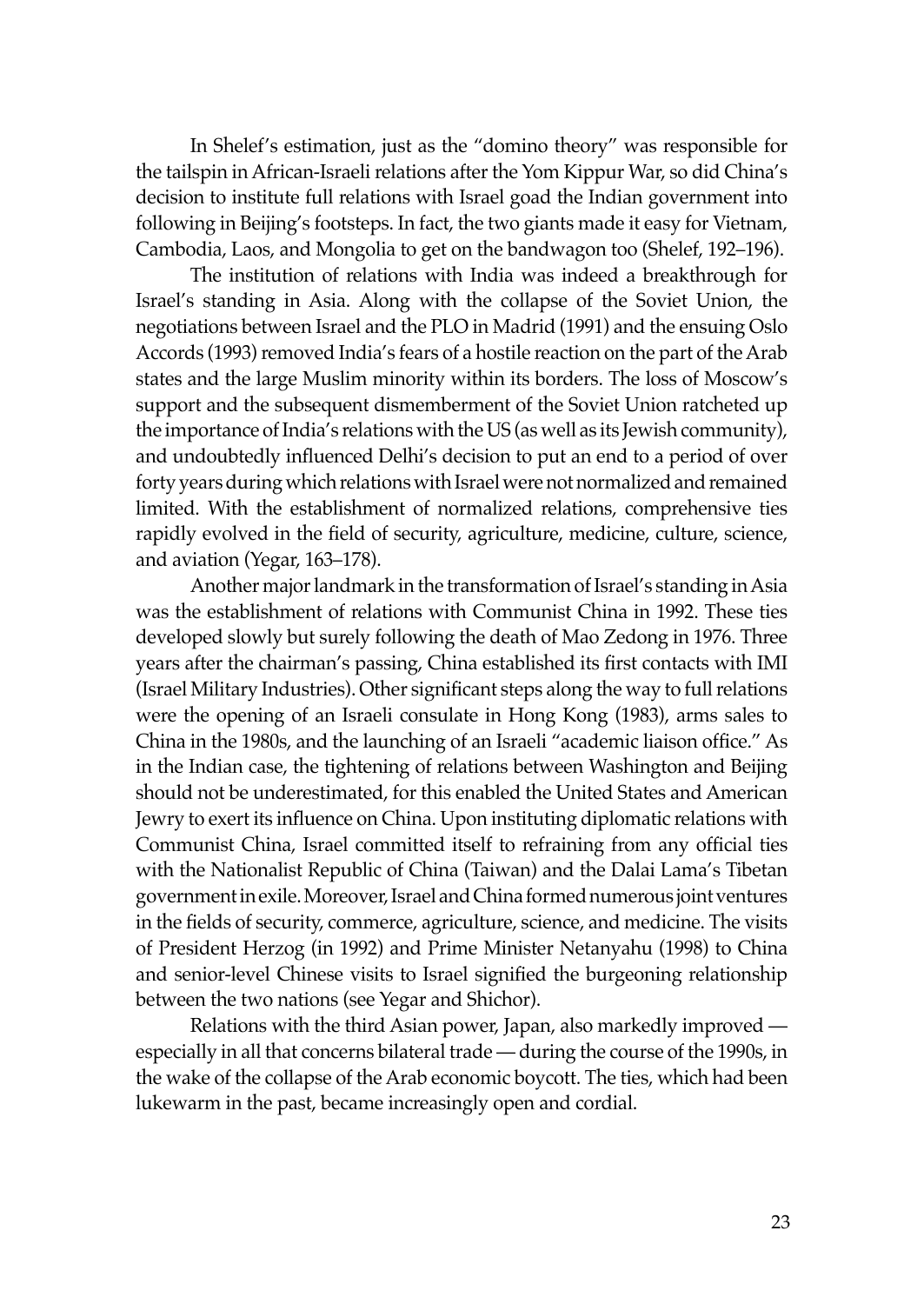Israel-Africa relations also picked up steam in the 1990s. Eighteen countries renewed their ties and another eleven established relations with Israel for the first time.

| <b>African States that Restored</b><br>Relations with Israel in the 1990s* |      | <b>African States that Inaugurated</b><br>Relations with Israel in the 1990s |      |  |
|----------------------------------------------------------------------------|------|------------------------------------------------------------------------------|------|--|
| <b>State</b>                                                               | Year | <b>State</b>                                                                 | Year |  |
| Congo<br>(Brazzaville)                                                     | 1991 | Angola                                                                       | 1992 |  |
| Zambia                                                                     | 1991 | Eritrea                                                                      | 1992 |  |
| Benin                                                                      | 1992 | Seychelles                                                                   | 1992 |  |
| Gambia                                                                     | 1992 | Mozambique                                                                   | 1993 |  |
| Nigeria                                                                    | 1992 | São Tomé and<br>Príncipe                                                     | 1993 |  |
| Sierra Leone                                                               | 1992 | Zimbabwe                                                                     | 1993 |  |
| Botswana                                                                   | 1993 | the Comoros                                                                  | 1994 |  |
| <b>Burkina Faso</b>                                                        | 1993 | Equatorial<br>Guinea                                                         | 1994 |  |
| Gabon                                                                      | 1993 | Guinea-Bissau                                                                | 1994 |  |
| Mauritius                                                                  | 1993 | Namibia                                                                      | 1994 |  |
| Ghana                                                                      | 1994 |                                                                              |      |  |
| Madagascar                                                                 | 1994 |                                                                              |      |  |
| Rwanda                                                                     | 1994 |                                                                              |      |  |
| Senegal                                                                    | 1994 |                                                                              |      |  |
| Uganda                                                                     | 1994 |                                                                              |      |  |
| Burundi                                                                    | 1995 |                                                                              |      |  |
| Tanzania                                                                   | 1995 |                                                                              |      |  |
| Niger                                                                      | 1996 |                                                                              |      |  |

*\* The data were taken from Israel-Africa: Renewal of Relations, the Israeli Foreign Ministry's African Division, 2006.*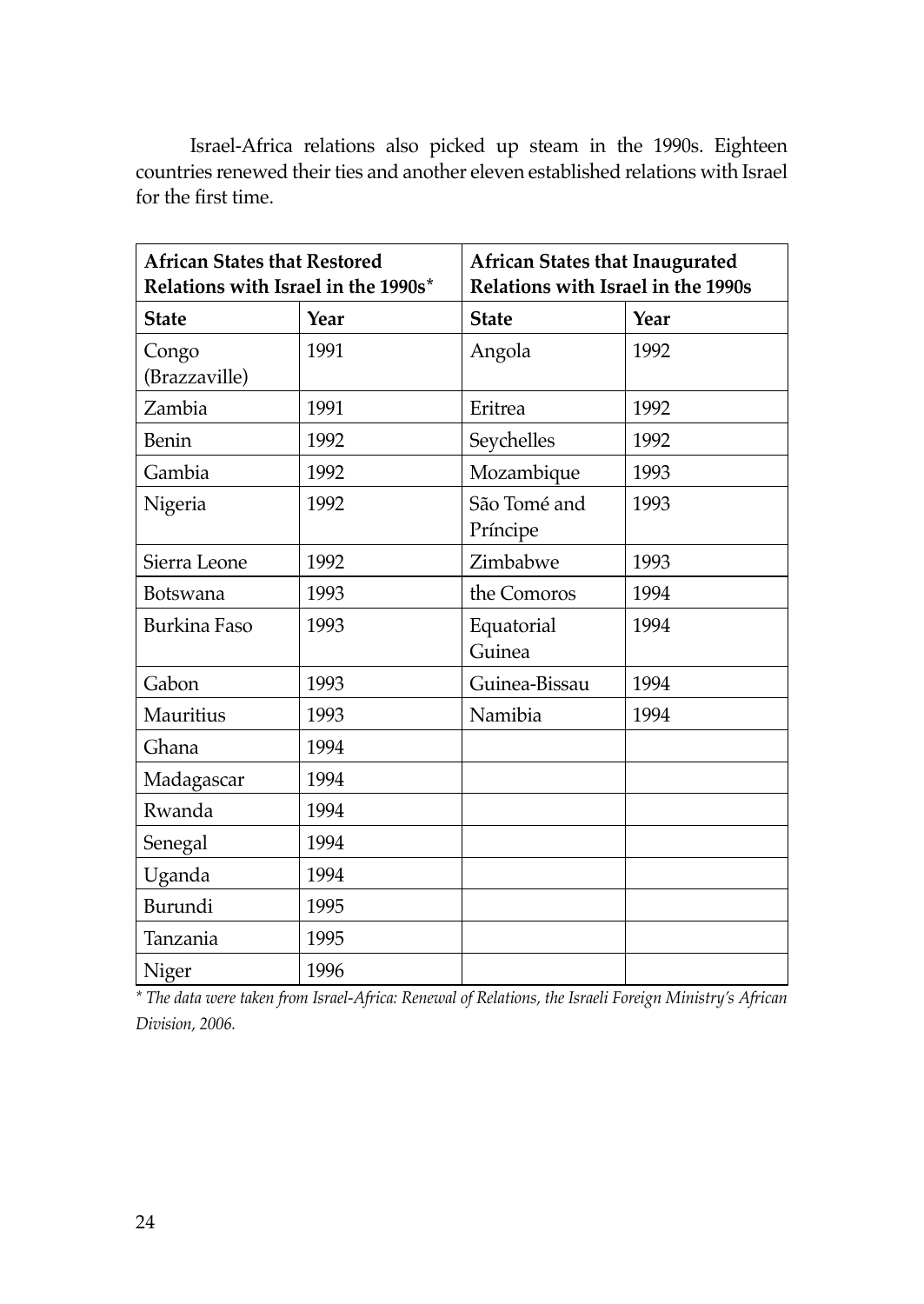The preservation of ties with South Africa, following the ascension of the Black majority in 1994, was quite an achievement for Israeli diplomacy. Given the close relations, particularly the tight military cooperation, between Israel and the apartheid regime in the 1970s and 1980s, South Africa could have been expected to break off relations with Israel. This did not come to pass, inter alia because Jerusalem had nevertheless complied with the framework of international sanctions against South Africa in 1987 and because the government had had the foresight to forge ties with the leaders of the black majority before the transfer of power, via non-governmental organizations (such as the Histadrut, Israel's dominant labor union, and the Institute for International Cooperation). Moreover, insofar as Nelson Mandela and his colleagues were concerned, the Oslo Accords in 1993 were a sign that change was underway in Israel. What is more, if the PLO was maintaining relations and honoring agreements with Israel, why should South Africa steer a more radical course than the Palestinians? (Chazan, 2006, 1–15)

As in Asia, the wholesale restoration of ties with African countries mainly stemmed from the Soviet Bloc's collapse and the end of the Cold War. The Soviet Union and its vassal states ceased to prop up the radical countries (e.g. Angola, Mozambique, Guinea-Bissau, Madagascar, Congo [Brazzaville], Namibia, Zimbabwe, and Tanzania), and the pro-Western states (e.g. Nigeria, Botswana, Senegal, and Gabon) were no longer wary of a backlash from domestic or foreign extremists. Furthermore, the shift in Israel's policy towards Pretoria in 1987 and the apartheid regime's subsequent demise removed the South African obstacle from Israel-Africa relations.The Madrid Conference (1991), the Oslo Accords (1993), and the peace treaty with Jordan (1994) convinced the last wavering states that the time had come to reestablish relations with Israel (Oded in Ofaz, 203–207).

By the mid-1990s, Israel had diplomatic ties with forty-two of the fortyfive sub-Saharan states, but the quality of these relations did not return to the level of the 1960s. In light of the continent's daunting economic and political problems, and in light of the renewal of Israel's ties with Russia and Eastern Europe and the institution of relations with India, China, and a myriad newly independent states (e.g. the Baltic countries, Ukraine, and the republics of Central Asia), Israel did not put a high premium on its relations with Africa. Since the 1990s, Jerusalem has limited itself to eleven embassies in Africa with a resident ambassador, in contrast to thirty-three in the 1960s. Each of these embassies (in Ethiopia, Eritrea, Kenya, Angola, Cameroon, Nigeria, the Ivory Coast, Senegal, Mauritania, South Africa, and the Democratic Republic of Congo) cater to several states in the region (for instance, the resident ambassador in Kenya is also the ambassador to Uganda, Tanzania, the Comoros, and Zambia,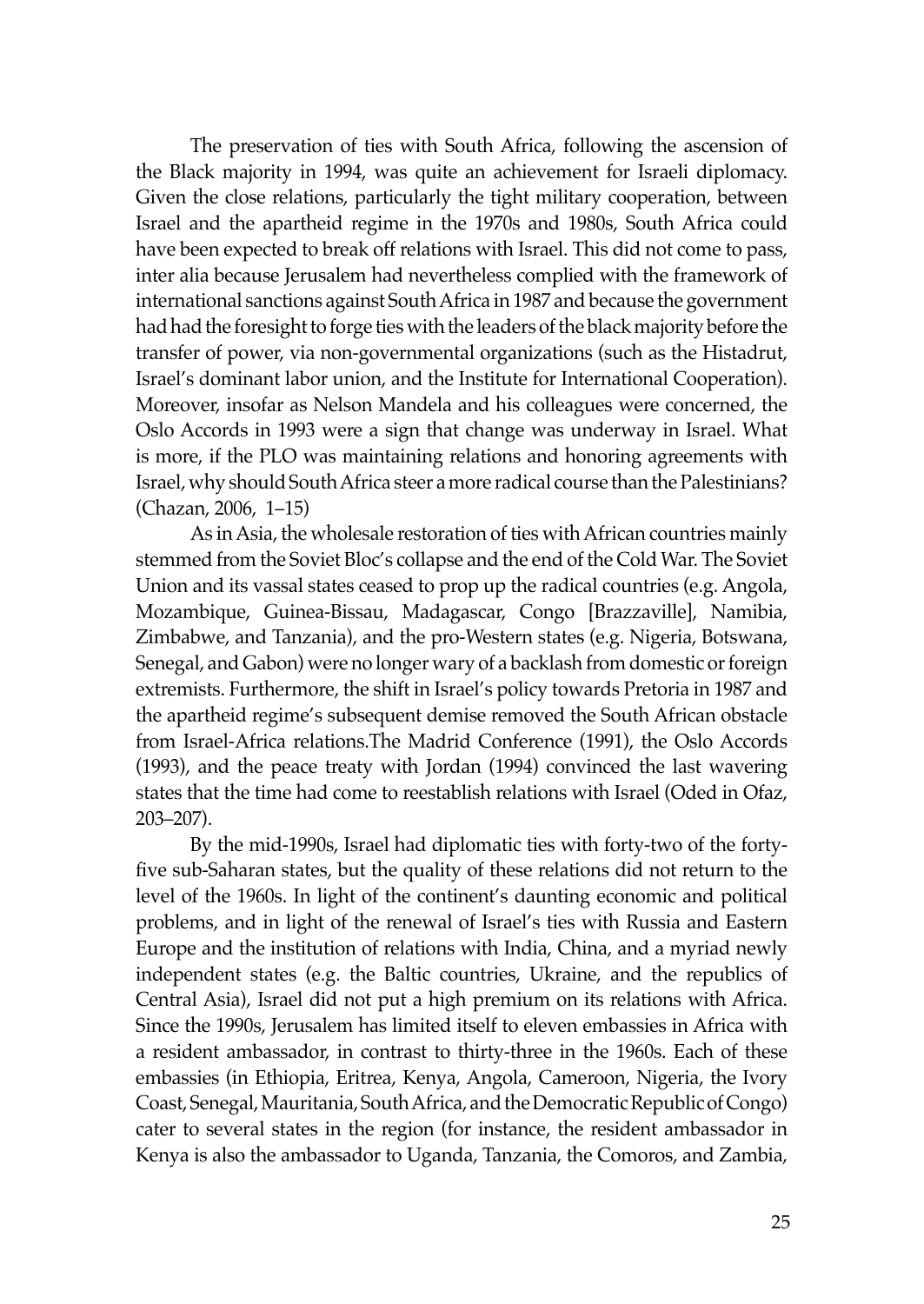and the ambassador in South Africa also oversees Israeli interests in Swaziland, Lesotho, Botswana, Zimbabwe, and Malawi). In turn, the states of Africa have a mere twelve embassies in Israel.

As it now stands, most of the relations between Israel and Africa involve "practical" concerns in the field of private enterprise. Israeli business people many of them ex-army officers interested in arms deals — are active in countries such as Kenya, Cameroon, the Democratic Republic of Congo, Nigeria, Liberia, Rwanda, and Sierra Leone. The Israeli Foreign Ministry's Department of International Cooperation (MASHAV) still provides assistance in the fields of irrigation, medicine, agriculture, and economic cooperation, but the scope is rather modest. For instance, out of the 19 Israeli experts working on long-term and 214 on short-term contracts throughout the world, only 5 and 24 respectively are stationed in Africa. In other words, only about ten percent of MASHAV's worldwide activities are currently taking place in Africa (Oded, 2002, 23–24). Lastly, the shutting down of the country's African studies departments at the Hebrew University (in 2001) and Tel-Aviv University (in 2006) is indicative of Israel's priorities.

In sum, the years from pre-statehood to 1956 can be viewed as the period of nascent Israeli-Third World contacts, namely the period of "courtship." The ensuing decade bore witness to a full-fledged "honeymoon," primarily between Israel and Africa. Between 1967 and 1973, relations with the Third World dampened down and ultimately led to a divorce between Israel and Africa that was to last from 1973 to the 1980s. Although the two sides have since rekindled the ties, they have not returned to the cordial relations of the 1950s and 1960s, and today's relations are based on practical considerations. Since the 1990s, we have witnessed another breakthrough in both Asia and Africa, especially in all that concerns official diplomatic relations, and commercial and business ties.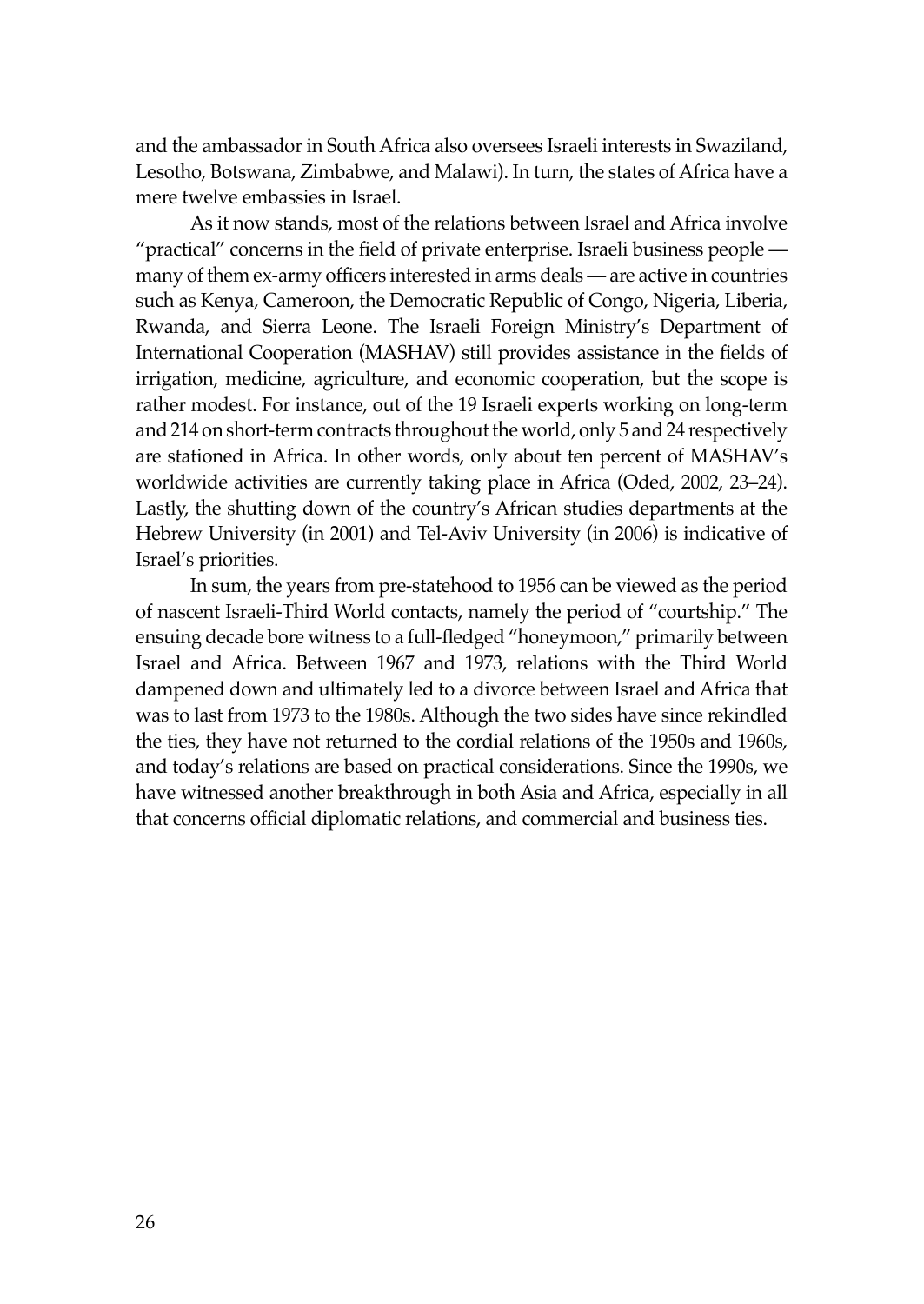### **III Israel's ties with the Third World: bilateral and multilateral, open and secret**

Israel's relations with the Third World are highly multifarious. As a rule, the bilateral ties between Israel and individual states are much better than its multilateral ones. Following the Bandung Conference in 1955, Israel's standing in the Third World's international organizations was generally precarious, as evidenced by the policies and declarations of the following bodies: the Arab-African Casablanca Bloc during the early 1960s; the Afro-Asian Peoples' Solidarity Organization; the non-aligned movement; the Tricontinental Organization; the Group of 77; the OAU (Organization of African Unity) between 1967 and 2002, and its successor the African Union; and of course the Islamic Conference Organization. The exceptions included certain African organizations from 1958 to 1967, such as the Conference of Independent African States and the OAU in its early years (Kochan, 247–269). Israel's travails in a number of third-world multilateral frameworks are rooted in the preponderance of Arab member states (the Arab League accounts for about a fifth of all third-world countries), and their political, military, and economic sway (Egypt, Algeria, the Sudan, Libya, and Morocco are economic and political "powers" in Africa). On many occasions, however, countries that talked, acted, and voted against Israel in the Third World's international organizations were simultaneously on good terms with Israel from a bilateral standpoint. Likewise, the actions of third-world countries in universal organizations, such as the UN, UNESCO, and the International Labor Organization, have been known to contradict the understandings that are reached with Israel on a bilateral basis. According to Oded, there is still a noticeable disparity between the hostile stance adopted by the African states in the UN or the African Union and the more amicable bilateral relations with Israel even after the large-scale Israel-Africa détente in the 1990s (Oded in Yegar, Govrin, and Oded, 615–629).

In general, it can be said that public attitudes toward Israel were often merely a guise for the true relations conducted sub rosa. States that had tight military, political, and economic relations with Israel often issued anti-Israeli propaganda declarations in order to placate the Arab world: until 1978 Iran's ties with Israel were informed by a cavernous gap between rhetoric and actions, as Teheran maintained clandestine relations with Israel in the military, intelligence, political, and economic spheres, including the supply of oil, but eschewed official and full-fledged ties. India and China maintained relations with Israel in the fields of security and military procurement long before they agreed to transform the relations into official ties. Singapore also understated its tight military and security collaboration with Israel due to its fear of a bellicose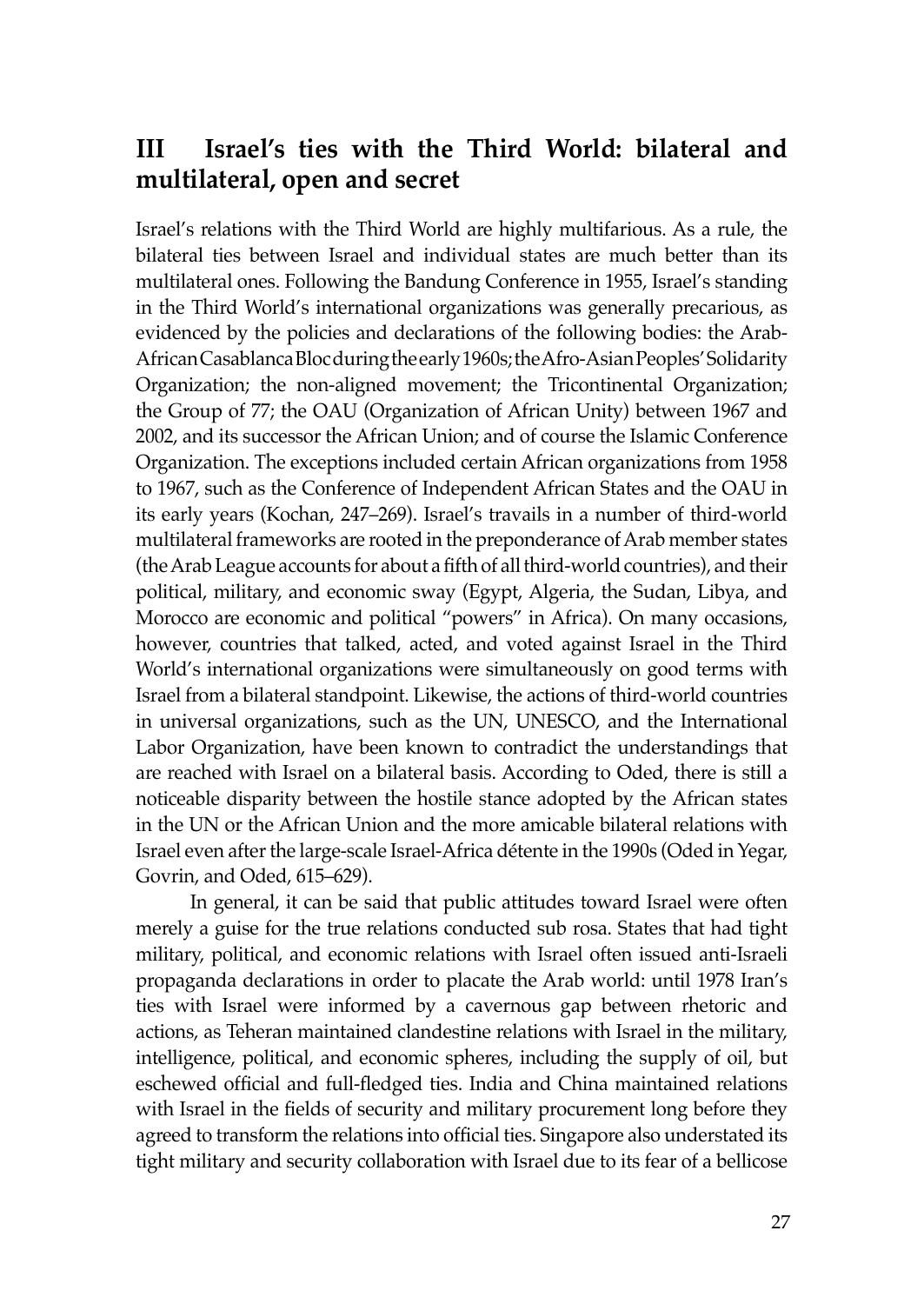reaction on the part of its Muslim neighbors (Indonesia and Malaysia); certainly the same also holds true for Turkey. Likewise, close cooperation with many African states, among them Uganda, Ethiopia, Kenya, Nigeria, and Chad, was kept out of the public eye for years.

The Indian scholar P.R. Kumaraswamy even reports of secret ties between Israel and Pakistan, which is considered a quintessential pro-Arab state. In his estimation, there were contacts and ties during the reign of the dictators Ayub Khan (1958–1969), Yahya Khan (1969–1971), and Zia-ul-Haq (1977–1988), as well as the premierships of Zulfikar Ali Bhutto (1972–1977), Benazir Bhutto (1994–1996 and 1988–1990), and Nawaz Sharif (1990–1993 and1997–1999). Moreover, Kumaraswamy asserts that Foreign Minister Zafrullah Khan (1947– 1954) maintained contacts with Jerusalem and that there was even an unofficial Israeli interest bureau in Pakistan during the 1980s (Kumaraswamy 2005, 2).

According to Kumaraswamy, Israel's unique situation gave rise to different models of public and clandestine relations, including the following: official recognition while concealing the true nature of the relations (Iran during the period of the Shah); secret ties without official recognition (Jordan before 1994); and covert military relations in the absence of political ties (China prior to 1992) (ibid. 10–11).

Israel's image in the Third World has been disproportionate to its actual size, strength, and global sway. Chaim Weizmann, Israel's first president, advised Israeli ambassadors not to go out of their way to share information concerning the true dimensions of the country's territory or its population. In that sense, Israeli diplomacy in the Third World succeeded beyond expectations. In the 1960s, Israel was perceived in Africa to be a medium-sized power, on a par with France, Britain, West Germany, and China. Many countries formed an image of Israel (which was perhaps fueled by latent anti-Semitic notions of the power of "international Jewry") as a country capable of moving mountains in the American Congress and the White House and of securing credit, stipends, and investments to its heart's desire. For instance, a senior Japanese minister told Prime Minister Yitzhak Shamir, "You have unlimited access to every place and boundless influence. You have tremendous power. You've got the United States in your pocket" (Yegar, 306). Israel indeed wielded a "diplomacy of presence" well beyond its size and importance. In fact, there were years in which this undersized country had the second largest diplomatic presence in Black Africa and Latin America.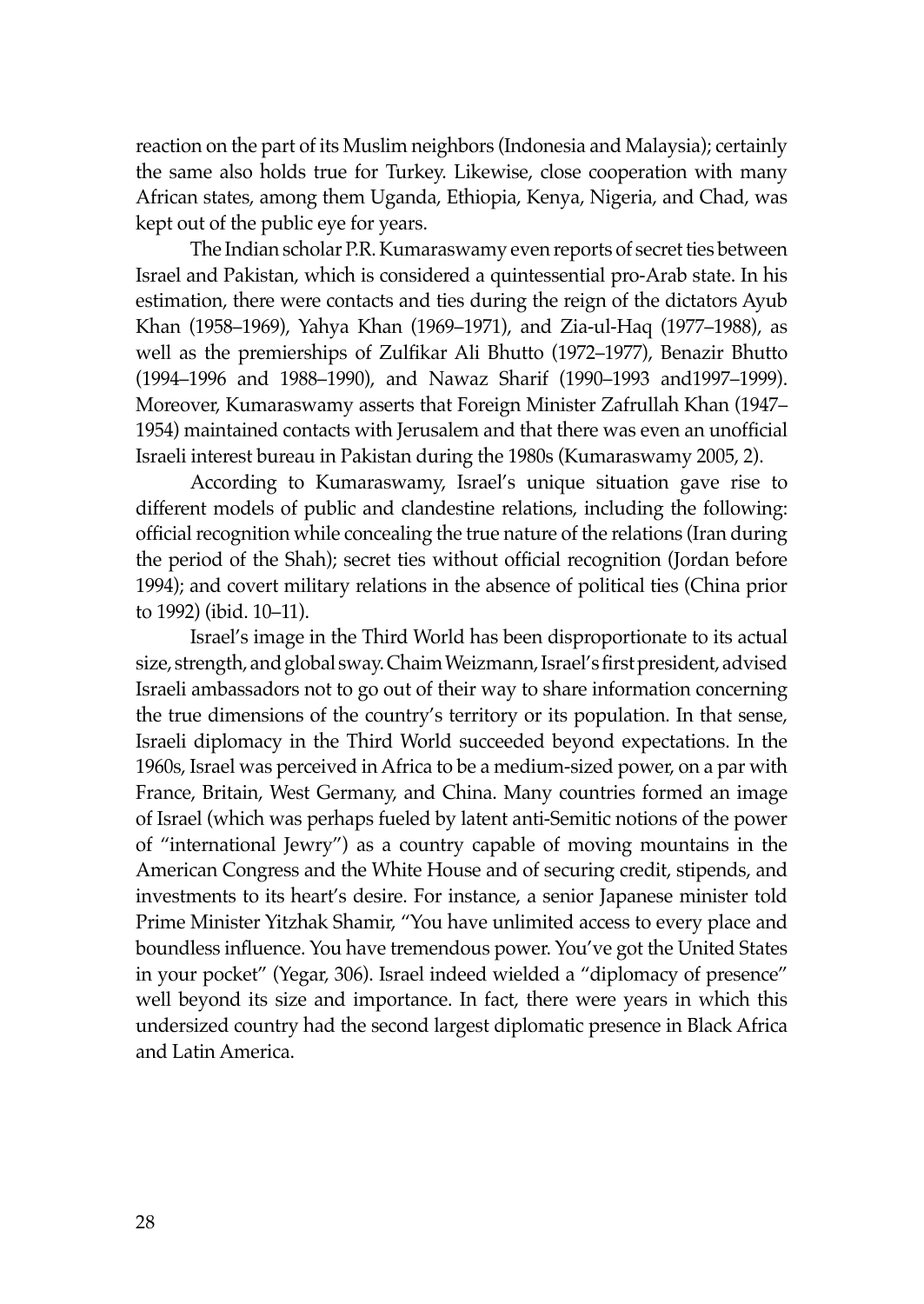## **IV Conditions and variables**

What were the reasons behind the nature and depth of Israel's assorted relations with third-world countries? In general, we can point to three variables: first, the internal political, demographic, and economic situation in each country; second, the global status quo, particularly the level of friction between the major blocs, the extent of Third World's coalescence as a political bloc, and the standing of the Arab world; and third, Israel's policies, deeds, and not least its image in the Third World.

A highly consequential internal factor is religion. Even after the peace agreements with Egypt and Jordan and the Oslo process, Israel did not manage to forge ties with the Muslim countries in Asia (Pakistan, Afghanistan, Malaysia, Bangladesh, Brunei, Indonesia, and the Maldive Islands). This primarily stems from these countries' concerns with radical Islam and from the sense that Israel is still not truly at peace with the Arab world, Egypt and Jordan included (Yegar, 394). Likewise, India's obdurate resistance to normalizing relations with Israel was largely due to its fear of the reaction of the Muslim world and the country's large Muslim minority. In any event, official relations were established between the two countries in 1992 and even bolstered following the rise to power of the BJP (the Bharatiya Janata Party) in the late 1990s. In contrast to the Congress Party of Nehru and his successors, which considers India to be a suprareligious secular state, the BJP is seen as a Hindu party that is hostile to Islam and tends to underscore the religious differences between India and its Muslim neighbors, Pakistan and Bangladesh. As a result, the BJP identified India's shared religiousnational interests with Israel. Singapore's tight relations with Israel also largely derive from its leadership's perception that both countries are surrounded by hostile Muslim states, as the former is worried about being engulfed by Muslim Indonesia and Malaysia. In addition, Aron Shai notes that China's Muslim minority in Xinjiang — many of whom view the region to be "occupied" by the Chinese" — has similarly served to unite Beijing and Jerusalem behind a common, anti-Muslim cause.

As is to be expected, Israel's dealings in Asia are smoother in countries that have a Christian (the Philippines), Buddhist (Burma, Thailand, and Sri Lanka), or Hindu (India) majority than in Muslim-dominated states. On the other hand, the fact that India, Sri Lanka, and Thailand must take into account the sensitivities of their Muslim minorities has taken its toll on the relations with Israel.

Africa also features several varieties of the "Islamic variable" which touch upon the relations with Israel. While in the 1960s Israel managed to forge ties with the majority of mostly Muslim (e.g. Niger, Mali, and Senegal)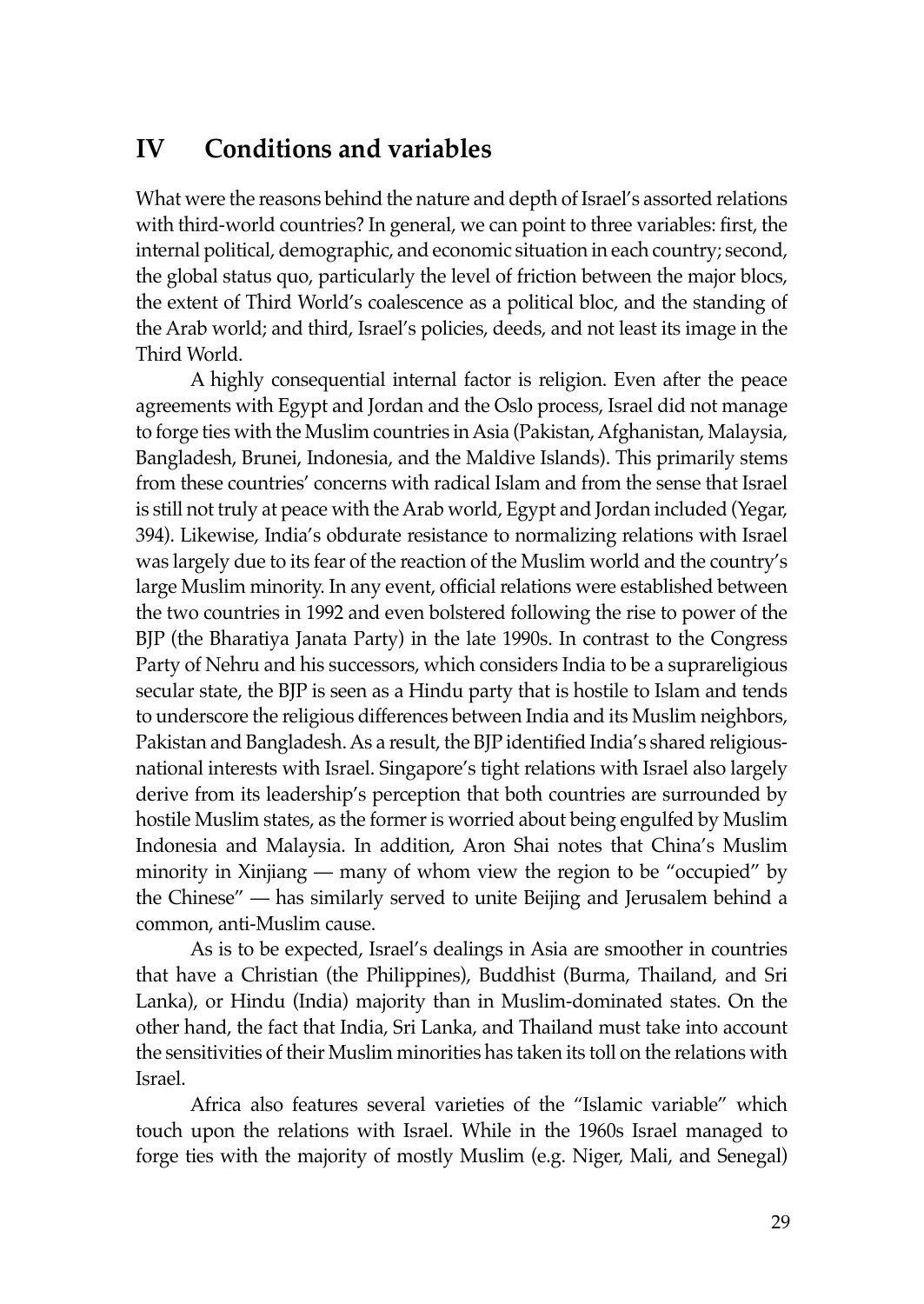or partially Muslim (e.g. Nigeria and Chad) African states, there were Islamic elements working against Israel in quite a few countries. Islam in Black Africa was still for the most part moderate and apolitical. Over the next two decades, however, the Muslim faith became politicized throughout the continent, and the first African states to sever ties with Israel, even before the Yom Kippur War, were either mostly (Guinea, Niger, and Mali) or partially (Chad) Muslim. Conversely, the first countries to renew relations with Israel in the 1980s and early 1990s were predominately led by Christians (an exception being Nigeria under President Ibrahim Babangida). As in Asia, hostility towards Islam could occasionally work to Israel's advantage. During Haile Selassie's Christian reign, and to some extent during that of his revolutionary successors, the Ethiopian government felt hemmed in by Muslim enemies — both from the outside and from within — and thus sought to build a close relationship with Jerusalem. The disintegration of Israel's relations with Uganda came about during the rule of a Muslim, Idi Amin, whereas the prospects of restoring ties with Cameroon presented themselves once the government of a Muslim president, Ahmadou Ahidjo, was replaced by that of the Christian Paul Biya. Likewise, Arye Oded, who was Israel's ambassador to Zambia in the 1990s, points to a Christian angle in the country's decision to renew relations in 1991. Its president, Frederick Chiluba, was a devout Christian who declared Zambia to be a "Christian state," suspected that Islamic elements were involved in subversive activities in his country, and consequently shut down the Iraqi and Iranian embassies (Oded, in Yegar, Govrin and Oded, 625). Throughout the continent, Israel usually had greater success forging ties with Christian countries (or those with a Christian majority or government), such as Malawi, the Democratic Republic of Congo (Zaire), Ghana, Liberia, Swaziland, and Lesotho, than in Muslim states.

| <b>Muslim-Arab States</b> | Significant Muslim Minority (10- |
|---------------------------|----------------------------------|
| Algeria                   | $20\%)$                          |
| Egypt                     | Burkina Faso                     |
| Libya                     | Ghana                            |
| Morocco                   | <b>Ivory Coast</b>               |
| Sudan**                   | Kenya                            |
| Tunisia                   | Mauritius                        |
|                           | Mozambique                       |
|                           | Uganda                           |

#### **Islam in Africa\***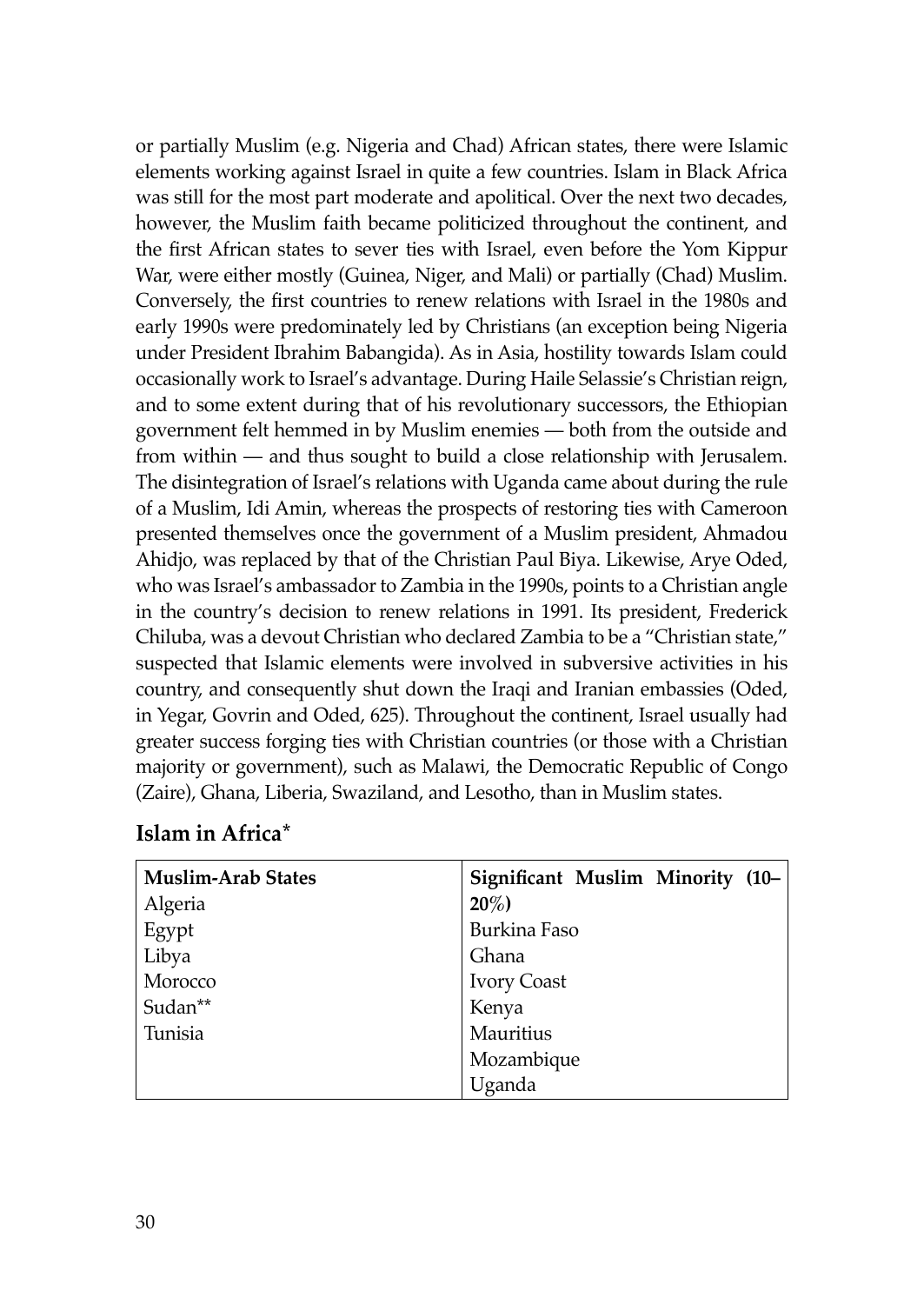| Muslim States (100%)           | Small Muslim Minority (5-10%)            |
|--------------------------------|------------------------------------------|
| Comoros                        | Gabon                                    |
| Djibouti                       | Liberia                                  |
| Mauritania                     | Rwanda                                   |
| Somalia                        | Togo                                     |
| Muslim Majority (50-80%)       | <b>Negligible Muslim Minority (under</b> |
| Chad                           | $5\%)$                                   |
| Eritrea                        | Angola                                   |
| Gambia                         | <b>Botswana</b>                          |
| Guinea                         | Burundi                                  |
| Mali                           | Cape Verde                               |
| Niger                          | Congo (Brazzaville)                      |
| Senegal                        | Democratic Republic of Congo             |
| Large Muslim Minority (25–45%) | Lesotho                                  |
| Benin                          | Madagascar                               |
| Cameroon                       | Malawi                                   |
| Central African Republic       | Namibia                                  |
| <b>Equatorial Guinea</b>       | São Tomé and Príncipe                    |
| Ethiopia                       | Seychelles                               |
| Guinea-Bissau                  | South Africa                             |
| Nigeria                        | Swaziland                                |
| Sierra Leone                   | Zambia                                   |
| Tanzania                       | Zimbabwe                                 |

*\* Data from Oded, in Yegar, Govrin and Oded, 628.*

*\*\* Despite the fact that it has a very large non-Arab, African, non-Muslim minority, Sudan is regarded as an Arab state because its government has been always Arab-Muslim. Sudan is also a member of the Arab League.*

Nevertheless, it is worth reiterating that Islam in Asia and Africa does not pose an insurmountable obstacle, as evidenced by the following examples: Israel's relations with Turkey since the founding of the Jewish state; Iran during the period of the Shah; the countries of the African Sahel before the Yom Kippur War; and the Muslim-African states since the 1990s (as well as Israel's relations with Egypt and Jordan).

Relations with Israel are also connected to the nature of a country's political regime. Ties with the communist and Marxist regimes on the three southern continents have been disastrous. Communist China was outright hostile towards Israel after the latter refused to institute diplomatic ties with Beijing in the early 1950s. In the 1960s, China steered a radical anti-Israeli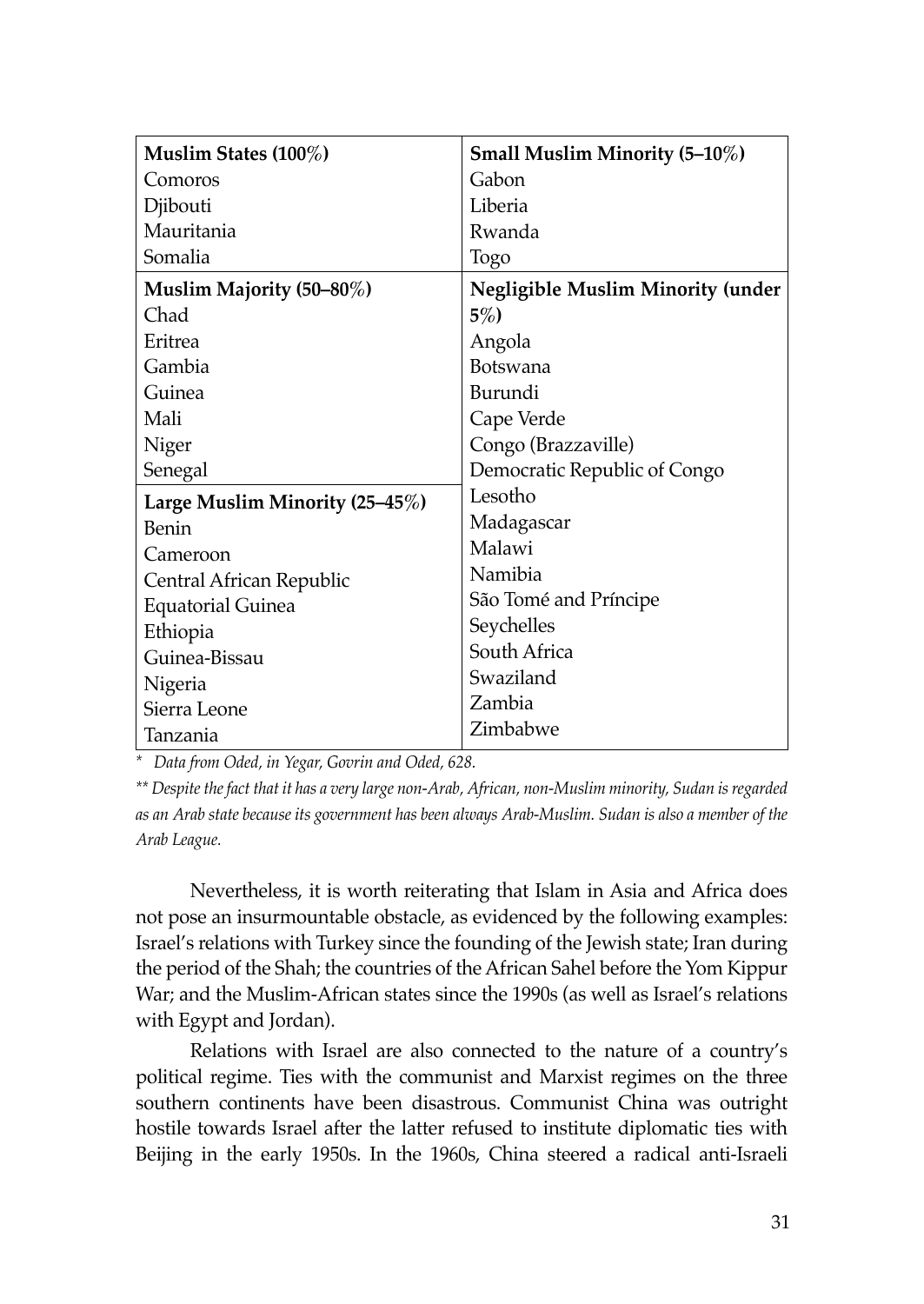policy course, even going so far as to grant recognition and assistance to Arab terrorist organizations (Shichor in Neuberger, 496–527; Shichor 1979). However, by the mid-1980s, there were signs of a thaw in Chinese-Israeli relations; this process would eventually culminate with the establishment of diplomatic ties in February 1992. It is hardly coincidental that this about-face ran parallel to the rightward and Westward lurch in China's political and economic policies. In contrast, Israel did not have ties with Asia's other "veteran" communist states — Mongolia, North Korea, and North Vietnam — so long as they were ruled by "devout" regimes. Mongolia established diplomatic ties with Israel in 1991, after opening up to the West. Israel established relations with unified Vietnam in 1993, when Hanoi was in the midst of executing an about-face in the direction of capitalism and ties with the West. During the first two and a half decades of its existence, Israel maintained diplomatic relations with Laos, Cambodia, and South Vietnam, but the ties were severed when these states fell into communist hands over the course of the 1970s. Stalinist North Korea still does not have any relations with Israel. The "revolutionary" states of Latin America (Cuba, Guyana, and Nicaragua) also broke off their ties with Israel in the 1970s<sup>10</sup> though Cuba would only do so in 1973 (Shapira and Kaufman, 22–23). Similarly, Israel-India relations reached a low point between 1966 and 1977, as New Delhi was not only on good terms with the Soviet Union, but the communists were members of the country's ruling coalition. In Africa, many radical states only restored relations with Israel upon the dismemberment of the Soviet Union, which spawned farreaching changes in the world order. Procommunist Angola, Mozambique, and Guinea-Bissau did not have any relations with Israel whatsoever until the fall of the Iron Curtain, whereas other states, such as Benin, the Malagasy Republic (Madagascar), and Congo (Brazzaville), which positioned themselves in the radical camp, continued to shun Israel after the mass severance in 1973. Israel's standing in Marxist Ethiopia became unhinged, but Mengisto Haile Mariam renewed relations in 1989.

Until 1967, Israel maintained working and occasionally cordial relationships with a number of countries — Ghana, Mali, Guinea, Tanzania, Uganda, and Guyana, amongst others — that viewed themselves to be socialist (not Marxist-Leninist) and considered Israel a socialist state and a model for their own development. Throughout this period, Israel also maintained friendly relations with social-democratic countries (Burma in the 1950s, Nepal under Koirala, Singapore, the Malagasy Republic in the 1960s, Senegal until 1973, and Costa Rica), liberal countries (Argentina under Alfonsin and Jayewardene's

*<sup>10</sup> Under Castro's leadership, Cuba had maintained official relations with Israel since 1960.*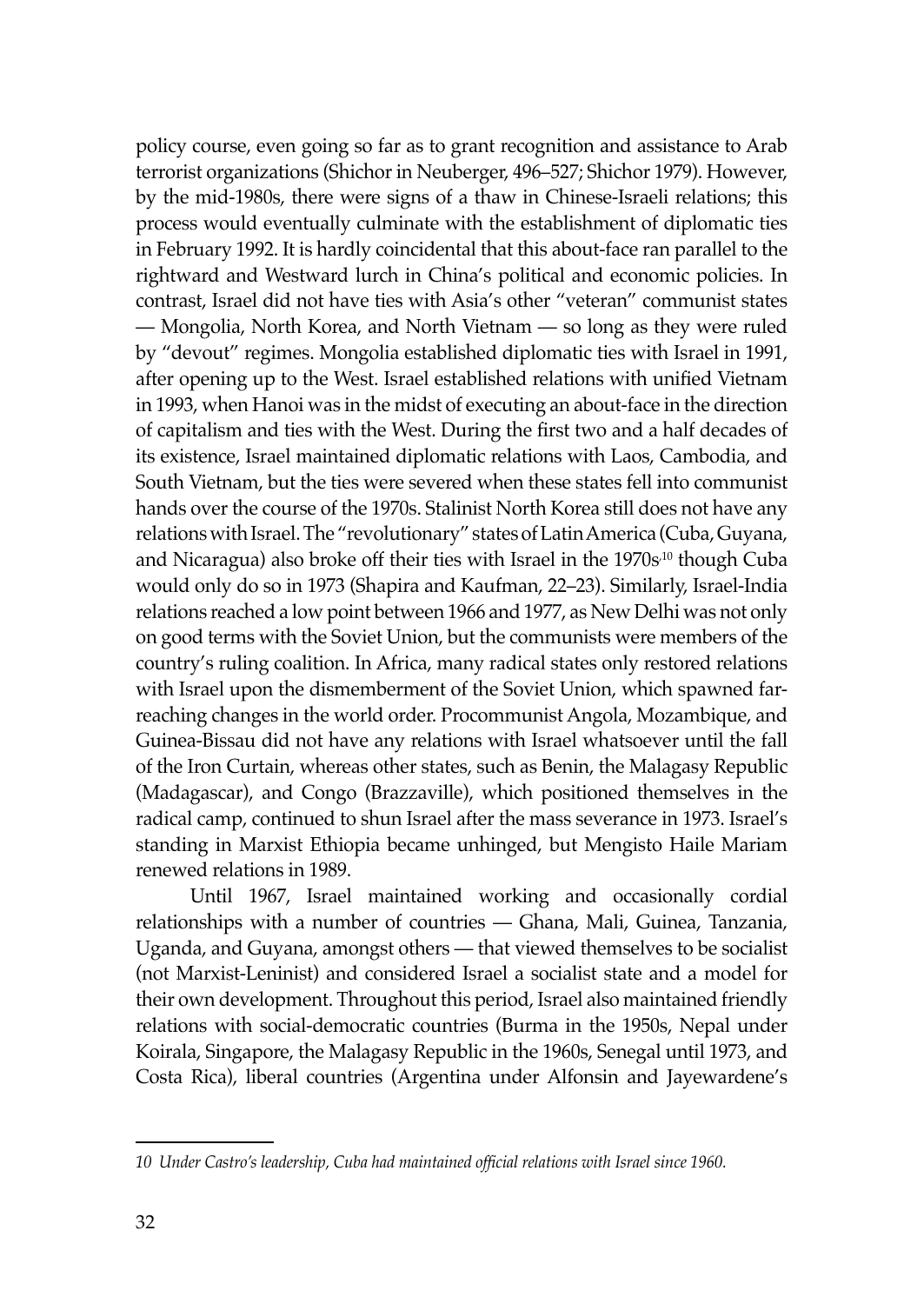Sri Lanka), and conservative states (Kenya, Malawi, the Ivory Coast, Thailand, and Japan). In Latin America, Kaufman found a positive correlation between the extent of democracy in a country and the strength of its relationship with Israel (Kaufman, 189). Unfortunately, Israel also maintained good relations with an array of sinister and reactionary regimes (Nicaragua headed by Somoza, Haiti under the Duvaliers, the Philippines during the Marcos era, Zaire during the Mobutu reign, and Chile under Pinochet). The overall picture that emerges from Israel's relations is quite clear: far-left regimes usually did not establish ties with Israel; a regime that swung leftwards soft-pedalled the relations; and a rightward lurch on the part of a radical regime harbored the possibility of improved relations (China in the 1980s). In practice, Israel maintained relations at varying degrees of closeness with a wide range of regimes, from the far right to the moderate left. Ties with radical leftist states (Cuba from 1960 to 1973 and Ethiopia from 1989 to 1991) were anomalous.

Along with a regime's attributes, the personality of the leader is also likely to constitute a significant factor in relations with Israel. Third-world regimes tend to be highly personal, and the same could be said for a leader's approach to Israel. Therefore, a country's ties with Israel can stem from its leader's acquaintance with Jews, a visit to Israel, his or her religious beliefs, or vital support that he or she received from Israel in a time of need. For instance, Haile Selassie (Ethiopia), U Nu (Burma), Houphouët-Boigny (the Ivory Coast), Senghor (Senegal), Kenyatta (Kenya), Tubman (Liberia), Mobutu (Zaire), Macapagal (Philippines), and Chiluba (Zambia) were all staunchly pro-Israel leaders who had a major impact on their countries' policies towards Israel. In the case of Eritrea, personal connections played a decisive role in the establishment of ties. Before his nation embarked on the road to independence, the Eritrean leader Isaias Afewerki was stricken by a virulent strain of malaria and was flown to the Hadassah Medical Center in Jerusalem for treatment. Given Israel's alleged involvement in Ethiopia's repression of the Eritrean uprising from 1962 to 1992, it is reasonable to assume that, if not for Isaias' personal experience, Eritrea would not have forged ties with Israel (Eli Schwartz, 985–987). Needless to say, the personal factor has also worked in the opposite direction, as hostile leaders stood in the way of the establishment of relations (e.g. India's Indira Gandhi) or caused the ties to be severed (Kenneth Kaunda of Zambia in 1973, and Idi Amin of Uganda in 1972).

The history of a nation, state, or region can also have an impact on a government's attitude towards Israel. For example, Asia lacks any deep historic, religious or cultural bonds with the Jewish people. The "Christian connection," by way of the Bible, only exists in the Philippines. This, then, explains why Israel had such a hard time penetrating the Asian continent, as half of the countries are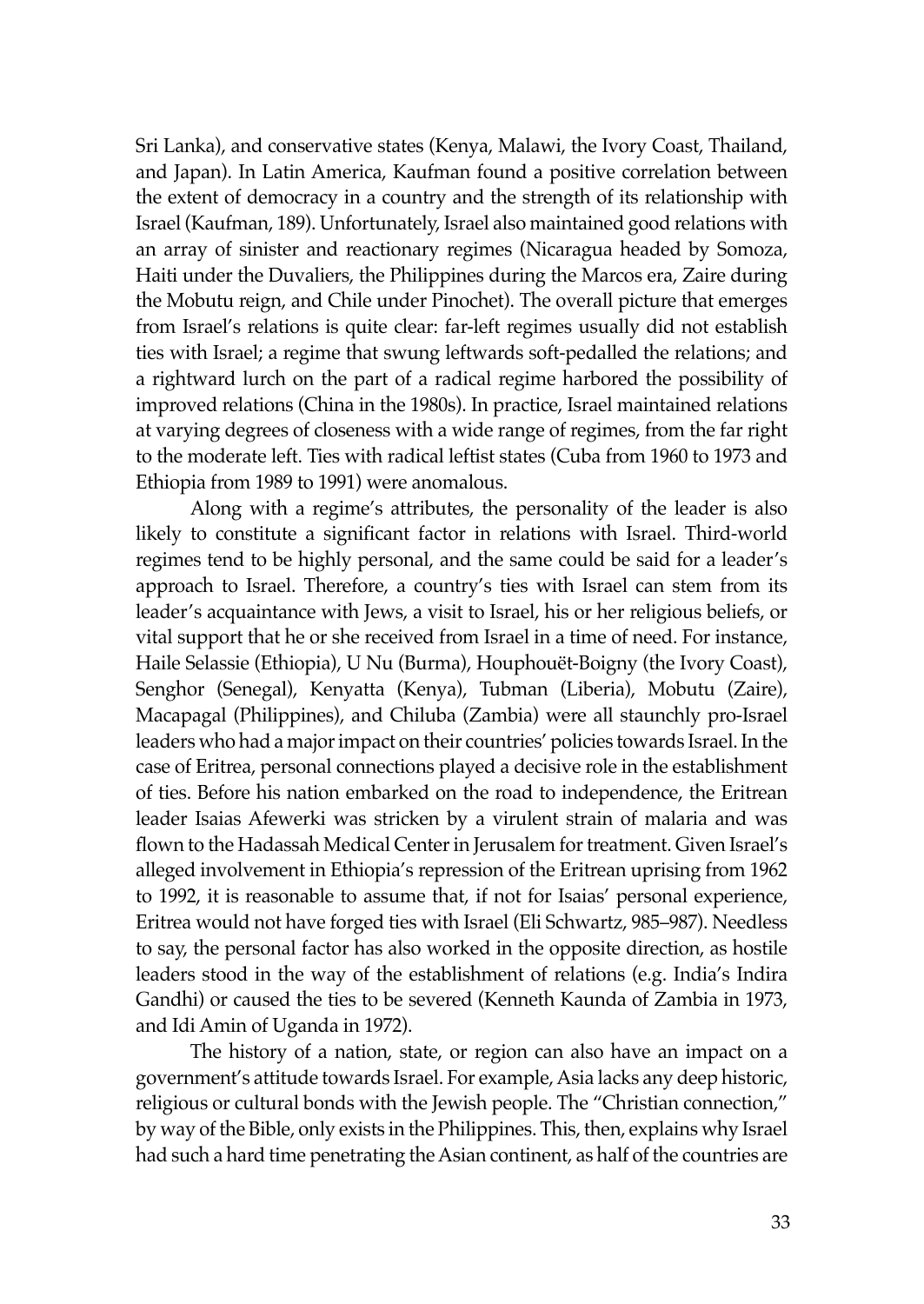controlled by Muslims possessing antagonistic feelings towards Jewry and the other half is dominated by Asian cultures lacking any "Jewish connection." The situation is different in Latin America, which more or less shares the Christian-European tradition. In consequence, many Latin Americans consider Judaism a part of a single Judeo-Christian culture, and "the land of the Bible" and "the people of the Book" are hardly alien to Latin-American Catholicism.

The African nationalist elites of the 1950s and 1960s truly admired Israel. These sentiments drew sustenance from several historical parallels: the exile of the Jews and the dispersion of the blacks; pogroms against Jews and lynchings of Afro-Americans; the Jewish and Black ghettos; slavery and the Holocaust; Zionism and "Black Zionism." Moreover, the active involvement of Jews in liberal, socialist, antiracist, and anticolonialist movements in America and Europe fostered goodwill between Jews and blacks. Above all, African nationalism's founding fathers — Du Bois and Padmore, Nkrumah and Nyerere, Césaire and Senghor, Kenyatta and Mboya, Banda and Tubman — firmly believed that the enemies of the Jews were also the enemies of the blacks. In other words, there was a connection between anti-Semitism and white racism.

The involvement of Arabs and Swahilis in the East African slave trade (i.e. Southern Sudan, Uganda, Kenya, Tanganyika, Zanzibar, and eastern Congo) facilitated Israel's efforts to win over the sympathy of black leaders in the 1950s. Ethiopia's history of internecine warfare against Muslim invaders (Somalis, Danakil, and Oromo) laid the foundations for its ties with Israel, as did the myth concerning the bond between the age-old dynasty that ruled Ethiopia until 1974 and the Biblical monarchy of Judah.

At times, the historical experience of a nation impinged upon the development of cordial relations with Israel. Gandhi and Nehru, for example, adamantly opposed the idea of partitioning British India — the majority of whose populace was Hindu — into Muslim and Hindu states (Shimoni 1977). For that same reason, they were also dead set against dividing Palestine. The leaders of "one indivisible India" fully sympathized with the Palestinian Arabs, who in 1947 — the very same year India gained its independence — also demanded "one indivisible Palestine" under the control of the Arab majority (Pant).

The special requests for assistance by third-world countries left their mark, for better or for worse, on the relations with Israel. Apprehension caused by Nasser's aspirations in the 1950s and 1960s gave rise to special relations between Israel and the following countries: Ethiopia, Uganda, Tanzania, Ghana, Kenya, Chad, the Ivory Coast, and Liberia. Similarly, the need for military and intelligence support against the machinations of Libya's Muammar Gaddafi prompted states like Cameroon, Togo, Liberia, Chad, and the Ivory Coast to reach out to Israel in the 1980s. On the other hand, Libya and Saudi Arabia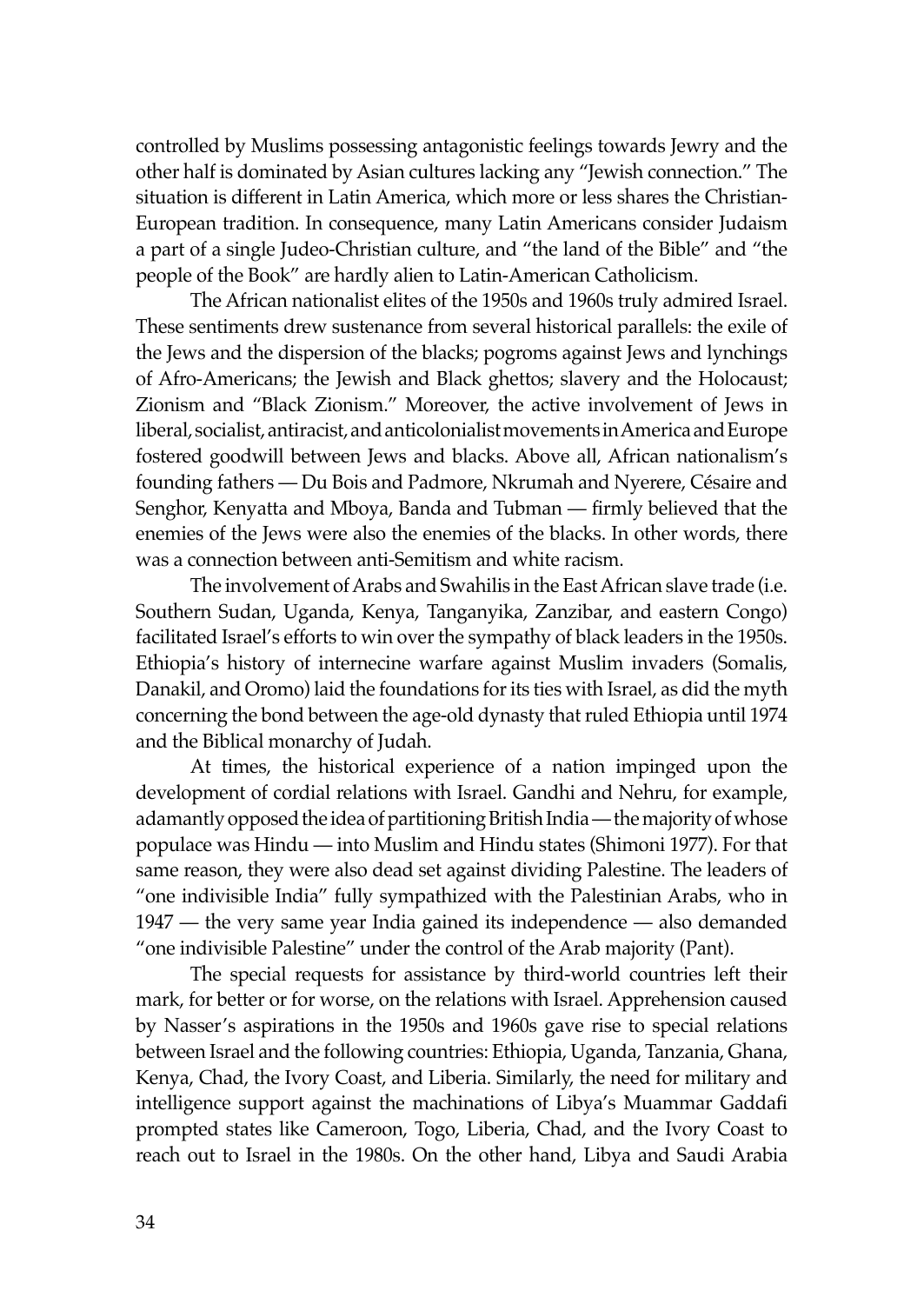used financial assistance to coax countries with urgent financial needs, such as Uganda, Chad, Mali, Niger, and Burundi, into severing all ties with Israel in 1972 and 1973.

The presence of Jewish and Arab communities can also have an impact on a country's relations with Israel (Inbar in Ofaz, 181–185). It is no coincidence that Latin American states, with their sizable, affluent, and organized Jewish communities (Argentina, Brazil, Chile, and Mexico), are generally amicable towards Israel, but the Diaspora's mark can even be felt in countries where the Jewish population is smaller (e.g. Panama and Guatemala). The "Jewish factor" should not be neglected, nor should it be overemphasized. Thus, Venezuela's strong Jewish community could not prevent the deterioration of relations between Hugo Chávez's Venezuela and Israel (which eventually led to the expulsion of the Israeli embassy in 2009) because of Venezuela's fierce anti-Americanism and its alliance with the vehemently anti-Israeli Iranian regime. Further evidence of the correlation between the fate of a country's Jews and its relations with Israel may be gleaned from the Marxist states (Cuba and Sandinistan Nicaragua), where the Jewish communities nearly ceased to exist after the governments broke off their ties with Israel. It is also worth noting that individual Jews have at times also been known to influence a country's relations with Israel. For instance, Reuven Merhav notes the contribution of individual Jews to the establishment of relations in India, the Philippines, and Hong Kong (Merhav in Ofaz, 177–180).

Although Black Africa has no large Jewish communities, several tiny communities and individual Jews have occasionally played a key role in cultivating Israel's ties with African leaders (as in the case of Ethiopia, Zaire, Ghana, Tanzania, and Kenya). One such figure was Yisrael Suman, a Jewish businessman and the mayor of Nairobi, who introduced Israeli leaders to their African counterparts in Kenya and Uganda, before Kenya was granted independence (Oded, in Yegar, Govrin and Oded, 615–629).

Both Latin America and Africa are home to substantial Arab minorities, some of which complicate matters for Israel. In contrast, there are also Arabs who have assimilated in their countries of immigration to the point where their origins no longer constitute a stumbling block in all that concerns relations with Israel. For instance, the Syrian origins of Argentina's President Carlos Menem did not keep the two countries from maintaining good relations during his tenure. The situation in Africa is more complicated. In some cases, the Arab minorities are despised by the African masses and governments, and therefore do not constitute a political "asset" for the Arab world. The Lebanese-Syrian communities in Ghana, the Ivory Coast, and Sierra Leone along with the Arab oligarchy in prerevolutionary Zanzibar testify to the fact that vilified Arab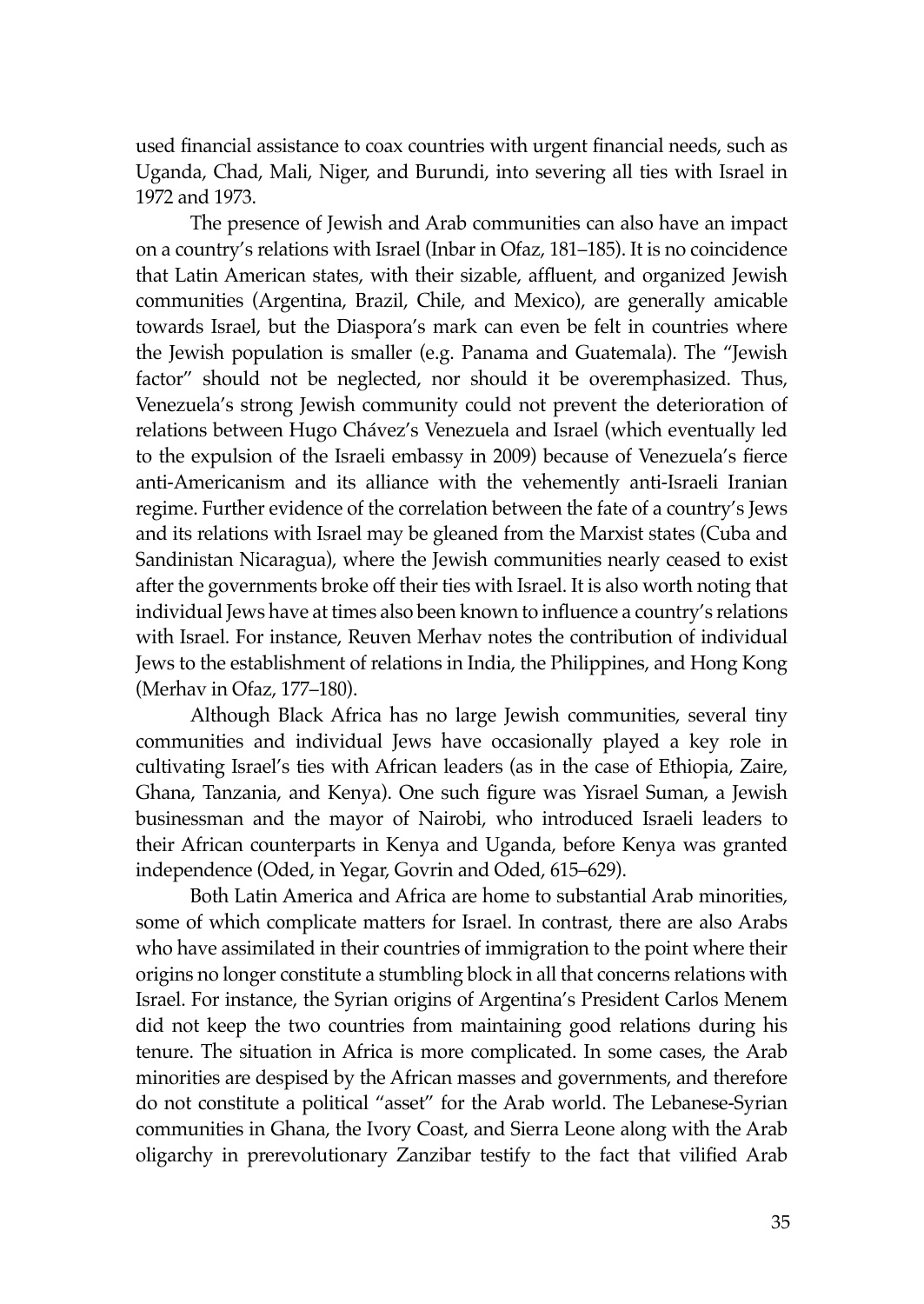minorities can even further Israel's interests — in the sense that hostility towards the local Arabs translates into hostility towards the Arab states and friendship towards Israel.

Movements, institutions, political parties, and organizations have also been known to exert an influence on relations between Israel and third-world countries: In the 1950s and 1960s, Israel was lauded by professional unions that maintained close relations with the Histadrut (Israel's dominant labor union) and marveled at the union's accomplishments. Similarly, Christian churches in many African and Latin American nations sympathized with Israel (in spite of the fact that the Vatican's reservations toward Israel — especially in all that concerns Jerusalem — percolated down the ranks of the Latin American Catholic Church in the 1950s).

Israel's reputation for "professionalism" spread among the upper echelons of many armies in the wake of its striking military success in 1967 and its rich experience in the war on terrorism. Israel's cooperation with defense establishments was a rather prominent part of its relations with Africa in the 1980s, China since the 1980s, and India after the establishment of diplomatic ties in 1992. Other military regimes, however, severed or downgraded their ties with Israel (e.g. Idi Amin's Uganda in 1972 and General Ne Win's in Burma after 1962 respectively). Furthermore, there were also some populist-Nasserite officer cliques in Latin America that toed an anti-Israeli line (Inbar, 181–185).

External international factors that were to some degree connected to internal regimes also had an impact on Israel's relations with third-world countries. During the Cold War, states that were close to the West and to the United States in particular (e.g. Argentina, Brazil, Costa Rica, the Philippines, Thailand, Singapore, the Ivory Coast, and Kenya) tended to have cordial relations with Israel, whereas pro-Soviet states (e.g. Cuba, Sandinistan Nicaragua, Angola, Mozambique, Vietnam, and North Korea) were more antagonistic. Finally, neutralist countries (e.g. India, Nyerere's Tanzania, Burma under Ne Win, Cambodia during the days of Sihanouk, and Mali during Keita's tenure) were ambivalent towards Israel.

Another international factor that weighs heavily on relations with Israel is the nature and depth of a country's ties to the Arab world. A military alliance with an Arab state (Turkey, Iran, and Pakistan during the period of the Baghdad Pact), heavy dependence on Arab oil (Japan), a struggle over the Arab states' support in a regional conflict (India and Taiwan within the framework of their imbroglios with Pakistan and Communist China respectively), and allegiance to Nasser in his capacity as the leader of the non-aligned bloc (India, Indonesia, Mali, Guinea, Cuba, and Guyana in the 1950s and 1960s) are several of the factors that inhibited countries from drawing close to Israel.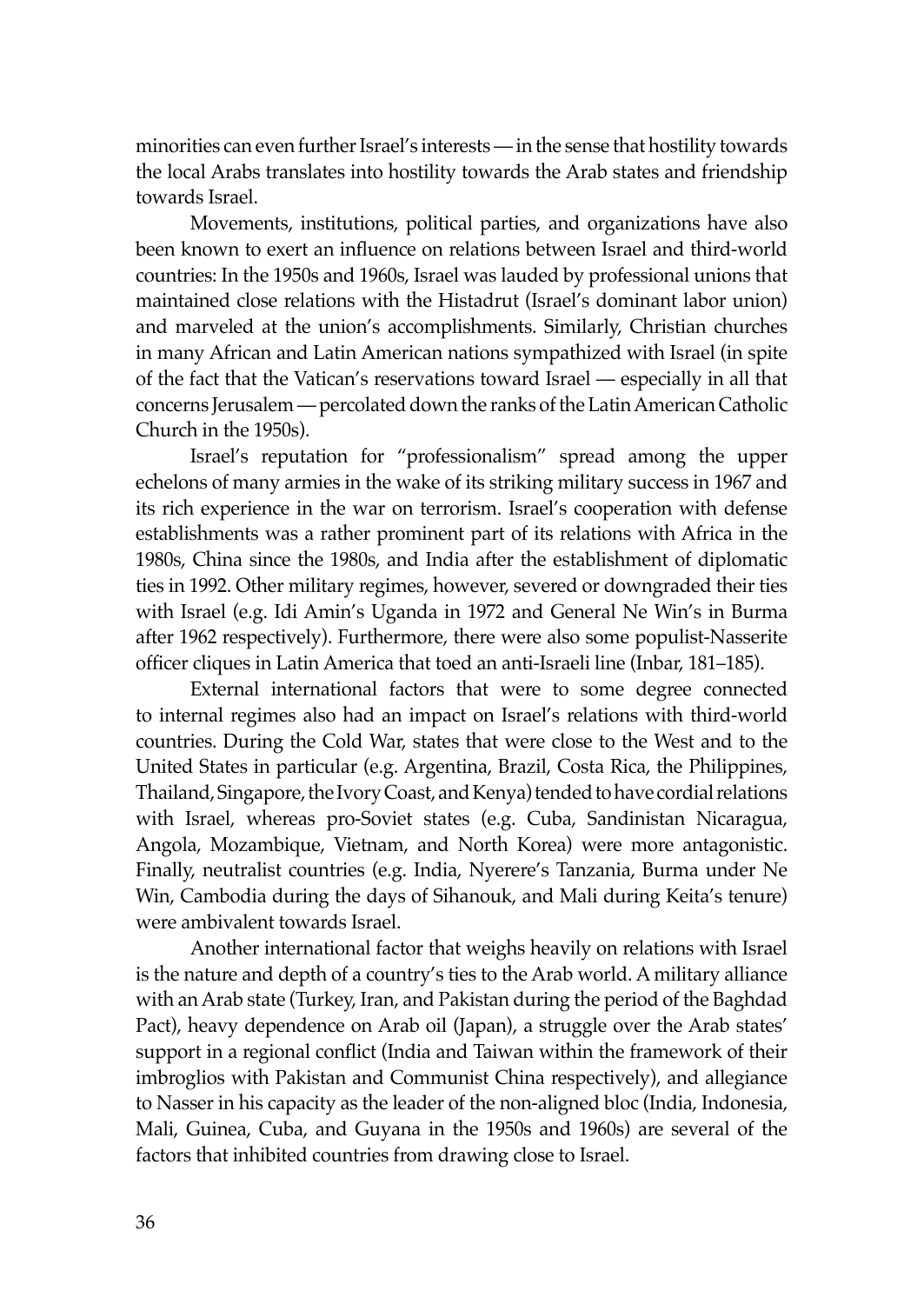It also bears noting that Israel's relations with the Third World have always been predicated on its policies, deeds, and image. The much-heralded technical assistance that Israel provided in the fields of regional development, agriculture, irrigation in arid regions, public housing, economic cooperation, and the organization of youth movements contributed immensely to its enhanced standing in Burma of the 1950s, Africa of the 1960s, and Latin America during the 1970s. Israeli experts were considered true professionals with a knack for improvisation. Moreover, they were known for their lack of colonial hauteur and their willingness to shoulder their fair share of physical labor. The unique Israeli models in the fields of settlement and society — the kibbutz and the moshav (agricultural cooperative communities), GADNA11 (a program that provides military training for high-school students), and NAHAL12 (an infantry brigade that combined military service with the establishment or bolstering of agricultural communities on the periphery), the Histadrut, and youth movements — were foci of attraction for third-world leaders who sought solutions for the problems of underdevelopment, poverty, ignorance, and tribalism. Much importance was attributed to special institutes that were set up in Israel for researching and enhancing the assistance it provided to the Third World, such as the Afro-Asian Institute for Labour Studies and Cooperation in Tel-Aviv, the Mount Carmel International Training Center for Community Services (the Golda Meir Institute) in Haifa, the Center for Regional Development in Rehovot, the International Center for Agricultural Development in Tel-Aviv, and the International Center for Training in Ramat Rachel (for more on Israeli aid, see Amir 1974; Kreinin 1964; Hershlag 1973; Laufer 1967; Curtis and Gitelson, 392–400; Egar, 75–80). Africa's enthusiasm for renewing its ties with Israel in the 1990s was connected to the positive memories of the efficient aid Israel had extended during the 1960s. Quite a few members of the African elite were familiar with the aid programs, so that the goodwill Israel had earned endured through the years of estrangement.

Israel's policies toward major powers obviously affected its relations with the countries of Asia, Africa, and Latin America. Its warming up to the United States in the early 1960s, for instance, put a damper on its ties with "leftist" states (Cuba, Guyana, Guinea, Nkrumah's Ghana, Mali, and Burma). Though Israel's budding relationship with South Africa in the early 1970s did not rupture its ties with the rest of the African states in the years 1972 and 1973, it did hamper attempts to restore relations in the 1980s. In addition, Jerusalem's recognition of China in 1950 cast a shadow on the relations with Taiwan,

*<sup>11</sup> A Hebrew acronym for Hebrew Youth Brigades.*

*<sup>12</sup> A Hebrew acronym for Fighting Pioneer Youth.*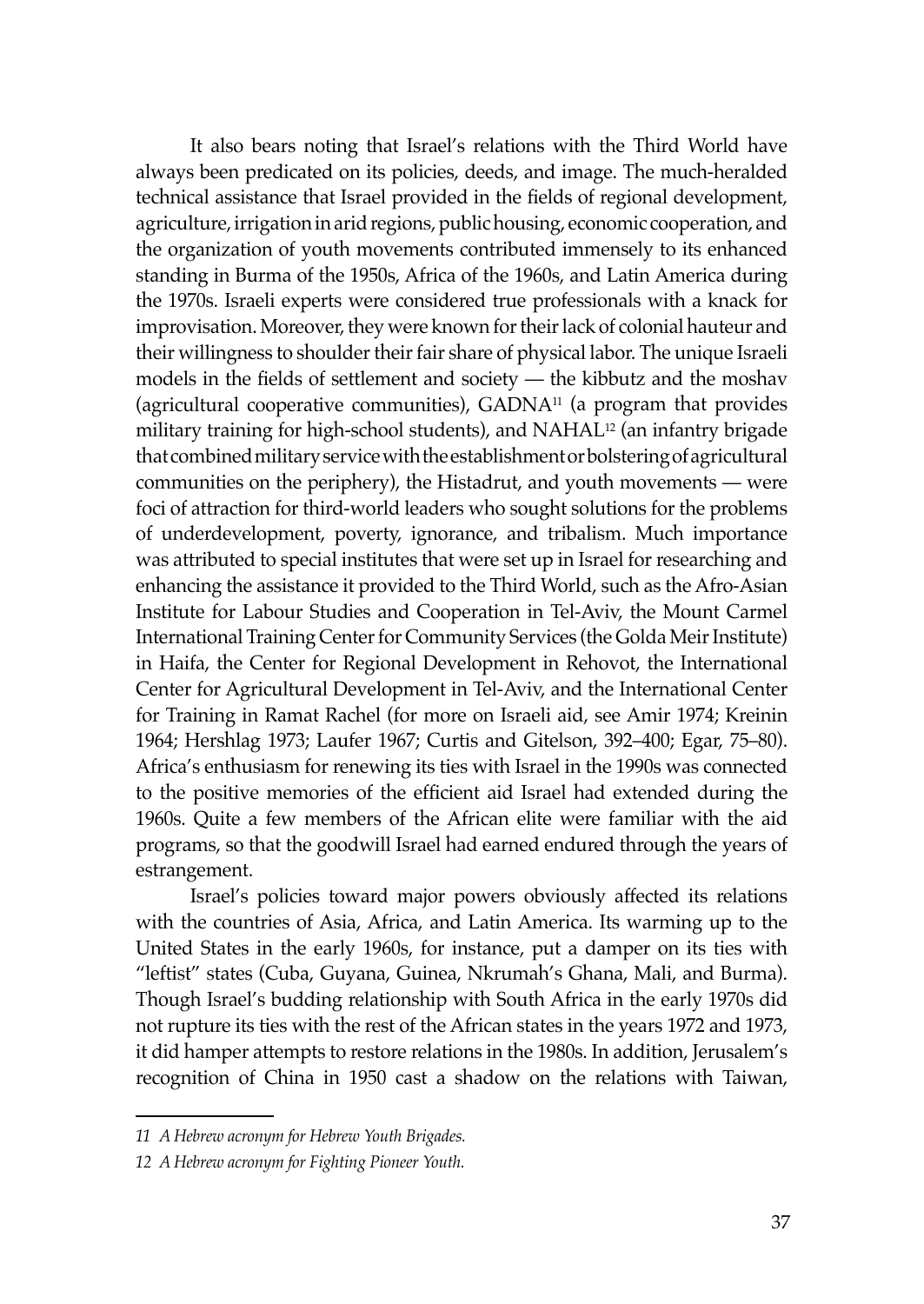while its unwillingness to institute diplomatic ties with Communist China in 1954 negated the possibility of establishing ties with Beijing for many long years.

Above all, one cannot ignore the impact of Israel's policies in all that concerned the Israel-Arab conflict on its relations with Africa and Asia, as the majority of these countries are members of the Afro-Asian coalition and the Third World, both of which naturally include the Arab states as well. The Sinai Campaign, for example, basically ruined Israel's prospects of building a working relationship with India, as Nehru viewed the Tripartite Aggression to be a new form of colonialist gunboat diplomacy. Israel's policies after the Six Days' War caused significant damage to its standing among third-world countries, for its actions were interpreted as an attempt at expansion and annexation. For instance, the vast majority of OAU member states backed the Egyptians, especially after a delegation the organization had dispatched to Israel in 1971, and which included the presidents of Senegal, Zaire, Cameroon, and Nigeria, failed to convince the Israeli leadership to withdraw from the territories it had seized during the Six Days' War (Gitelson 1973, 413–420). What is more, Africa increasingly identified itself with the "Palestinian cause." Many black leaders considered it a moral and just cause, and the Israeli David, who had been so popular in Africa from 1957 to 1967, began to be seen more and more as a Goliath pitted against the Palestinian David. However, the subsequent changes in Israeli policy — the peace agreements with Egypt and Jordan and the Oslo Accords — helped renew and inaugurate ties with African and Asian countries. Similarly, the improvement in relations with Japan during the 1990s can also be ascribed to the Israeli volte-face on the Palestinian issue (Yegar, 393).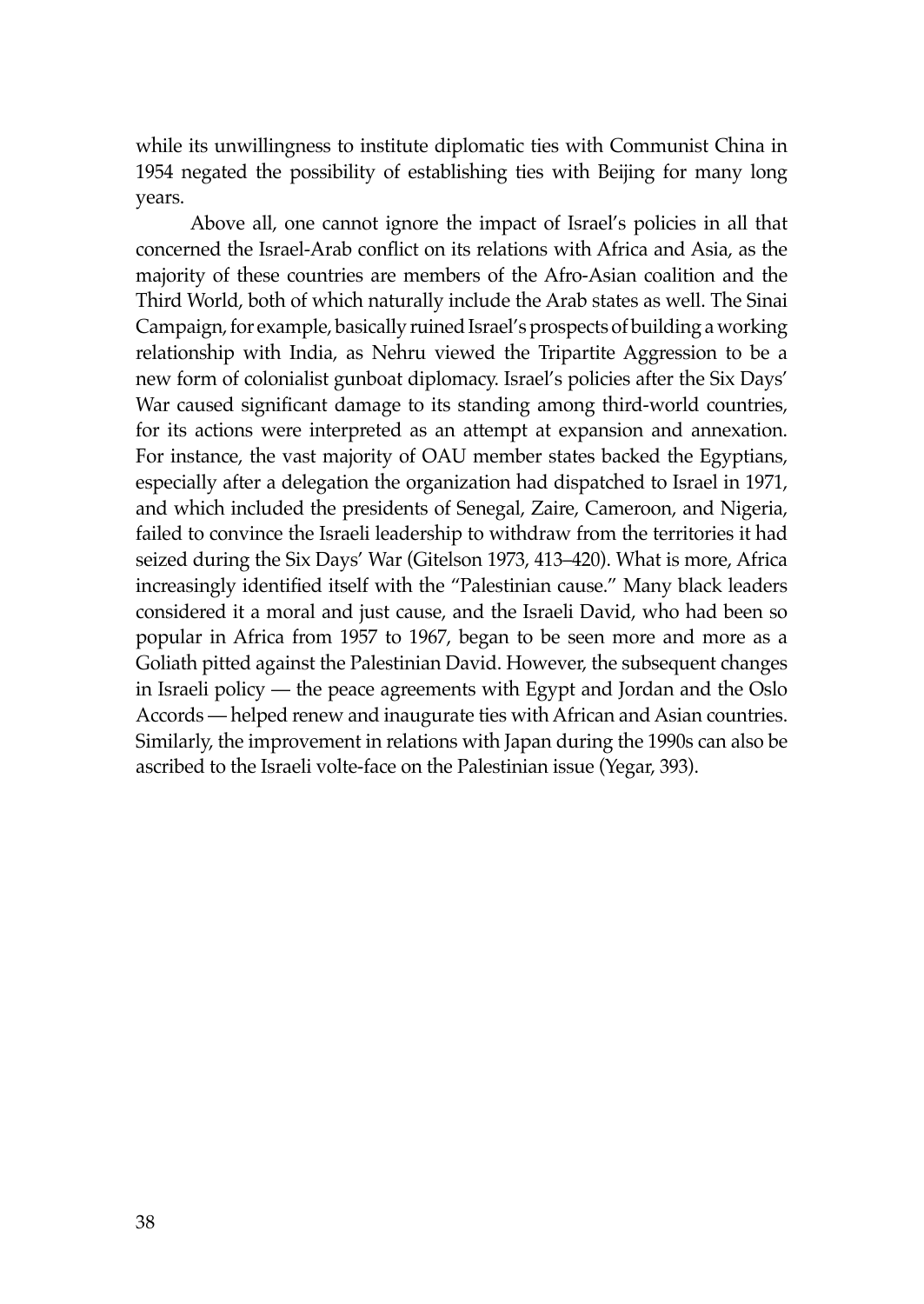## **V Concluding remarks**

In summary, Israel's third-world policy did not carry through with its promising start in the 1950s. Over the years relations underwent profound changes affected by inter-bloc relations; the standing of Israel and the Third World; and Israel's international reputation.

Throughout the 1950s, Israel was perceived as a humanistic, socialist, neutral, and anticolonialist state. The Holocaust, the UN Partition Resolution on Palestine, both blocs' support for Israeli statehood, and the status of Israeli socialism as a third way between capitalism and communism were all responsible for the state's attractive image. As a result, Israel merited the esteem of socialist leaders such as Nkrumah, Nyerere, Mboya, Kaunda, U Nu, Koirala, and to a certain extent even Nehru and Castro. However, from the mid 1960s, Israel's image underwent a dramatic transformation. Israel was now seen as a developed, Western, European, technologically advanced, militaristic, rightwing, and anticommunist country. Although this turnabout was the product of the radicalization of the Third World, the political activism of the Arab world, and Soviet propaganda, it also derived from Israel's pronounced shift to the right and the West, and the Third World's sobering realization that Israeli aid was, and would remain, but a drop in the ocean (for more on the decline in Israel's reputation, see Gitelson 1974; Decalo 1976, 89–117).

The falloff in Israel's stock among the Third World's "left wing" was but one side of a coin, as Jerusalem concomitantly tightened its relations with conservative, right-wing countries (e.g. Malawi, Zaire, Liberia, South Vietnam, Taiwan, the Philippines under Marcos, Argentina under the military dictatorship, and Nicaragua during the Somoza reign). Third-world support for Israel rose among conservatives in the military, the bureaucracies, and in economic circles, whereas the support of intellectuals, students, union leaders, and members of the left diminished.

"Israeli socialism," which had been a major attraction for the Third World in the 1950s and 1960s, lost its charm during the "end-of-ideology" era (correspondingly, Israel's penchant for neoliberal capitalism steadily intensified). Moreover, the relevance of technical assistance predicated on Israel's unique socialist models waned, while the value of "practical deals" in the military, intelligence, economic, and political spheres mounted. Security and intelligence services for African presidents, cooperation in the war on terror, the provision of weapons, commercial and economic relations, and assurances that Israel would exert its influence over the American Congress on its allies' behalf are the sort of "merchandise" that Israel has been promoting since the 1980s.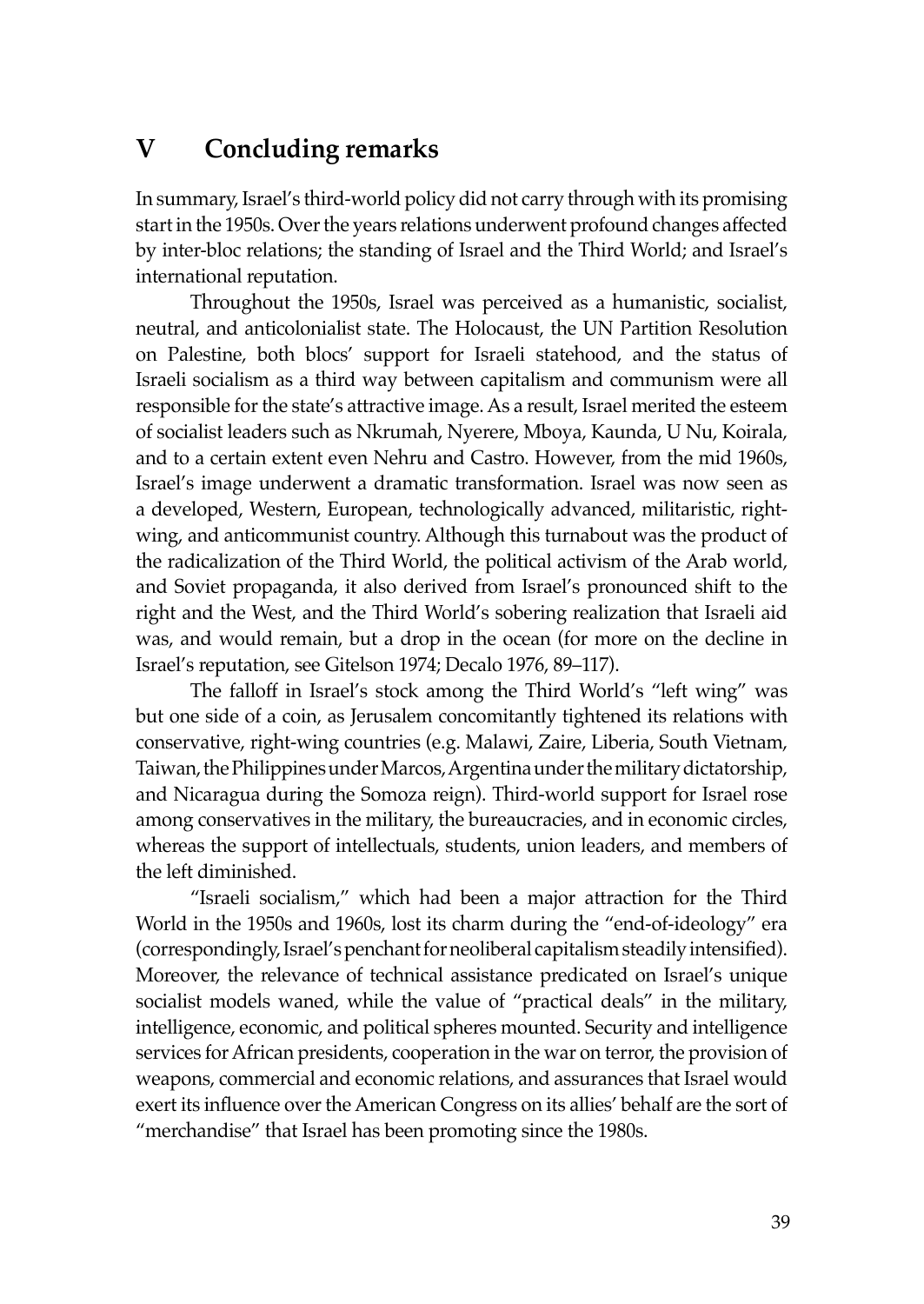Some pundits aver that Israel's current third-world relations lack the ideological belief that the country shares an affinity with the nations of Africa, Asia, and Latin America. In their estimation, Israel's yearning to bring succor to the world and the notion that a "fellowship of the persecuted" suffices to form a basis for close relations have both become anachronisms. However, there are those who argue that this new form of ties constitute an opportunity for forming more practical, stable, and "mature" bonds. Such businesslike relations are characteristic of the new ties with India and China, and also of the renewed ties with sub-Saharan Africa since the 1980s. Be that as it may, many Israelis feel that the loss of the romantic and idealistic component of their ties with the Third World also reveals a great deal about the substantive differences between present-day Israel and the Israel of the 1950s.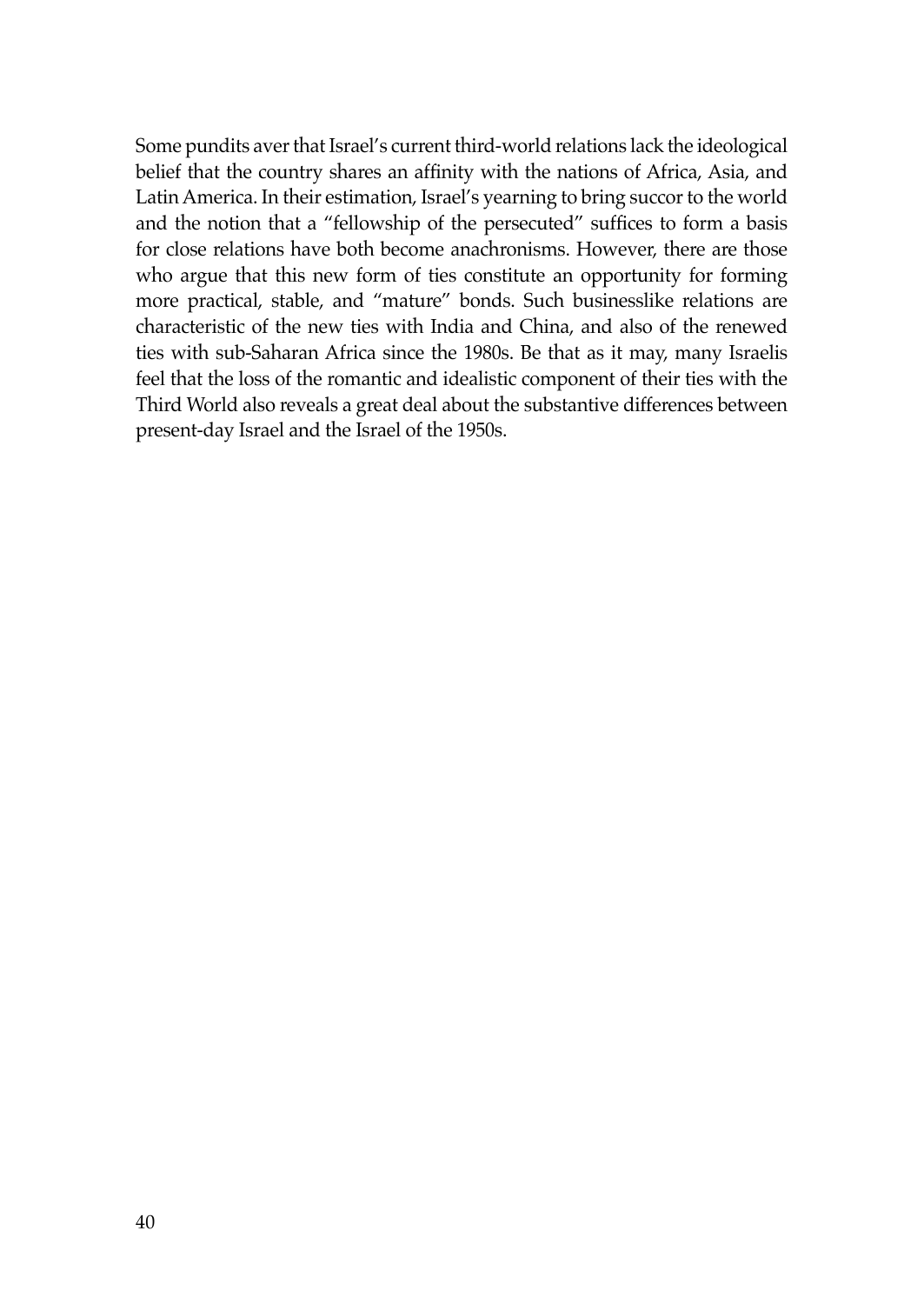## **VI Bibliography**

- Aloni, Roni. The Scope of Trade between India and Israel to Reach Five Billion Dollars in 2007. *Haaretz, India-Israel Business Supplement* (November 2005), 10 [Hebrew].
- Amir, Shimeon. Israeli Cooperation in the Development of Foreign Countries. In: Yegar, Govrin, and Oded. *Ministry for Foreign Affairs: the First Fifty Years*. Jerusalem: 2002, vol. II, 973–976 [Hebrew].

 ——— *Israel's Development Cooperation with Africa, Asia and Latin America* (New York: 1974).

- Arbel, Mordechai. Israel's Training Methods for Developing States: the early 1970s. In: Yegar, Govrin, and Oded, vol. II, 981–984 [Hebrew].
- Ariel, David. Notes from Israel-South Africa Relations upon the Collapse of Apartheid. In: Ibid., vol. II, 704–717 [Hebrew].
- Avriel, Ehud. Israelís Beginnings in Africa. In: Curtis and Gitelson, *Israel in the Third World* (New Brunswick: 1976), 69–74.

 ——— First Steps in Concert. In: Yegar, Govrin, and Oded, vol. II, 965– 972 [Hebrew].

- Bachar, Giora. The Normalization of India-Israel Relations. In: Ibid., vol. I, 543–549 [Hebrew].
- Bar, Shmuel. Pakistan and Israel: Why and Why Now? *Middle East Roundtable,* vol. 3 (Sept. 22, 2005). [bitterlemons-international.org], 1–3.
- Barromi, Yoel. Argentina under the Rule of the Military Junta: 1977–1983. In: Yegar, Govrin, and Oded, vol. II, 770–779 [Hebrew].

 ——— Israel, the UN, and Latin American Countries: Passing Thoughts on Bygone Years. In: Yegar, Govrin, and Oded, vol. II, 754–769 [Hebrew].

- Brecher, Michael. Israel and China: A Historic Missed Opportunity. In: Curtis and Gitelson*,* 212–217.
- Chazan, Naomi. Israel and Africa: Challenges for a New Era. In: American Jewish Committee, *Israel and Africa: Assessing the Past, Envisioning the Future* (2006), 1–15.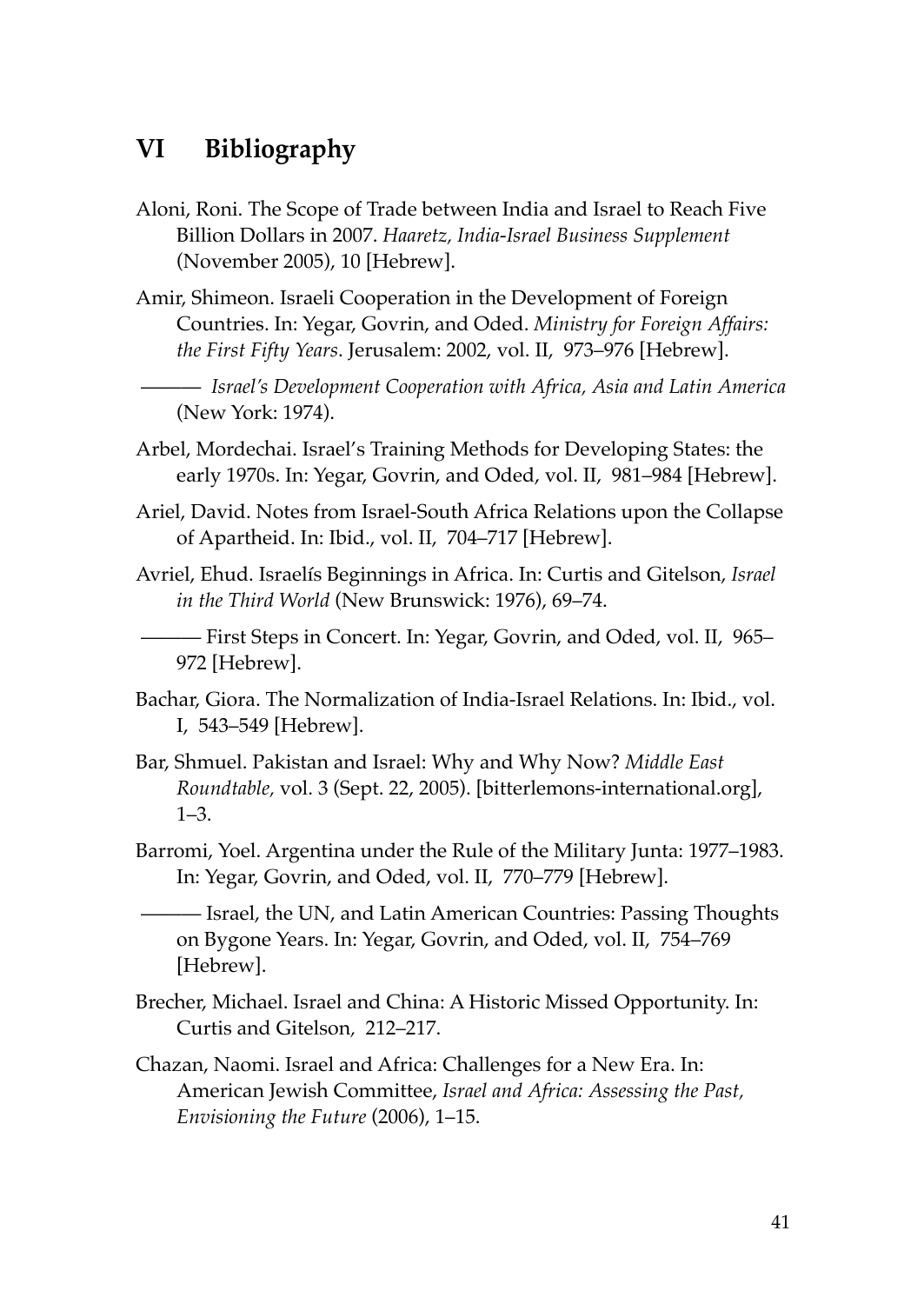——— Israel in Africa. In: Neuberger (ed), *Diplomacy and Confrontation: Selected Issues in Israel's Foreign Relations, 1948–1978* (Tel Aviv: 1984) 607–625 [Hebrew].

——— Israel-Africa. In: Ofaz, 208–211 [Hebrew].

- Cohen, Yaacov. Israel-Japan, Fifty Years of Relations: the Past and the Future. In: Yegar, Govrin, and Oded, vol. I, 550–564 [Hebrew].
- Curtis, Michael and Gitelson, Susan Aurelia, eds. *Israel and the Third World* (New Brunswick: 1976).
- Danieli, David. Israel-Korea Relations: Ambassadorial Matters. In: Yegar, Govrin, and Oded, vol. I, 597–598 [Hebrew].
- Decalo, Samuel. Africa and the UN Anti-Zionist Resolution: Roots and Causes. *Cultures and Development,* vol. 8, 1 (1976), 89–117.

——— *Israel and Africa: The Politics of Cooperation* (Philadelphia: 1970).

- Dibon, Haim. The Steps that Led to the Establishment of Relations between Israel and Eritrea. In: Yegar, Govrin, and Oded, vol. II, 668–671 [Hebrew].
- Eger, Akiva. Histadrut: Pioneer and Pilot Plant for Israelís International Cooperation with the Third World. In: Curtis and Gitelson, 75–80.

——— Israelís Foreign Aid Projects. Ibid., 392–400.

Gilboa, Moshe. Ben Gurion's Views on the Third World. *International Problems*, vol. XXV, 47 (1986), lxx–lxxvii [Hebrew].

 ——— Israel and Nigeria: Relations under the Shadow of Crisis. In: Yegar, Govrin, and Oded, vol. II, 630–645 [Hebrew].

Gitelson, Susan Aurelia. The OAU Mission and the Middle East Conflict. *International Organization*, vol. 27, 3 (Summer 1973), 413–420.

 ——— Israelís African Setback in Perspective. *Jerusalem Papers on Peace Problems*, 6 (Jerusalem: 1974).

Glick, Edward. *Latin America and the Palestine Problem* (New York: 1968).

- Gruen, George. Turkeyís Relations with Israel and its Arab Neighbors. *Middle East Review,* vol. 17, 3 (Spring 1985), 33–43.
- Hacohen, David. *Burmese Diary*: *1953–1955* (Tel-Aviv: 1963) [Hebrew].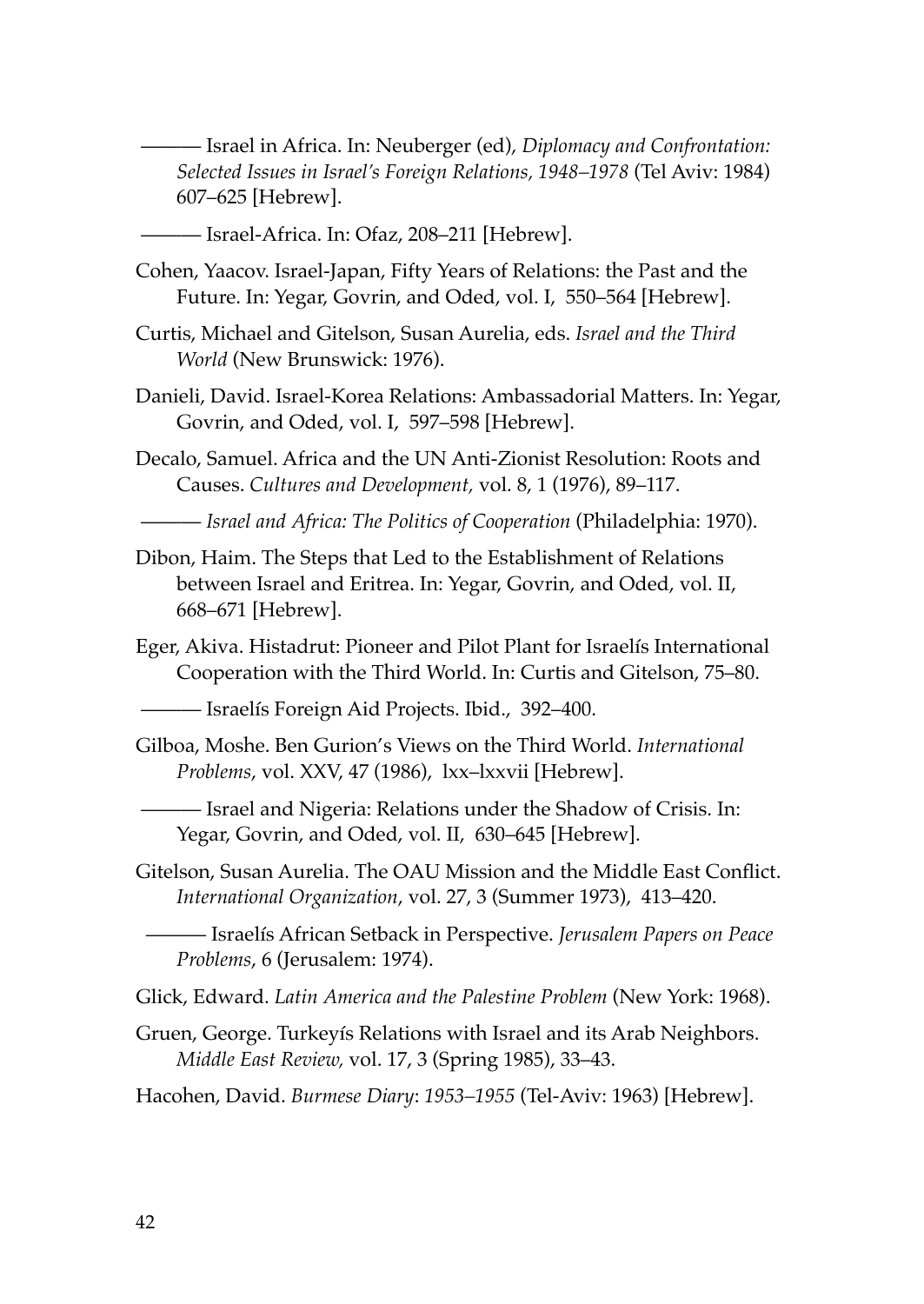- Hamed, Ghazi. Pakistan and Israel: An Undeserved Prize. *Middle East Roundtable,* vol. 3 (Sept. 22, 2005). [bitterlemons-international. org], 3–4.
- Harari, Chaim. Rwanda and Israel: the Humanistic Aspect of Israel's Activities in Africa. In: Yegar, Govrin, and Oded, vol. II, 698–703 [Hebrew].

Hershlag, Zvi. *Israel-Africa Cooperation: Final Report* (Tel Aviv: 1973).

- Herzl, Theodor. *Altneuland*. Haifa: 1960.
- Hussein, Irfan. Pakistan and Israel: Testing the Waters. *Middle East Roundtable*, vol. 3 (Sept. 22, 2005), 5ñ6.
- Inbar, Efraim. The Indian-Israeli Entente. *Mideast Security and Policy Studies*, 57 (BESA, Bar Ilan University 2004).
- Inbar, Herzl. Israel and Latin America. In Ofaz. 181–185 [Hebrew].
- Inor, Chanan. Ethiopia and Israel. In: Yegar, Govrin, and Oded, vol. II, 646–648 [Hebrew].
- ——— Relations with the Ivory Coast. In: Ibid., 681–691 [Hebrew].

——— Thirty Years of International Aid. In: Ibid., 959–964 [Hebrew].

Kaufman, Edy. Israel and Latin America. In: Ofaz, 181–185 [Hebrew].

- ——— et al., eds. *Israel-Latin American Relations* (New Brunswick: 1979).
- Kochan, Ran. Israel in Third World Forums. In: Curtis and Gitelson, 247–269.
- ——— *Israel's Relations with Asian States East of Iran,* 1948–1967 (London: 1970).
- Kreinin, Mordechai. *Israel and Africa: A Study in Technical Cooperation* (New York: 1964).
- Kumaraswamy, P.R. Beyond the Veil: Israel-Pakistan Relations. *Memorandum*, 55 (Jaffe Center for Strategic Studies, Tel Aviv University: Mar. 2000).

 ——— India and Israel: Evolving Strategic Partnerships. *Security and Policy Studies*, 40 (Begin-Sadat Center for Strategic Studies, Bar Ilan University: Sept. 1998).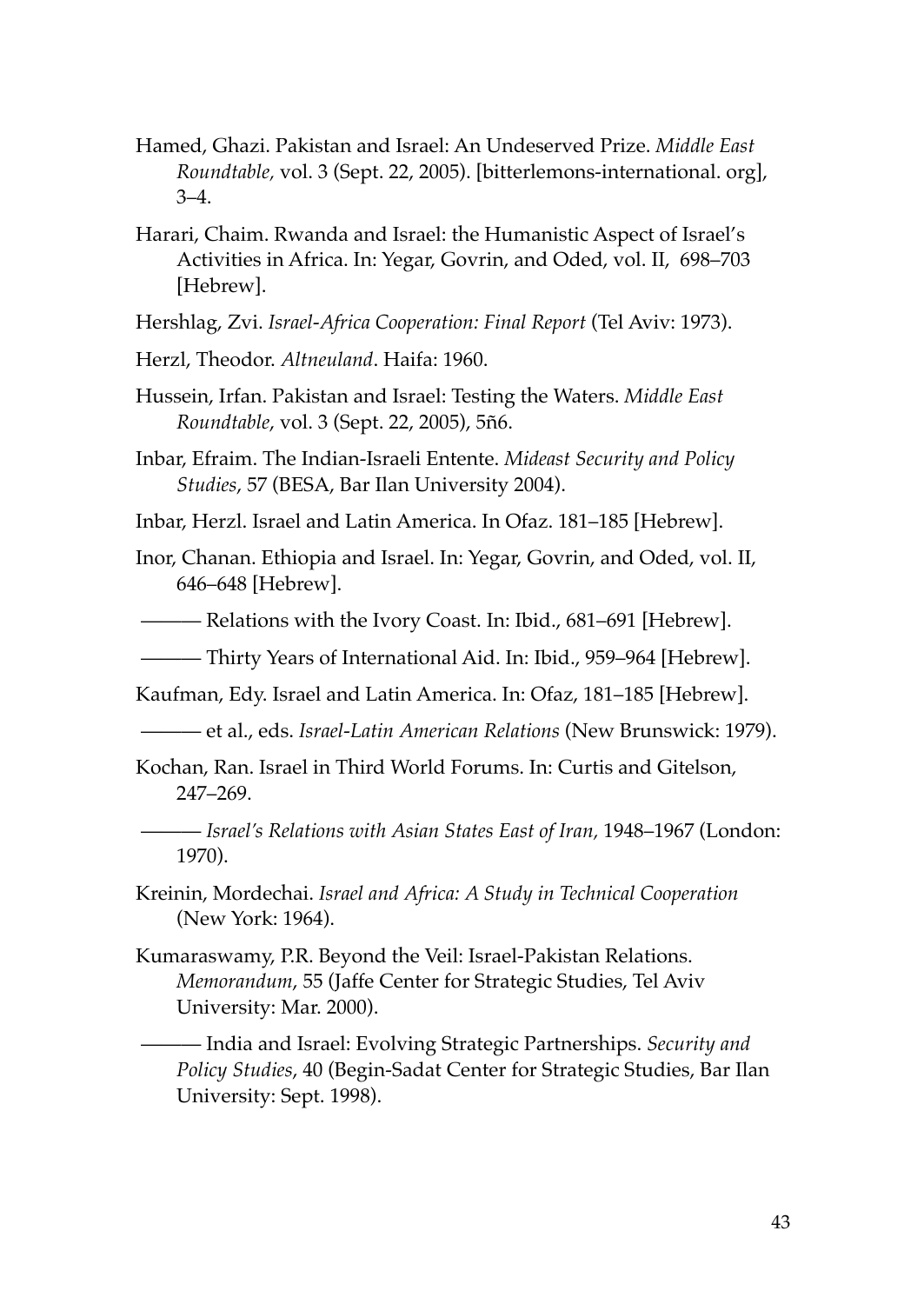——— India and Israel: Emerging Partnership. *Journal of Strategic Studies*, vol. 25 (Dec. 2002), 193–200.

 ——— Israel-Pakistan: Prelude to Normalization. *Tel Aviv Notes*, 146 (Jaffe Center for Strategic Studies and the Dayan Center for Middle Eastern and African Studies, Tel Aviv University: Sep. 2005).

 ——— Mahatma Gandhi and the Jewish National Home. *Asian and African Studies*, vol. 26, 1 (Mar. 1992), 1–14.

Laufer, Leopold. *Israel and the Developing Countries* (New York: 1967).

- Leshem, Guy. The Adventures of Chezi on the Black Continent. *Haaretz*, June 18, 2006 [Hebrew].
- Levi, Mordechai. The History of Israel-Thailand Relations. In: Yegar, Govrin, and Oded, vol. I, 599–606 [Hebrew].
- Liba, Moshe. Issues in Israel-Cameroon Relations. In: Ibid., vol. II, 692– 697 [Hebrew].

Lorch, Netanel. Basic Factors in Israel-African Relations. *The New East*, vol. 12, 1–2 (1962), 1–18 [Hebrew with English summary].

 ——— Israel-Iberian America Relations until 1972. In: Yegar, Govrin, and Oded, vol. II, 723–753 [Hebrew].

 ——— An Israeli View of the Third World. In: Curtis and Gitelson, 27–30.

- Medzini, Meron. China-Israel: A Wasted Opportunity? *Keshet*, vol. LIV (1972), 5–22 [Hebrew].
- Matani, David. Israel and Sri Lanka. In: Yegar, Govrin, and Oded, vol. II, 629–667 [Hebrew].
- Merhav, Reuven. The Dream of the Red Hall: From the Redolent Port to the Forbidden City/From Hong-Kong to Beijing. In: Ibid., vol. I, 565–578 [Hebrew].

 ——— Israel's Relations with Latin America, Africa, Asia, and the Pacific. In: Ofaz, 177–180 [Hebrew].

Meir, Golda. *My Life* (London: 1975).

Oded, Arye. Israel-Africa. In: Ofaz, 203–207 [Hebrew].

 ——— Israel/Africa: Historical and Political Aspects. In: Yegar, Govrin, and Oded, vol. II, 615–629 [Hebrew].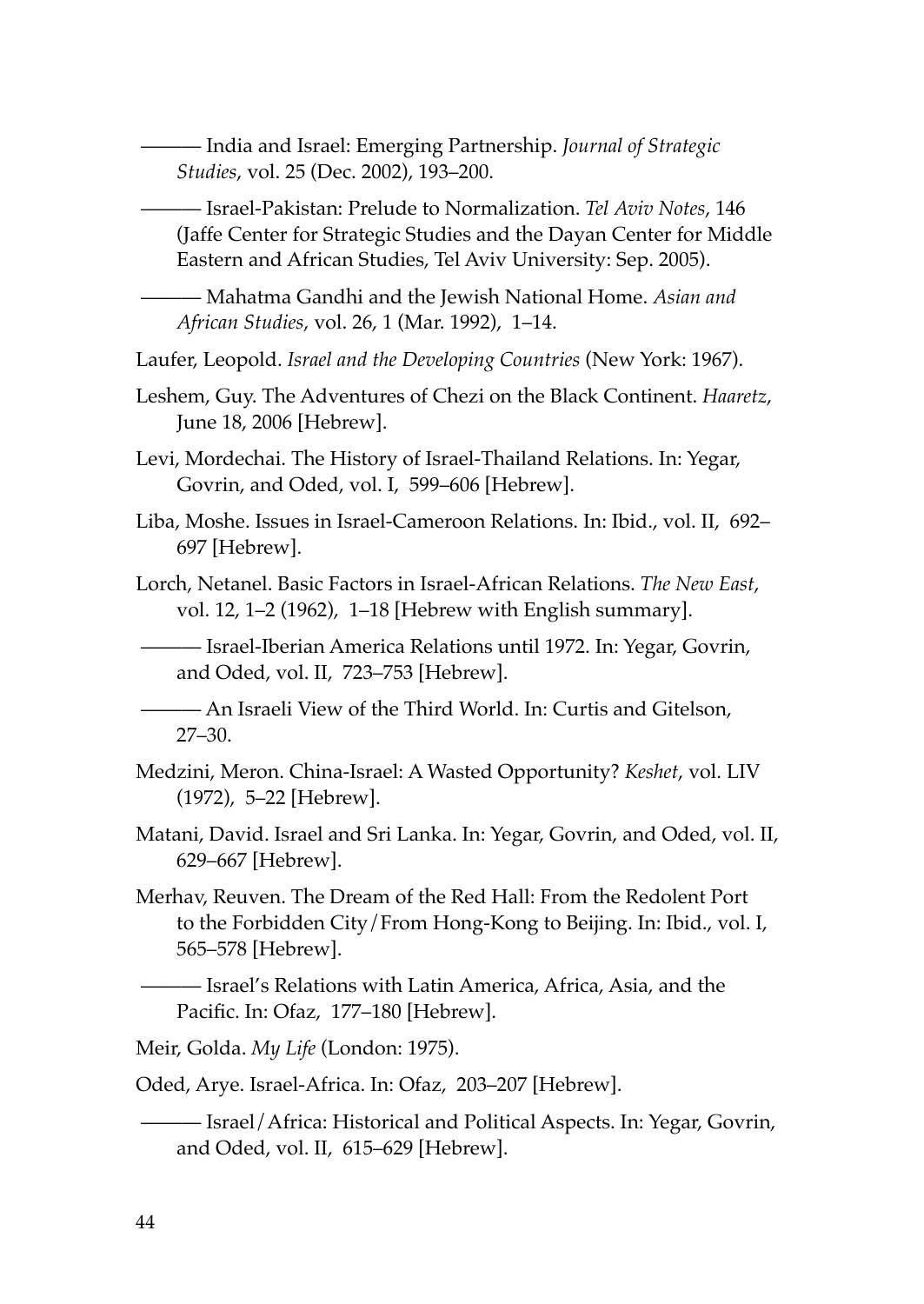——— Relations with Uganda. In: Ibid., 673–680 [Hebrew].

 ——— *Uganda and Israel: The History of a Complex Relationship — a Paradigm of Changing Relations between Israel and Africa* (Jerusalem: 2002) [Hebrew].

- Ofaz, Haim, ed. *Israel's Foreign Policy: Highlights from the Conference "50 Years of Israeli Foreign Policy"* (Jerusalem: 1999) [Hebrew].
- Padmanbaham, L.K. India, Israel and the Arab World. *International Problems,* vol. 14, 1–2 (1975), 11–14.
- Pant, Harsh V. India-Israel Partnership: Convergence and Constraints. *The Middle East Review of International Affairs,* vol. 8, 4 (Dec. 2004).
- Pundak, Itzhak. *A Man for All Time* (Tel Aviv: 2005), 171–246 [Hebrew].
- Schwartz, Eli. On Medicine and Diplomacy. In: Yegar, Govrin, and Oded, vol. II, 985–987 [Hebrew].
- Shai, Aharon. Israel and China: a Case of Shifting Relations. *Zmanim* 85 (winter 2003–2004), 6–14 [Hebrew].
- Shapira, Yoram. Latin America's Approach to Israel: External and Internal Factors. In: Neuberger, 564–606 [Hebrew].

 ——— and Kaufman, Edy. Cuba's Israel Policy: The Shift to the Soviet Line. *Cuban Studies,* vol. 8, 1 (January 1978), 22–23.

Sharett, Moshe. *A Paddle in Asia*: *A Travel Diary* (Tel Aviv: 1958) [Hebrew].

Shelef, Yitzhak. Israel, Asia, and the Pacific. In: Ofaz, 192–196 [Hebrew].

Shichor, Yitzhak, China between Israel and the Arabs. In: Neuberger, 496–527 [Hebrew].

——— Israel and Asia. In: Ofaz, 192–201 [Hebrew].

 ——— Israel-China: Breaches in the Bamboo Curtain. *Politica*, 12 (January 1987), 42–45 [Hebrew].

 ——— *The Middle East in China's Foreign Policy, 1949*–*1977* (Cambridge: 1979).

- Shiloni, Ben Ami. Japan and Israel: The Relationship that Withstood Pressures. *Middle East Review,* vol. 18, 2 (winter 1985–1986), 17–24.
- Shimoni, Gideon. Gandhi, Satyagraha and the Jews: A Formative Factor in Indiaís Policy Toward Israel. *Jerusalem Papers in Peace Problems*, 22 (1977).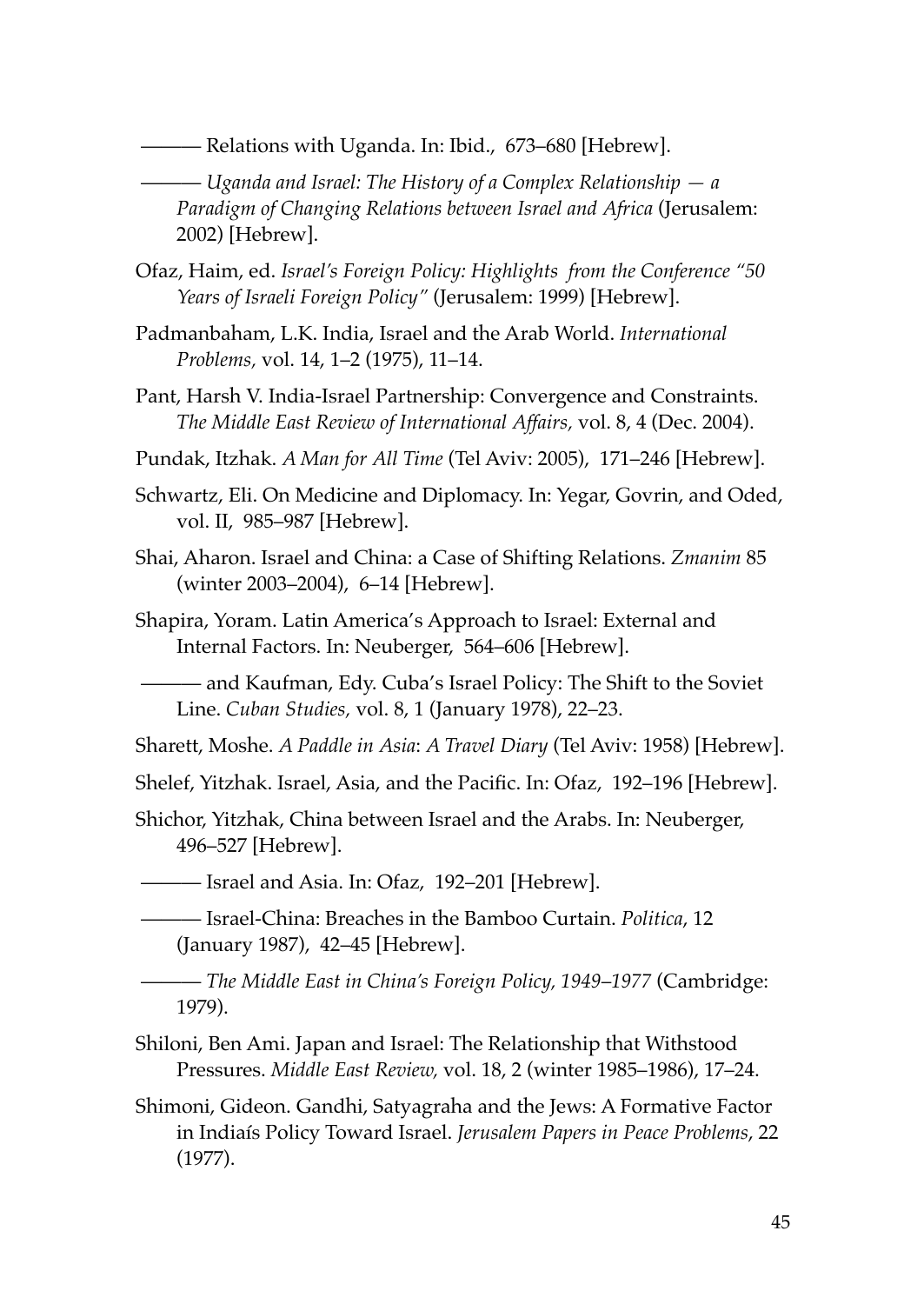- Shimoni, Yaacov. Burma: Relations of Friendship. In: Yegar, Govrin, and Oded, vol. I, 537–538 [Hebrew].
- India: Years of Alienation. In: Ibid., vol. I, 539–542 [Hebrew].
	- ——— Israel's Relations with the Countries of Asia. *Skira Chodshit*, vol. 21, 10 (October 1974), 26–32 [Hebrew].
- Singh, Jasjit. Islamabadís Flirtations with Israel Out in the Open. *Middle East Roundtable*, vol. 3 (Sept. 29, 2005), 6–7.
- Sufot, Zev. Israel's China Policy, 1950–1992. In: Yegar, Govrin, and Oded, vol. I, 579–596 [Hebrew].
- Toledo, Avraham. Israel-Africa. In: Ofaz, 212–216.
- Weinbaum, Marvin. Iran and Israel: The Discreet Entente. *Orbis,* vol. 18, 4 (Winter 1975) 1070–1087.
- Yanai, Yaacov. The Technical Cooperation between Israel and the Countries of the Developing World. In: Yegar, Govrin, and Oded, vol. II, 977–979 [Hebrew].
- Yegar, Moshe. Israel in Asia. *The Jerusalem Quarterly*, 18 (Winter 1981), 5–28.

 ——— *The Long Journey to Asia: a Chapter in the Diplomatic History of Israel*. Haifa: 2004 [Hebrew].

 ——— Govrin, Yosef and Oded, Arye. *Ministry for Foreign Affairs: The first Fifty Years* (Jerusalem: 2002) [Hebrew].

 ——— Principal Factors in Asia-Israel Relations. In: Ibid., vol. I, 533–536 [Hebrew].